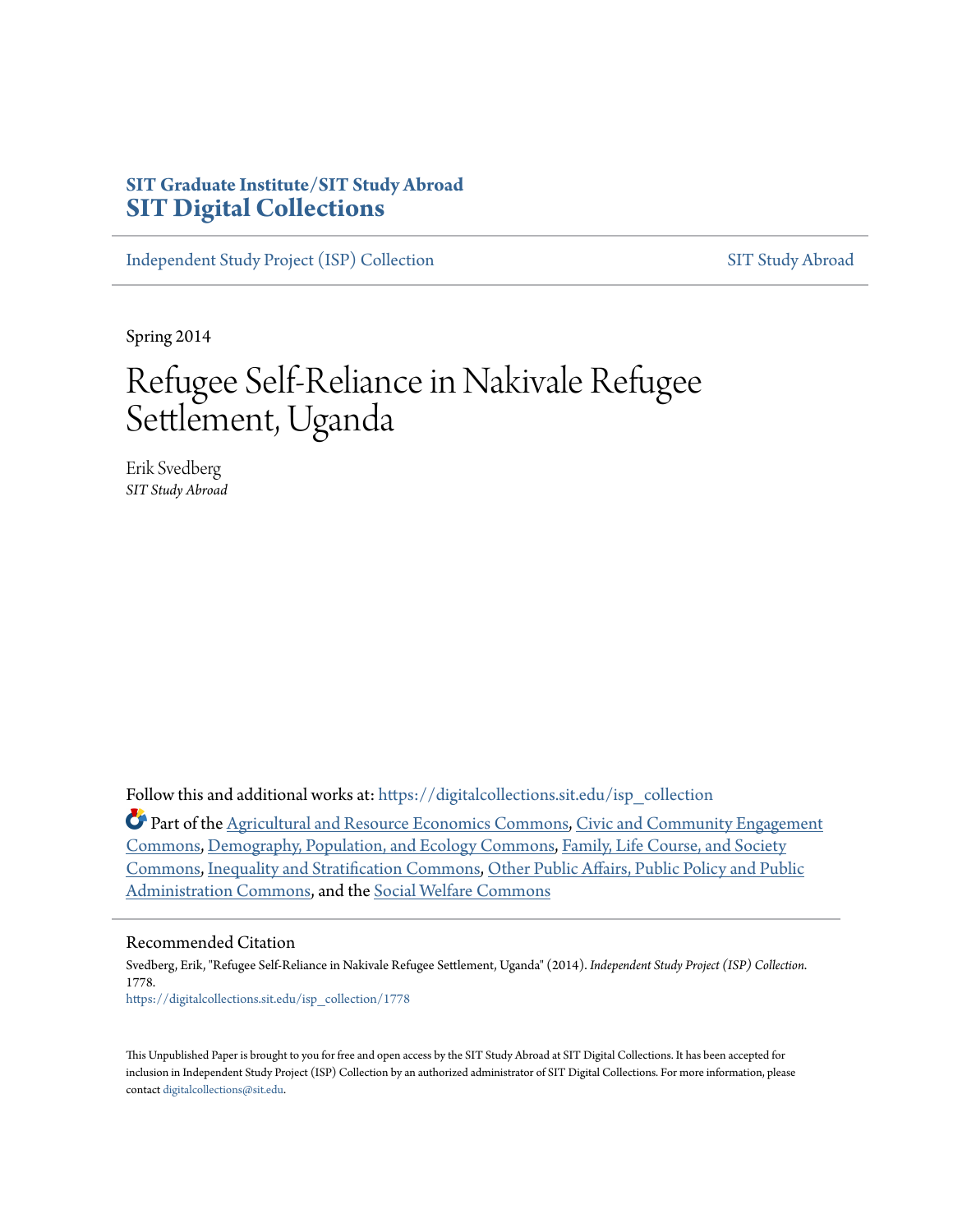# **Refugee Self-Reliance in Nakivale Refugee Settlement, Uganda**

Erik Svedberg

Advisor: Dr. Paul Omach Academic Director: Martha Nalubega Wandera

> The George Washington University International Affairs

East Africa, Uganda Submitted in partial fulfillment of the requirements for Uganda: Post-Conflict Transformation, SIT Study Abroad

Spring 2014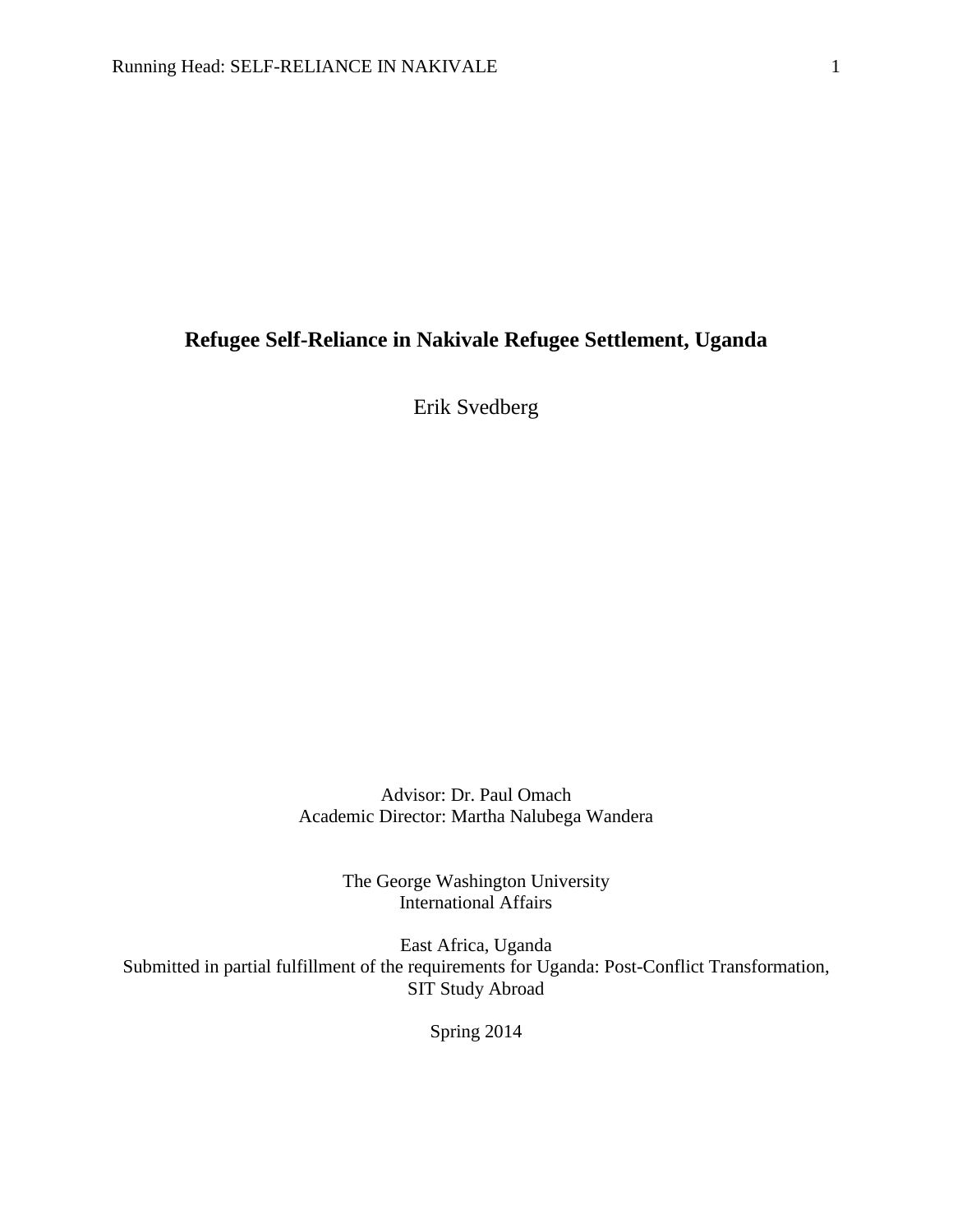#### **Acknowledgments**

I would like to thank all of the wonderful people that I met in Nakivale who gave me access to their lives and professions. The amazing friendliness that I was shown made the experience truly unforgettable. I would like to thank all the refugees who I got to know throughout the course of my research, whose selflessness and friendliness taught me so much. I also owe much to Dr. Paul Omach, who has been an incredible resource and has helped me to refine and enrich my research with his dutiful support and thoughtful feedback.

Without the hardworking and caring staff of SIT Gulu, this project and semester would not have been nearly as successful or fulfilling. I would particularly like to thank our Academic Director Martha, who has been an incredible teacher, mentor, and friend. To my host family and all my other friends in Acholiland, your humbling kindness and warmth has made my stay in the North truly amazing. Finally, without the support of my family none of the amazing things I've had the opportunity to experience in my life would have been possible.

Thank you all so much, all of you have contributed in some way to this experience and to this project.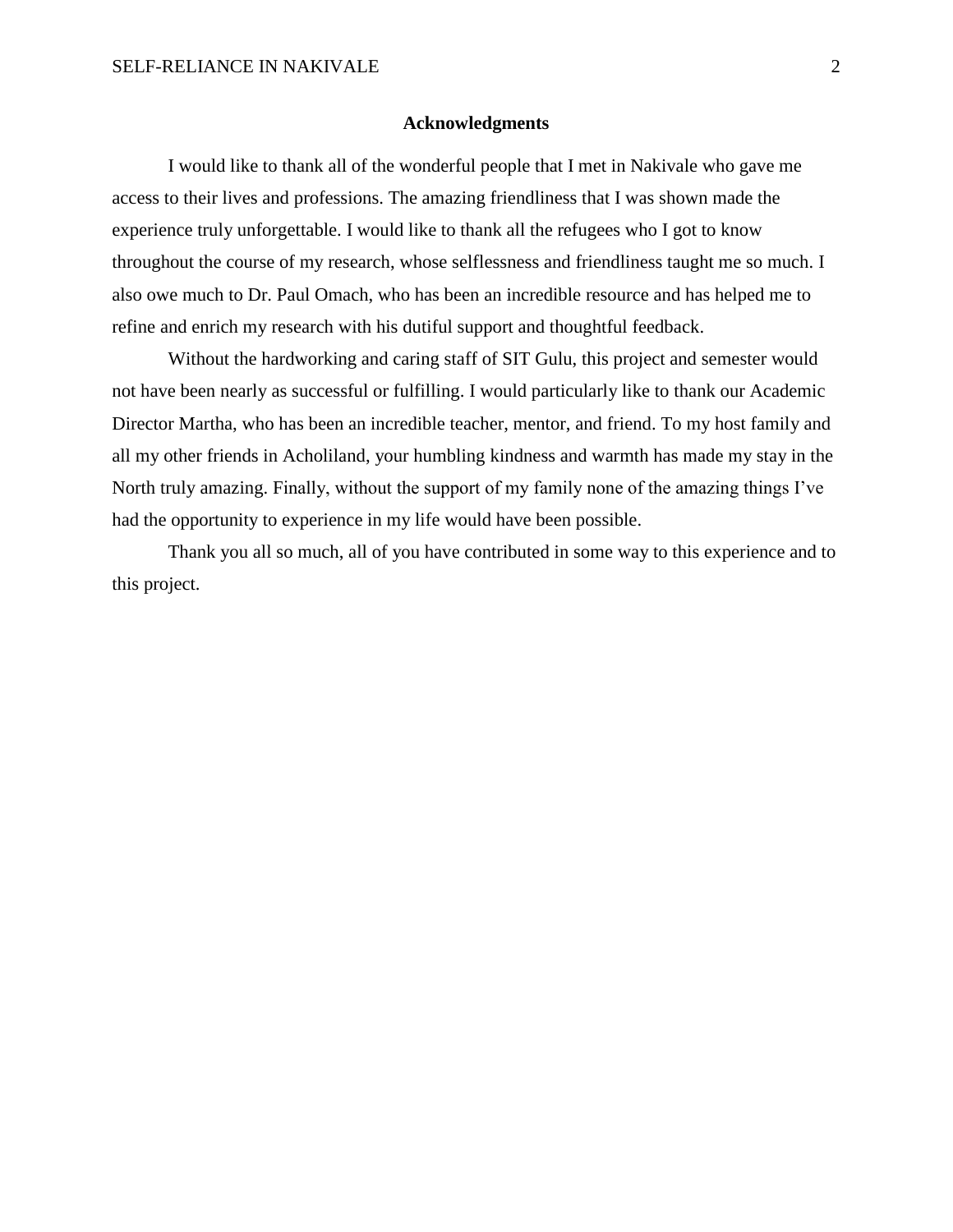#### **Abstract**

One of the key tenets of Ugandan refugee policy is the Self-Reliance Strategy (SRS), a policy that expects refugees to economically support themselves by utilizing a given plot of land to develop a livelihood based on subsistence agriculture. Although many have hailed this policy as being progressive and beneficial for the refugees, others have pointed out the flaws and deficiencies in the policy and in its implementation. The research utilizes a case-study of Nakivale Refugee Settlement in Western Uganda to assess the implementation and impacts of the SRS in Uganda. Semi-structured interviews with refugees, settlement officials, aid workers, and academics form the basis for the collected data and present a multi-layered approach to analyzing the topic. Furthermore, participant observation as an intern with the Office of the Prime Minister and various other organizations within the settlement further informed the research with first-hand experience in the implementation of the SRS. The study demonstrates that although the policy has had success within the settlement, its narrow focus on subsistence agriculture makes it inadequate for many refugees due to their diverse cultural, occupational, and socioeconomic backgrounds. Additionally, the agricultural expectation of the SRS is undermined by inadequate land and unpredictable weather, and as a result the policy has failed to create food security for refugees. Furthermore, investigation into the dynamics of refugee livelihoods in the settlement finds that official efforts to promote self-reliance have had difficulties overcoming the inherent restrictions of the settlement system. The research concludes with recommendations for improving refugee self-reliance, many of which underscore the need to refine the agricultural requirements of the policy as well as allowing refugees to more easily pursue alternative sources of livelihood.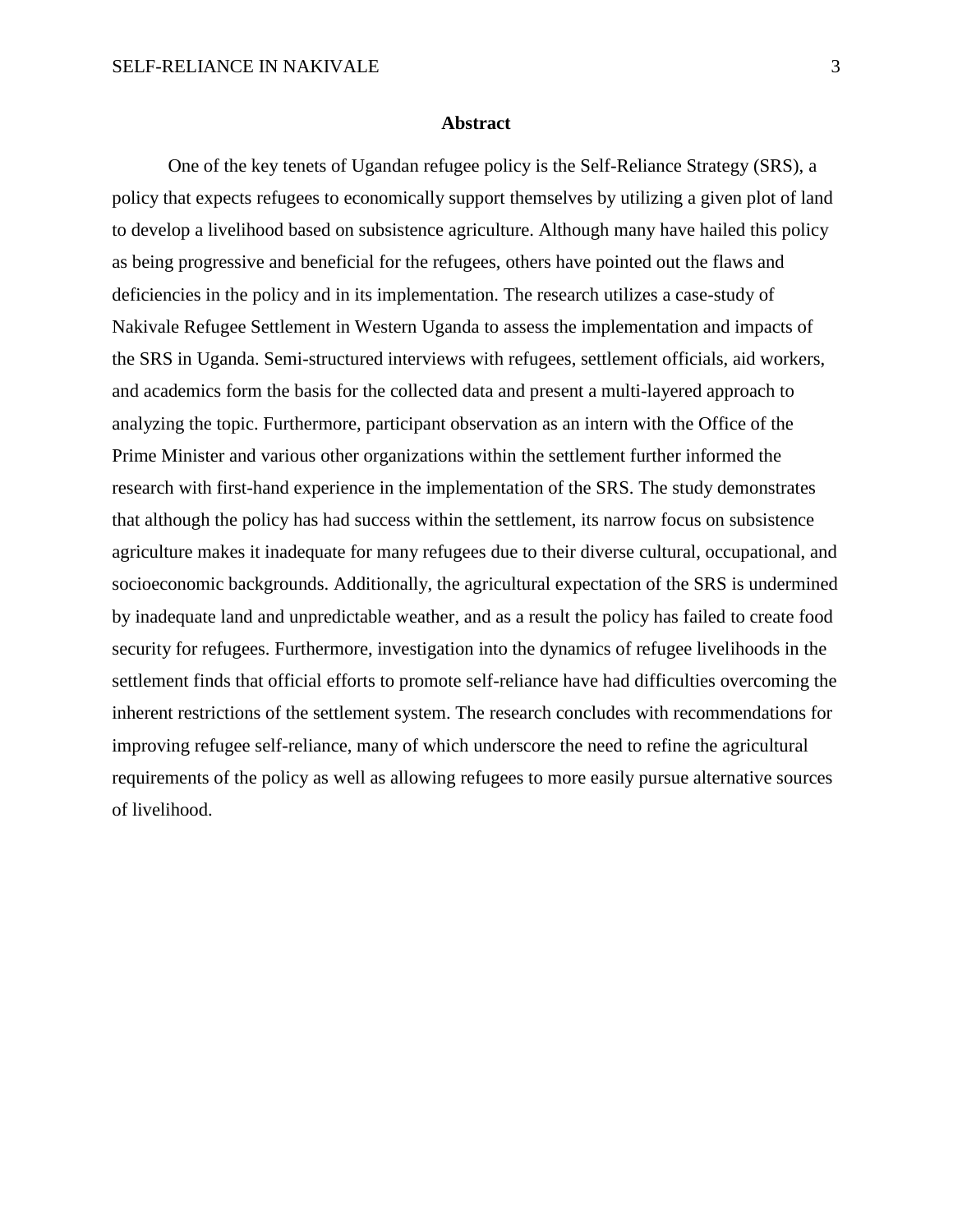# **Table of Contents**

| Food instability and lack of supplemental income31                  |  |
|---------------------------------------------------------------------|--|
| Struggles in adapting to the agricultural requirements of the SRS33 |  |
|                                                                     |  |
|                                                                     |  |
| Difficulties in Pursuing Alternative Livelihood Strategies37        |  |
|                                                                     |  |
|                                                                     |  |
|                                                                     |  |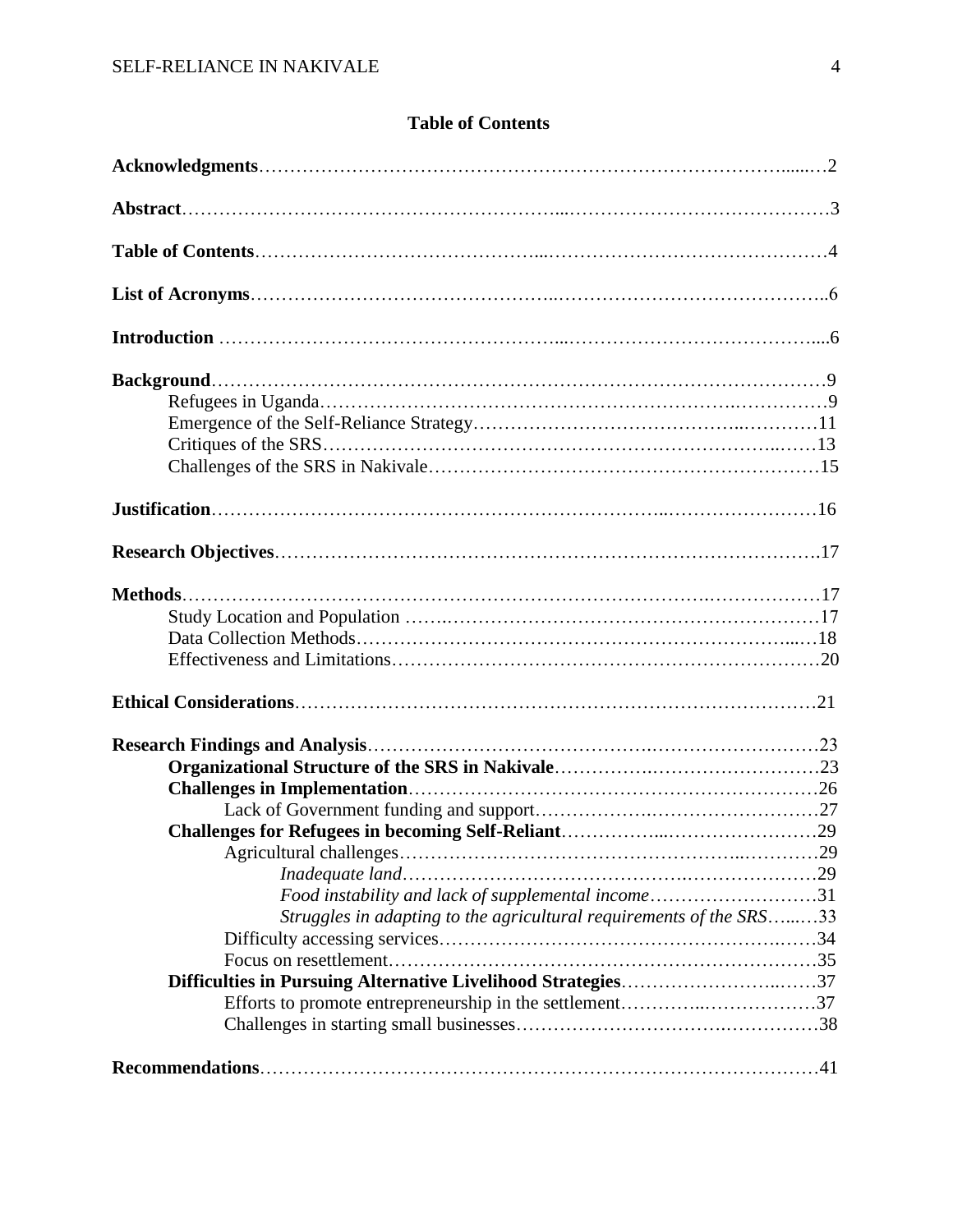# SELF-RELIANCE IN NAKIVALE 5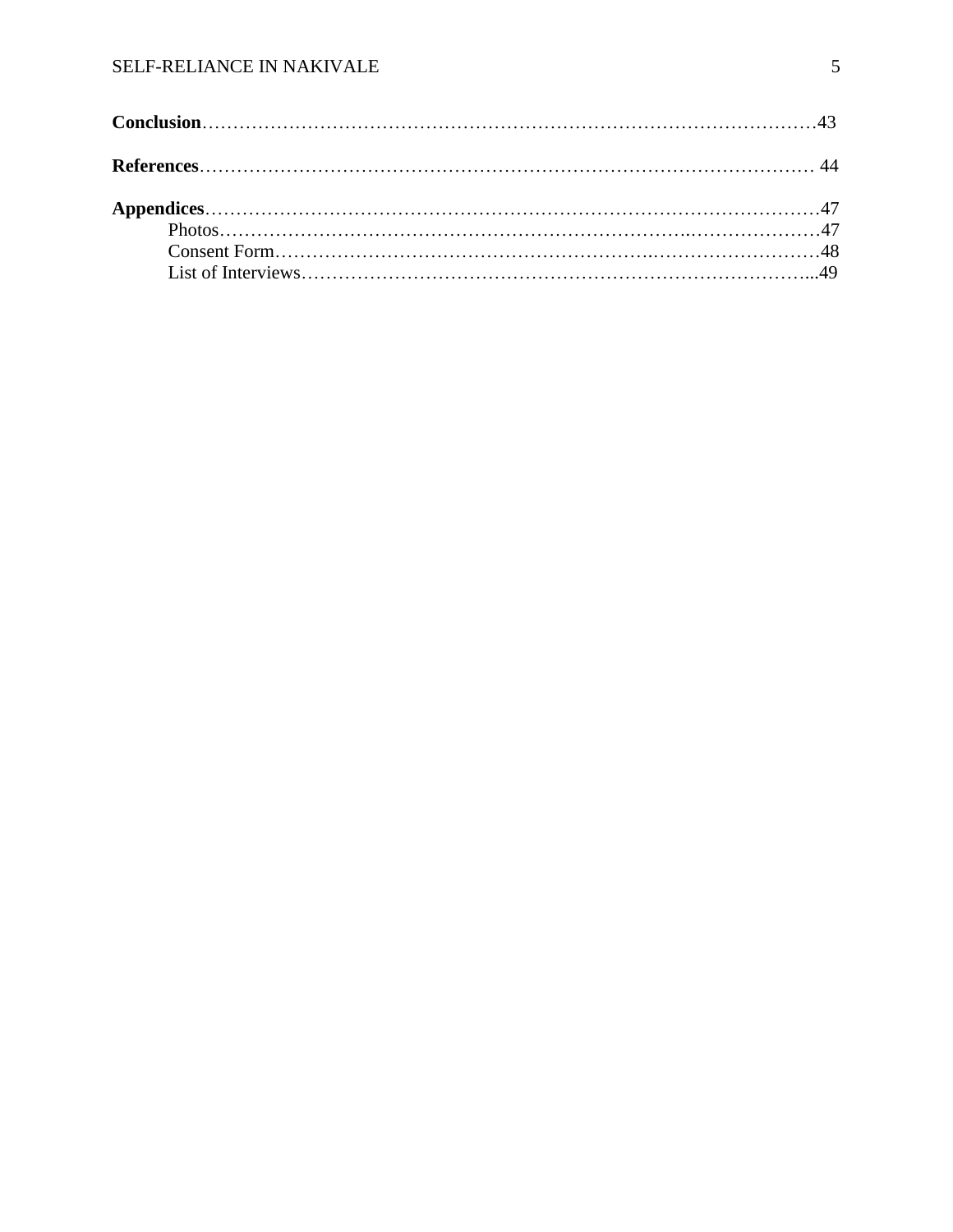# **Acronyms**

| <b>ARC</b>   | American Refugee Committee                       |  |
|--------------|--------------------------------------------------|--|
| <b>DRC</b>   | Democratic Republic of the Congo                 |  |
| <b>FRC</b>   | Finnish Refugee Council                          |  |
| GoU          | Government of Uganda                             |  |
| IP           | Implementing partner                             |  |
| <b>NGO</b>   | Non-governmental organization                    |  |
| <b>OP</b>    | Operating partner                                |  |
| <b>OPM</b>   | Office of the Prime Minister                     |  |
| <b>SRS</b>   | <b>Self-Reliance Strategy</b>                    |  |
| <b>UNHCR</b> | United Nations High Commissioner for<br>Refugees |  |
| <b>UN</b>    | <b>United Nations</b>                            |  |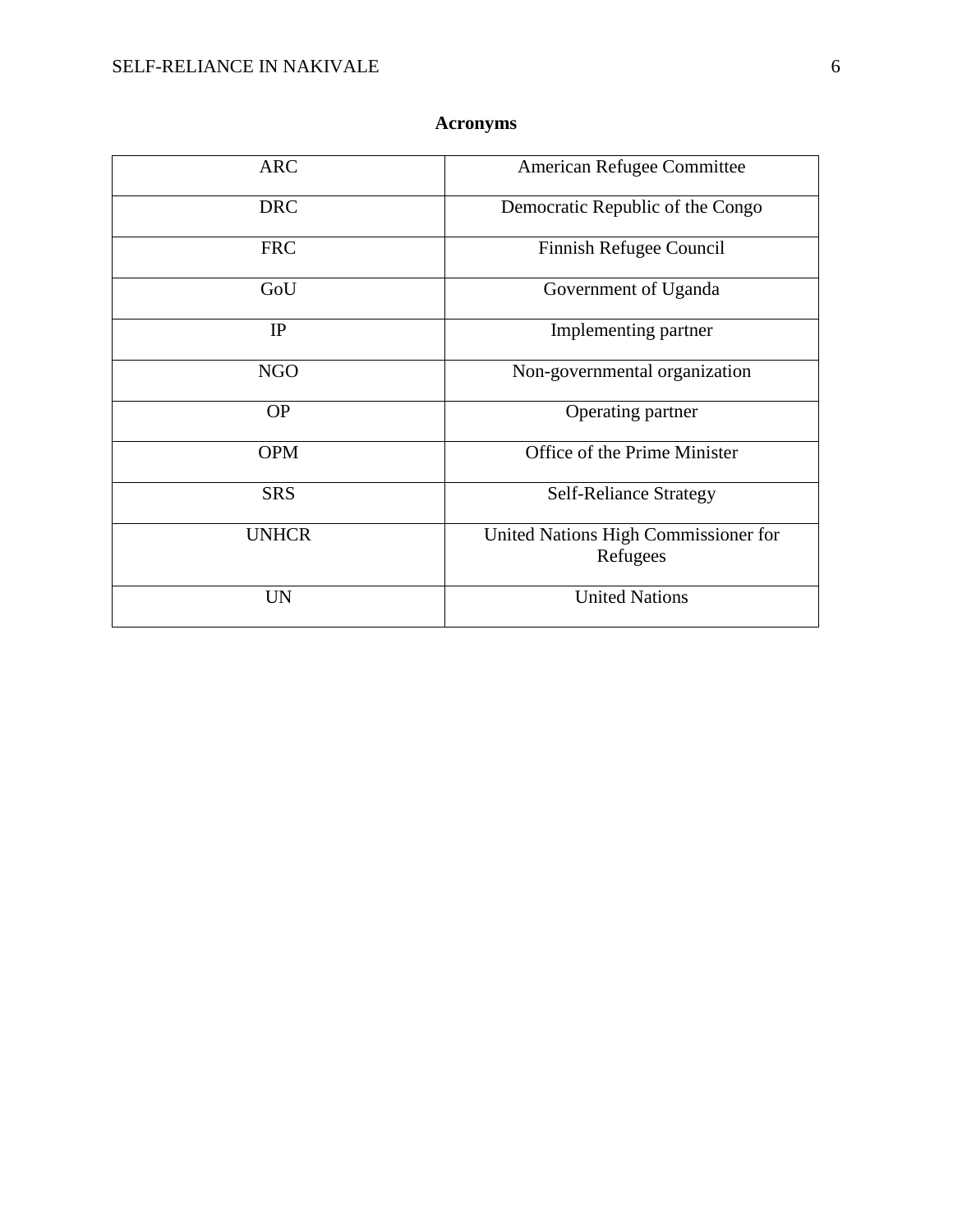#### **Introduction**

Uganda has historically been a host country for international refugees from multiple countries in East and Central Africa. Fleeing conflicts that are characterized by long-term volatility and destruction (particularly in the Democratic Republic of the Congo [DRC], Rwanda, and Somalia), these refugees often stay in Uganda for many years, creating multiple long-term refugee situations and presenting a number of challenges for effective refugee assistance. In response to these issues, the Government of Uganda (GoU), in conjunction with the office of the United Nations High Commissioner for Refugees (UNHCR), has based its refugee policy on the Self-Reliance Strategy (SRS), a policy which aims to provide refugees the means to economically support themselves while at the same time lessening their dependence on humanitarian assistance. Within this system, refugees are granted a small plot of land upon which they are expected to practice subsistence agriculture. Proponents of the policy have lauded it as being a progressive step forward in making refugee assistance more sustainable and beneficial for refugees while critics have pointed out concerning flaws in its implementation.

This research seeks to investigate and analyze the effectiveness and application of the SRS in Nakivale Refugee Settlement in Isingiro District, Western Uganda. Nakivale is one of the oldest refugee settlements in the country and is home to 60,000 long-term refugees, primarily from the DRC, Rwanda, and Somalia (UNHCR, 2014b). There are a number of well-established organizations in the settlement working to promote self-reliance and as a result many of its refugees have well-established subsistence agriculture. The research takes a multi-leveled approach to investigating refugee self-reliance in Nakivale, engaging with refugees, nongovernmental organization (NGO) workers, camp leaders, and policy experts. Data collected from these various sources help to clarify the impacts of the policy within the settlement and is synthesized in recommendations for policymakers, settlement officials, and future research. In addition to direct data collection, the project also included an internship with the Office of the Prime Minister (OPM), the branch of the GoU that is in charge of directly administering the settlements. With this internship position, the researcher had direct access to UNHCR and the other organizations working within the settlement, experiences which gave the research unique insight in to the official efforts to promote refugee self-reliance within the settlement. This indepth study of Nakivale refugee settlement will seek to connect analysis of the policy and its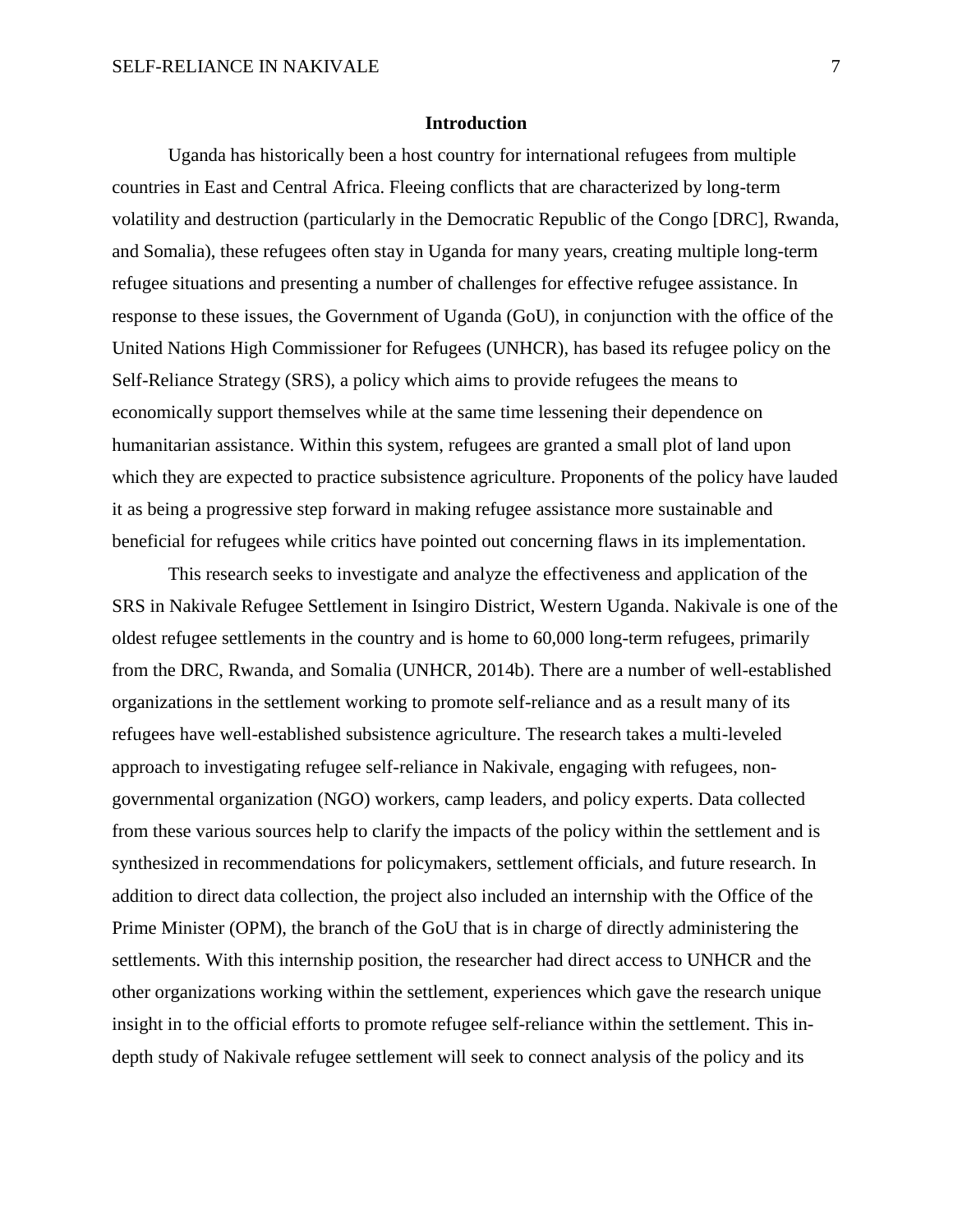effects on the ground as well as provide recommendations on how the policy could be improved to better support refugee welfare.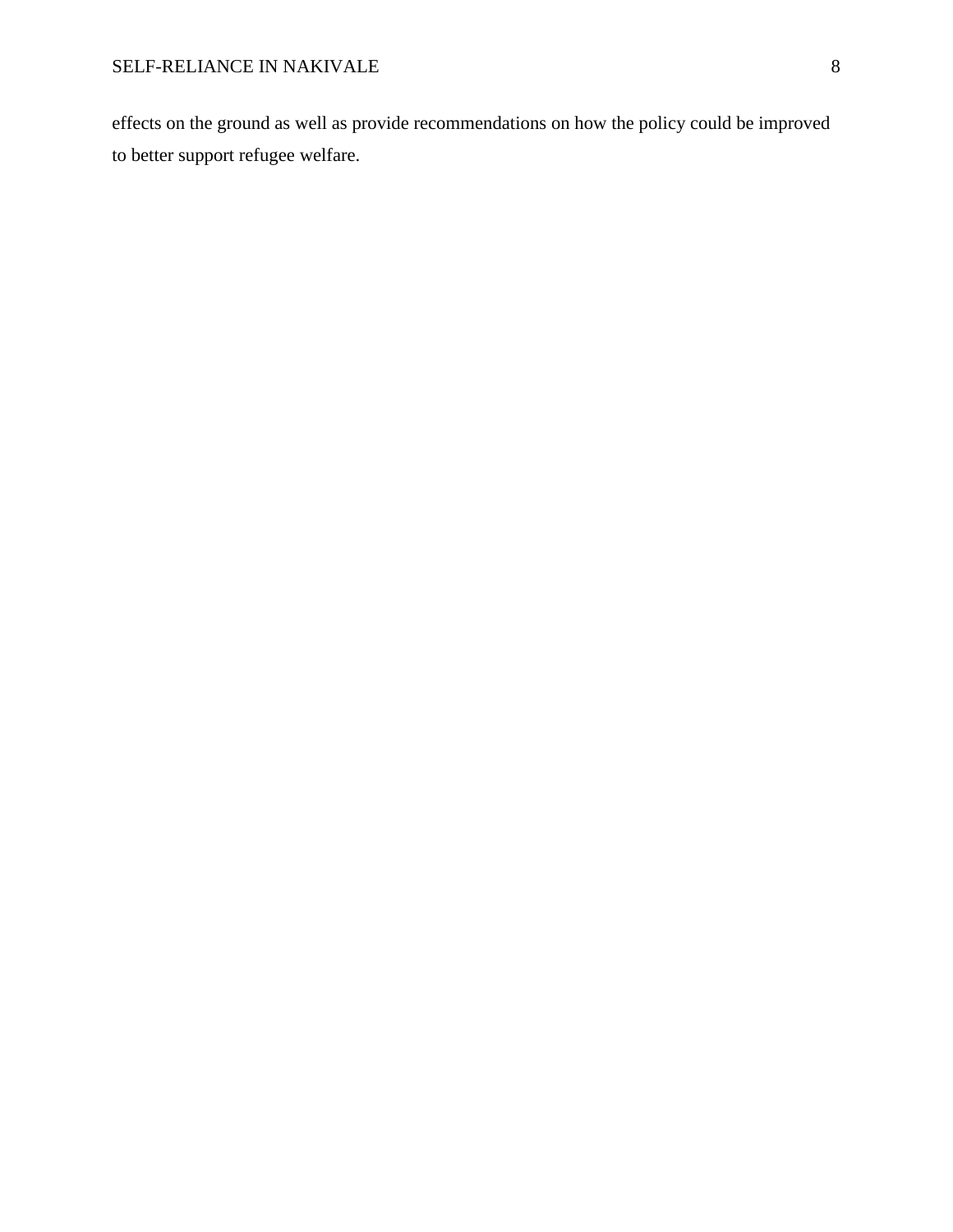#### **Background**

#### **Refugees in Uganda**

Uganda has hosted refugees since the end of the Second World War and is currently a safe haven for around 190,000 refugees who have fled violent conflicts in East and Central Africa, particularly in Rwanda, the DRC, South Sudan, and Somalia (UNHCR, 2014b). Refugee issues in Uganda are currently particularly salient and although unrest in the region has been a problem for decades, the last two decades have "seen a greater influx of refugee than at any time in the past" (Dryden-Peterson & Hovil, 2004, p.28). Many refugees in Uganda are considered to be in "protracted refugee situations", which are defined by UNHCR as a situation where refugees "have lived in exile for more than five years, and when they still have no immediate prospect of finding a durable solution to their plight" (Crisp, 2003, p.1). This classification is frequently used in the legal and political frameworks of UNHCR, and has particular implications for the assistance these refugees receive. UNHCR (2004a) explains that these situations are characterized by a state of perpetual dependence:

Refugees find themselves in a long-lasting and intractable state of limbo. Their lives may not be at risk, but their basic rights and essential economic, social and psychological needs remain unfulfilled after years in exile. A refugee in this situation is often unable to break free from enforced reliance on external assistance. (p. 1)

This dependency and the long-term nature of these situations not only create huge financial burdens for the host states, but also often lead to negligence of rights of the refugees. Despite the extensive research on the issue, UNHCR has struggled to devise a constructive solution, especially in the case of Uganda.

Refugee policy analysts and scholars have identified three main "durable solutions" to these protracted refugee situations: repatriation, integration, and resettlement (Crisp, 2003, p. 1). Repatriation, which is contingent upon the cessation of conflict in the refugees' country of origin, continues to be impossible for many of the refugees in Uganda, particularly for those from Somalia and the DRC. Integration, although hailed by many scholars as a viable option for both refugees and the host country, is often disregarded as a threat to domestic security and detrimental to the host economy, a perception that is especially prevalent in Ugandan policy (Jacobsen, 2001; Hovil, 2007; Walker, 2008). Although UNHCR promotes local integration as a practicable and beneficial solution, the Ugandan government continues to be resistant to this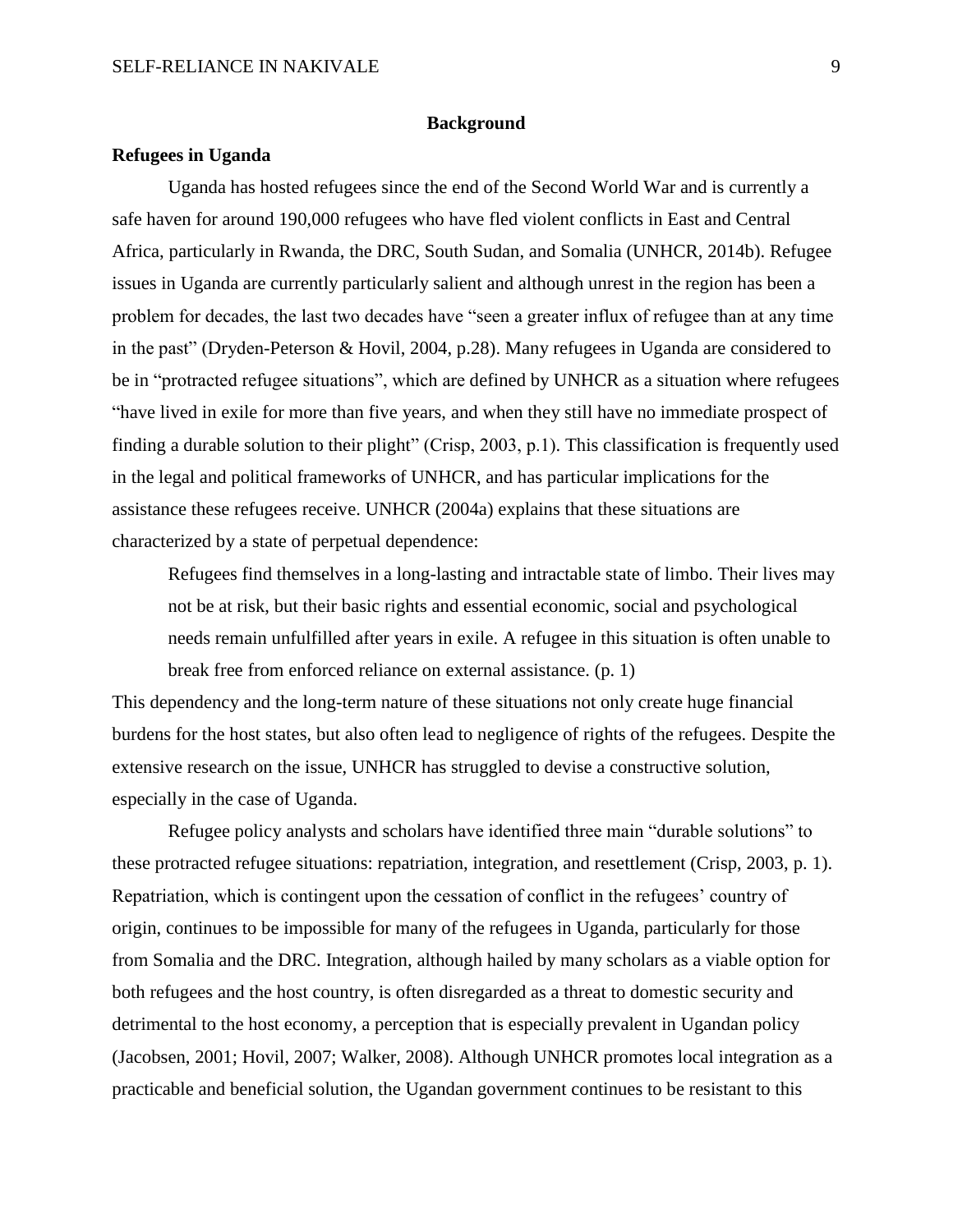#### SELF-RELIANCE IN NAKIVALE 10

approach for many reasons (Walker, 2008). Resettlement, where refugees are relocated more permanently to a safe third country (Kneebone, 2008), is attractive to both the refugees and the host country but is becoming increasingly rare and difficult, as Crisp (2003) explains: "Very few of Africa's long-term refugees are likely to be accepted for resettlement, which is in any case a relatively complex and costly way of finding solutions to refugee problems" (p. 25).

A fourth and well-researched alternative is the *self-settling* of refugees, in which refugees "opt out of the settlement structure" and live in other areas of the country, interacting freely with nationals socially and economically (Hovil, 2007, p. 601). However, these refugees, as a result of their self-exclusion from the system, forsake many of the benefits and rights afforded to them as refugees, a harmful consequence which has been well documented by past scholarship (Refugee Law Project, 2002; Omata & Kaplan, 2013). Although many have argued that the varying successes of self-settled refugees are testaments to the viability of local integration as a beneficial solution to protracted refugee situations (Dryden-Peterson & Hovil, 2004; Hovil, 2007), there remains "considerable ambiguity surrounding the status of self-settled refugees" and this alternative continues to be excluded from the official dialogue regarding solutions to Uganda's refugee issues (Hovil, 2007, p. 601).

Thus, among the three "durable solutions" to refugee situations (and one unofficial solution), none are both desired and practical in Uganda. Without any other alternative, Uganda has resorted in the short, medium, and long term to place refugees within settlements (Bagenda, Naggaga, & Smith, 2003). These settlements, as compared to refugee camps which "are often spontaneous and temporary creations in which refugees almost exclusively depend on relief handouts", place a greater focus on long-term accommodation and are "characterised by infrastructure such as schools, hospitals, brick buildings, boreholes etc." (Bagenda et al., 2003, p. 5). The settlements are "of a more permanent nature" and with allocated land for residence and agriculture, "refugees are expected to become self-sufficient over time" (Bagenda et al., 2003, p. 5). Thus, the settlement system serves to "provide greater livelihood opportunities for refugee families to achieve socio-economic security," but also to lessen their dependency on long-term humanitarian assistance and subsequently reduce the burden placed on the host state (UNHCR, 2014a, p. 1). The benefits of the settlement system have been well documented in official reports and research (Bagenda et al., 2003; UNHCR, 2004b, 2014b)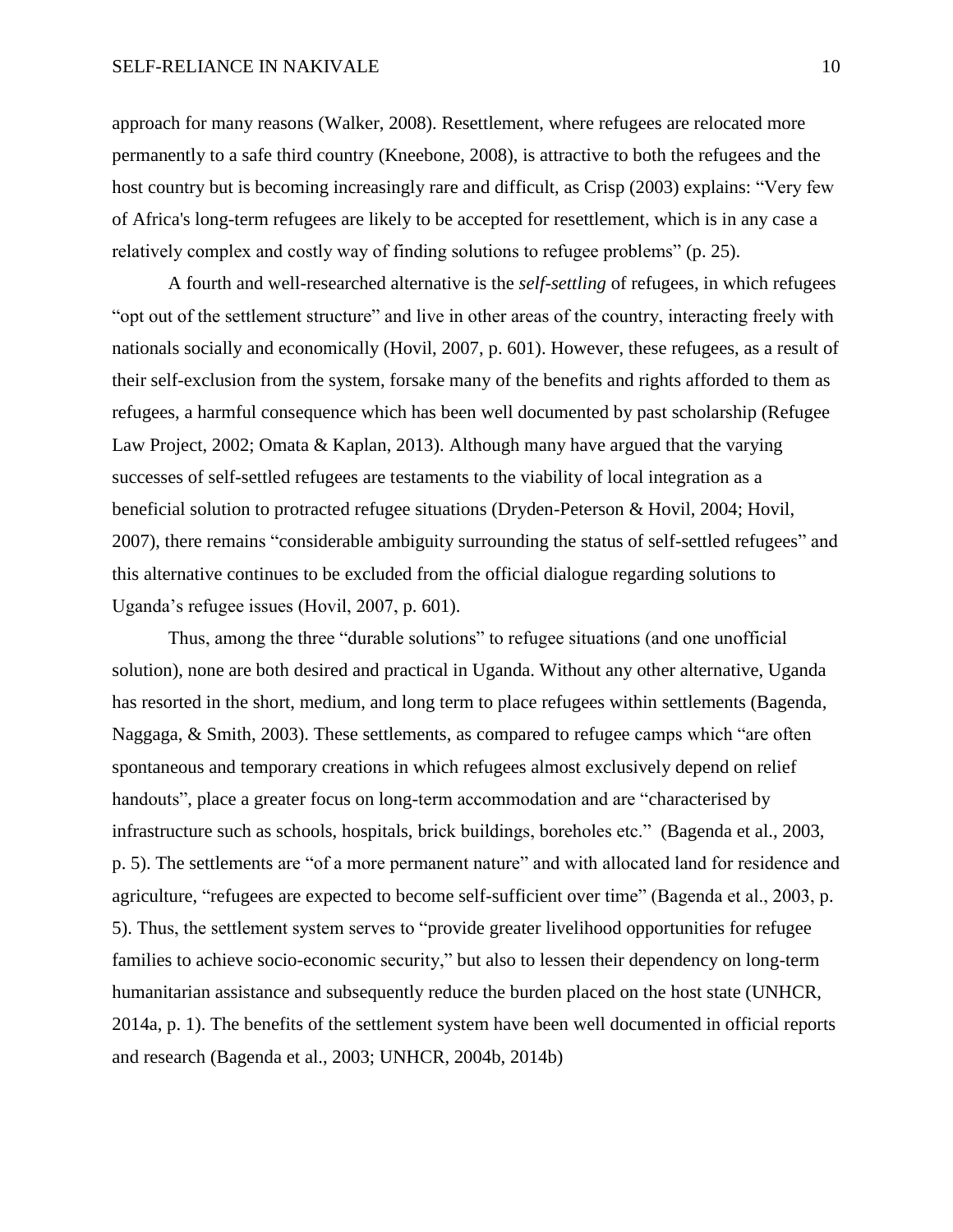Although the system contains multiple advantages for the host country, many have alleged that this comes at the cost of the welfare and rights of the refugees. One of the main issues with the system is the separation that it creates between the refugees and the host society. Bagenda et al. (2003) explain that the settlement system forces refugees to be "isolated from mainstream society" and that it is "structured such that refugee freedom is inherently constrained" (p. 5). Many critics have supported this assertion, often alleging that the "settlement system contravenes the government's international obligations with reference to the freedom of movement of refugees in their country of exile," a right protected by international refugee law (Kaiser, 2006, p. 604). Not only does this seclusion infringe upon the rights of the refugees, but it also undermines refugees' ability to become self-reliant. One scholar asserts that the settlement structure severely handicaps the ability of refugees to be economically productive and that the system "itself is a contributing factor to the protracted nature of refugee situations" (Hovil, 2007, p. 618).

## **Emergence of the Self-Reliance Strategy**

Beginning in the mid-1980s, due primarily to a number of urgent international emergencies, UNHCR involvement in refugee affairs was characterized by a "lack of engagement with the issue of livelihoods" (De Vriese, 2006, p. 5). Without any other viable alternatives, "the principal members of the international refugee regime (host and donor countries, UNHCR and NGOs) chose to implement long-term 'care-and-maintenance' programmes which did little or nothing to promote self-reliance amongst refugees or to facilitate positive interactions between the exiled and local populations" (Crisp, 2003, p. 4). This focus carried its own inherent problems however. As the number of refugees in protracted refugee situations grew, international donors became "increasingly frustrated by the expense and waste associated with long-term 'care and maintenance' programmes for long-term refugees" (Kaiser, 2005, p. 355). Because of these frustrations, humanitarian aid for refugees was often (and continues to be) "undependable, erratic, and inadequate," causing great challenges for ongoing refugee assistance (Harrell-Bond, 2000, p. 5). In the context of this unreliable external funding, Kaiser (2007) contends that in the absence of alternative livelihoods for refugees, "budget constraints, political impediments and other obstacles mean that refugees would surely perish if they relied exclusively on the largesse of aid providers" (p. 219).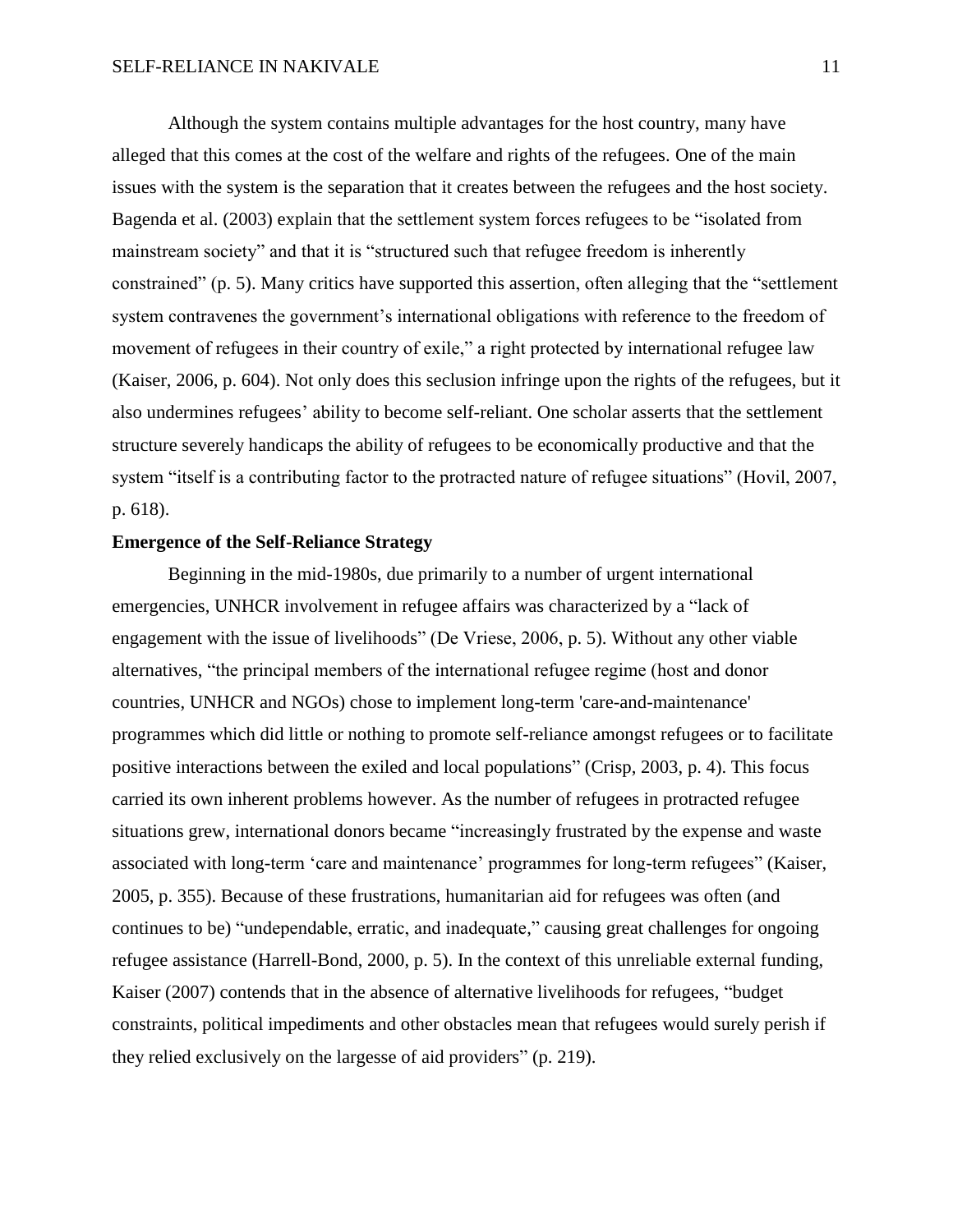In response to these realities, UNHCR and the GoU formulated a new strategy to address refugee maintenance which would take a more development-centered approach to refugee support. The new policy would aim to ease the two biggest issues caused by the protracted refugee situations in Uganda: refugee dependence on humanitarian assistance and the growing financial burden that this aid placed upon the host country. In achieving these goals, the new program sought to achieve the "reduction of expenses associated with increasingly unpopular 'care and maintenance' programmes" and create "an opportunity to contribute to the sustainable development of refugee hosting areas in Uganda and the chance for refugees to 'manage their own lives and share socio-economic services with the nationals'" (Kaiser, 2005, p. 355).

The result was the Self-Reliance Strategy (SRS), a new philosophy and approach to refugee support that was initially implemented in 1999 in settlements in the West Nile sub-region of Uganda (Meyer, 2006, p. 19). This new strategy made promoting refugee *self-reliance* the foundation for Uganda refugee policy. This term is defined by the UNHCR's Handbook for Self-Reliance (2005) as the basis for refugee wellbeing:

Self-reliance is the social and economic ability of an individual, a household or a community to meet essential needs (including protection, food, water, shelter, personal safety, health and education) in a sustainable manner and with dignity. Self-reliance, as a programme approach, refers to developing and strengthening livelihoods of persons of concern, and reducing their vulnerability and long-term reliance on humanitarian/external assistance. (p. 1)

The policy itself, as dictated by the UNHCR and OPM, aims "[to empower] refugees and nationals in the area to the extent that they would be able to support themselves" and "to establish mechanisms that will ensure integration of services for the refugees with those of the nationals" (UNHCR, 2003, p. 3).

In order to promote refugee self-reliance, the SRS utilizes subsistence agriculture as the basis for its objectives. Refugees are allocated a small piece of land that they are expected to cultivate for personal consumption. In conjunction with this responsibility, refugee food rations are decreased in relation to the amount of time they have spent in the settlement. Ideally, this arrangement will provide refugees adequate time to establish reliable agriculture and they will not experience a lack of food when rations are reduced. This arrangement aims to both help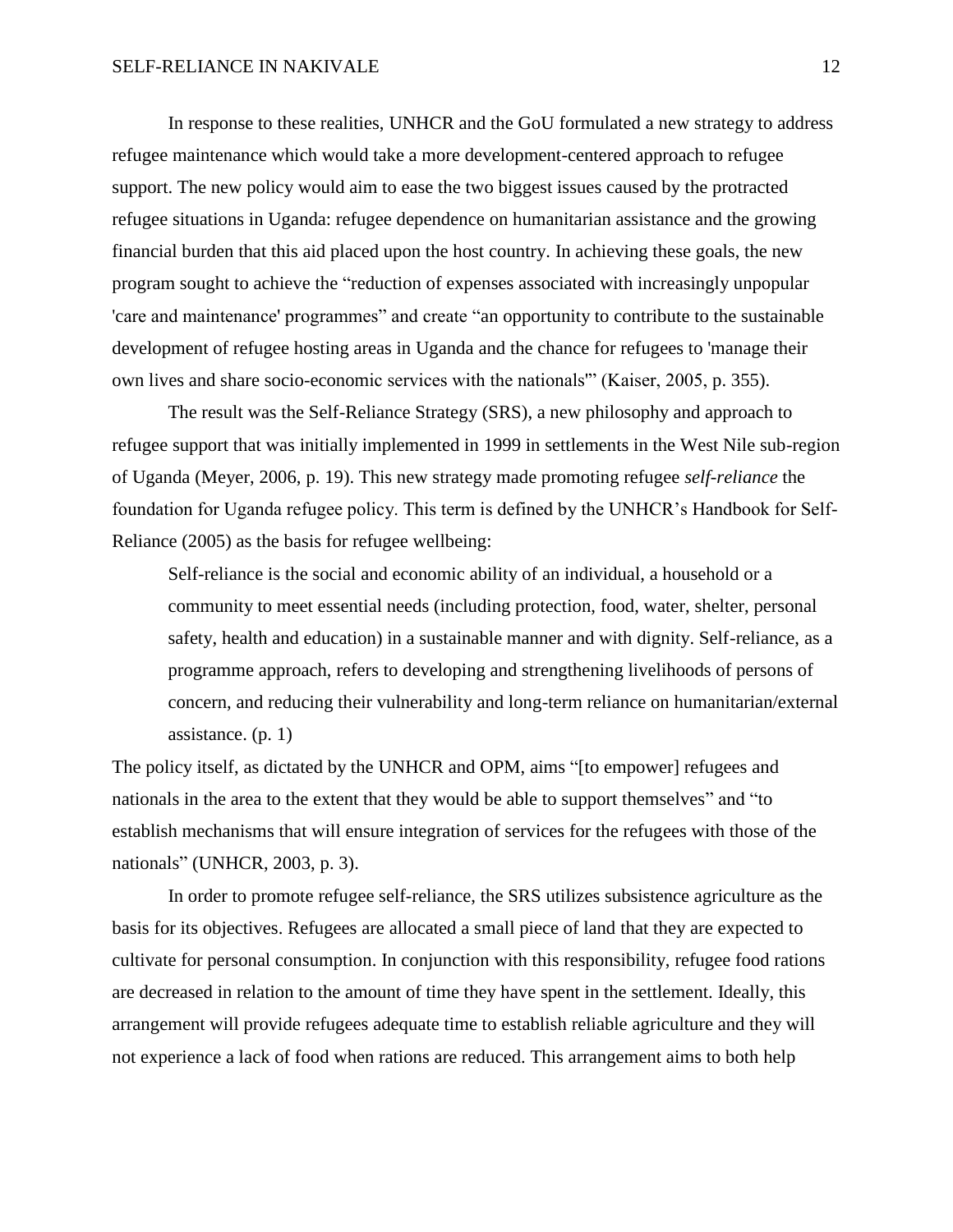refugees support themselves and to lessen the burden on aid-providing agencies (UNHCR 2003, 2004b).

Since its implementation, scholars and policymakers have documented the numerous successes of the SRS in Uganda. UNHCR (2003) claims that "food self-sufficiency, albeit affected by intermittent dry spells, has been achieved for the majority of the refugees" (p. 4). Official accounts explain that the policy has been successful in transforming refugees into agents for their own welfare: "refugees are now seen as potential for development. SRS, over time has also helped in 'attitude change' amongst refugees and host communities alike – from free handouts to self-help and capacity building" (UNHCR, 2003, p. 3). However, most of the academic appraisals of the Ugandan SRS have demonstrated that, although the ideas behind the approach are generally quite progressive, the structure and implementation of the policy leave much to be desired (Dryden-Peterson & Hovil, 2004; UNHCR, 2004b; Kaiser, 2005, 2006; Meyer, 2006).

# **Critiques of the SRS**

Lengthy scholarship has documented the past and current injustices and inefficiencies of the SRS and has established that basic rights, most notably freedom of movement, are essential to the success of refugee self-reliance but are often neglected in Uganda (Kaiser, 2005, 2006; Hovil, 2007). Some contend that the neglect of these rights results from the GoU's view of refugees as threats to national security, and that it attempts to reinforce the settlement system in order to contain them (respondent B, personal communication, April 7, 2014; Bagenda et al., 2003; UNHCR, 2004b; Hovil, 2007). One scholar pointed out that the GoU largely acts under the prejudicial "presumption that asylum is temporary" and has historically resisted attempts by refugees to leave the settlements or to integrate into Ugandan society (respondent B, personal communication, April 7, 2014). In contrast to this view, there has been extensive scholarship that refutes the assumption that refugees cause a threat to national security or are detrimental to the host economy (Jacobsen, 2001; Hovil, 2007; Walker, 2008). Although restrictions to freedom of movement have been greatly lessened with the implementation of the 2006 Refugees Act, integration is still ignored as a solution to Uganda's refugee situation, regardless of its established benefits for the host state (UNHCR, 2004b; Kaiser, 2006; Hovil, 2007; Walker, 2008).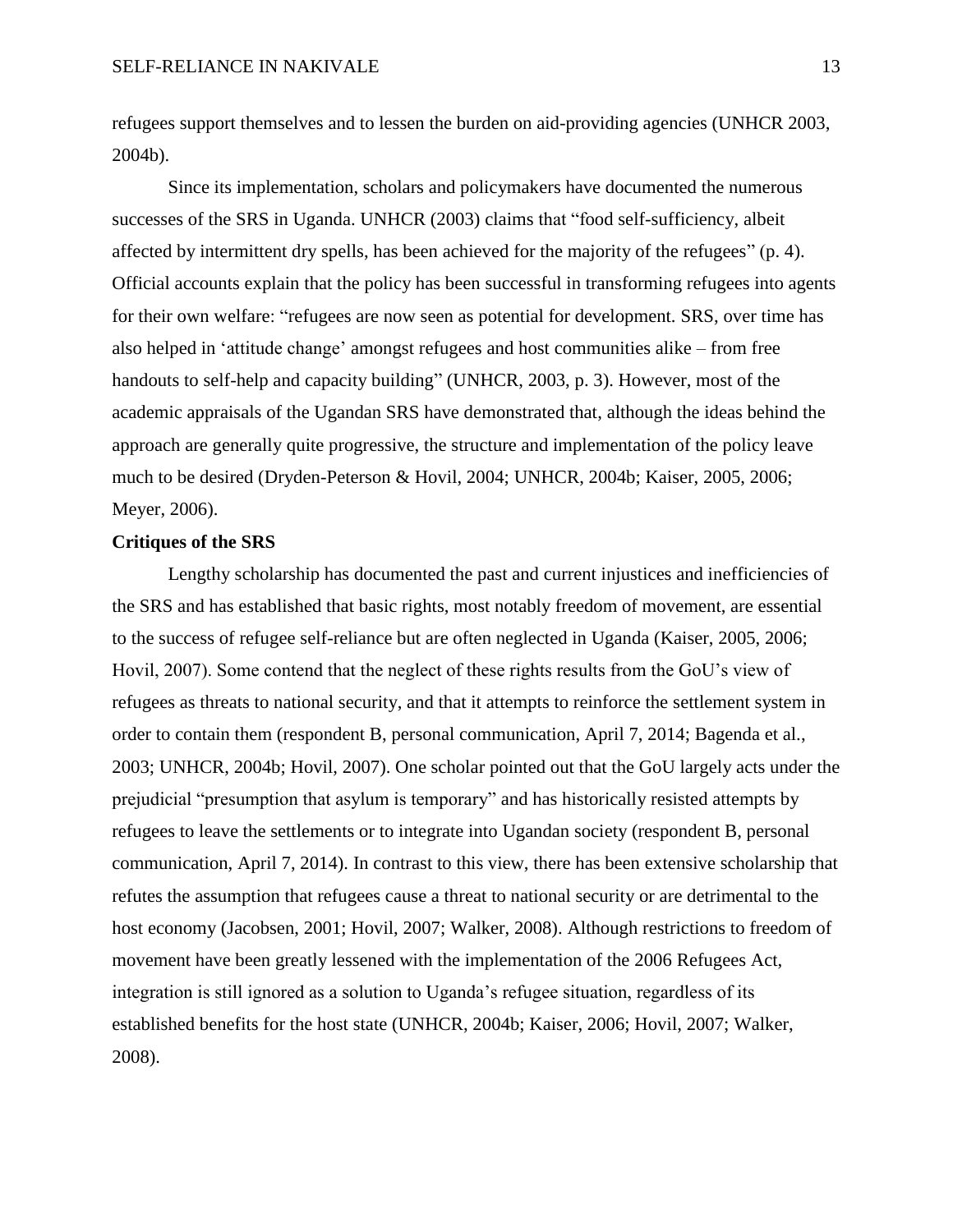Many analysts have demonstrated that the SRS does little to address the economic and social isolation of refugees in Uganda. This is perhaps by design, as the Uganda government is very careful in navigating this delicate domestic issue (P. Omach, personal communication, May 7, 2014). Scholars have concluded that "a programme of social integration is far from being the objective of the strategy" (Kaiser, 2005, p. 355). Nevertheless, there do exist clear injustices within the policy, which have been investigated extensively in recent scholarship. Dryden-Peterson and Hovil (2004) elaborate further on this flaw, explaining that the SRS and the settlement structure it perpetuates create both "economic isolation" and "social seclusion" for the refugees (p. 29). They conclude that the consequences of these exclusions are profound, stating that "by divorcing the… integration of services and social integration… rather than acknowledging that they are mutually dependent, the SRS ensures that it cannot bring about selfreliance" (Dryden-Peterson & Hovil, 2004, p. 30).

Furthermore, there exists significant scholarship demonstrating that in many instances, the SRS has failed to achieve the promised gains in efficiency. One often-critiqued failure of SRS is that the unification of refugee support and development activities has not been realized. One UNHCR report concludes that "there have been very limited linkages between SRS and development activities in general, and the programme continues to rely almost exclusively on UNHCR funds, which have been declining since the inception of the SRS" (UNHCR, 2004b, p. vii). Along these same lines, others contend that the creation of the SRS is meant to hide the weaknesses of the GoU in providing for refugees (P. Omach, personal communication, April 7, 2014). Additionally, although the government has been able to muster great resources for the refugees it has hosted over the past decades, it has always run the risk of favoring refugees more than its nationals, for whom the Ugandan government has also struggled to provide services (P. Omach, personal communication, April 7, 2014). The Refugee Law Project (2005) asserts that there are multiple indications that the SRS is designed to "derive developmental advantage for refugee hosting districts" and "neglects to address key questions relating to refugee livelihood, and thus protection, in the short term" (p. 7). Others have alleged that the GoU views the SRS as "a way to achieve 'burden-sharing' and ensure that their 'generosity' to refugees is repaid with developmental benefits for host communities before repatriation" (Meyer, 2006, p. 17).

There remain serious questions about the viability of the SRS in Uganda. Although there has been extensive scholarship in to the policy's effectiveness, the majority of these studies have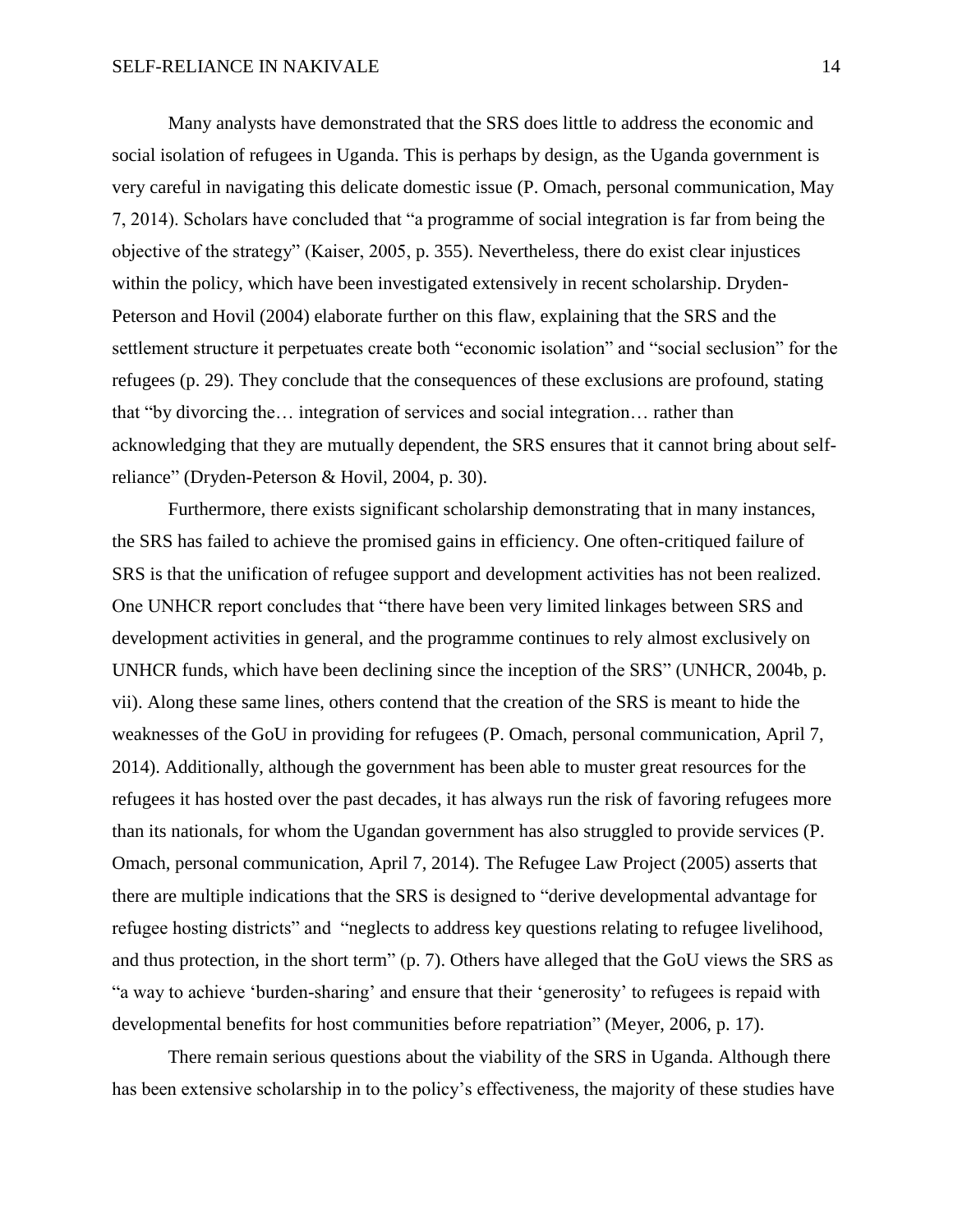been focused upon refugee settlements in the north, underscoring the need for further research into settlements in other areas, which are distinct in a number of different ways. Furthermore, there have been few evaluations of the SRS since the implementation of the 2006 Refugees Act, which was a significant overhaul of previous refugee policy. Among other things, the law granted refugees formal freedom of movement and expanded their independence to seek alternative livelihoods, developments that are crucial to the success of SRS (Refugee Law Project, 2006). There has been some research examining the legal aspects of this new law (Refugee Law Project, 2006, 2007; Walker, 2008; Omata & Kaplan, 2013), but few which examine its long-term practical impacts.

## **Challenges of the SRS in Nakivale**

Although there are a number of activities in place to promote the SRS, there still remain serious concerns about the viability of the policy in Nakivale. The limited area of the settlement and the great size of its refugee population place great strain on the land that is allocated to it. There has been a long history of land conflict with Ugandan nationals around the settlement and this conflict has many implications for the viability of the SRS in the settlement. Bagenda et al. (2003) conclude that the settlement is not well suited for the SRS due to the "area's land scarcity and social conflict" (p. 4). This history of conflict has many implications for the feasibility of the SRS in Nakivale and "raises questions of the viability of refugee protection within the existing policy of local settlement, which removes refugee communities from their hosts, under the auspices that integration into Ugandan society could be economically and politically destabilizing" (Bagenda et al., 2003, p. 3). Indeed, Bagenda et al. (2003) conclude that the SRS in Nakivale needs to have "an emphasis on integration, thus facilitating harmonious interaction between refugees and their national hosts" (p. 4). However, the settlement is far from local trading centers in Isingiro and Mbarara, and the populations of its three zones are quite isolated from each other and from Ugandan society. These conditions are counterintuitive to the established requirements for self-reliance. Meyer (2006) explains that any effective implementation of SRS must ensure that "refugees are able to exercise agency in the local context, negotiating with the range of local-level, national-level and international social actors, to improve their situation, meet their own needs or access ways of meeting these needs in the same way as local host community members" (p. 33). With these considerations in mind, there are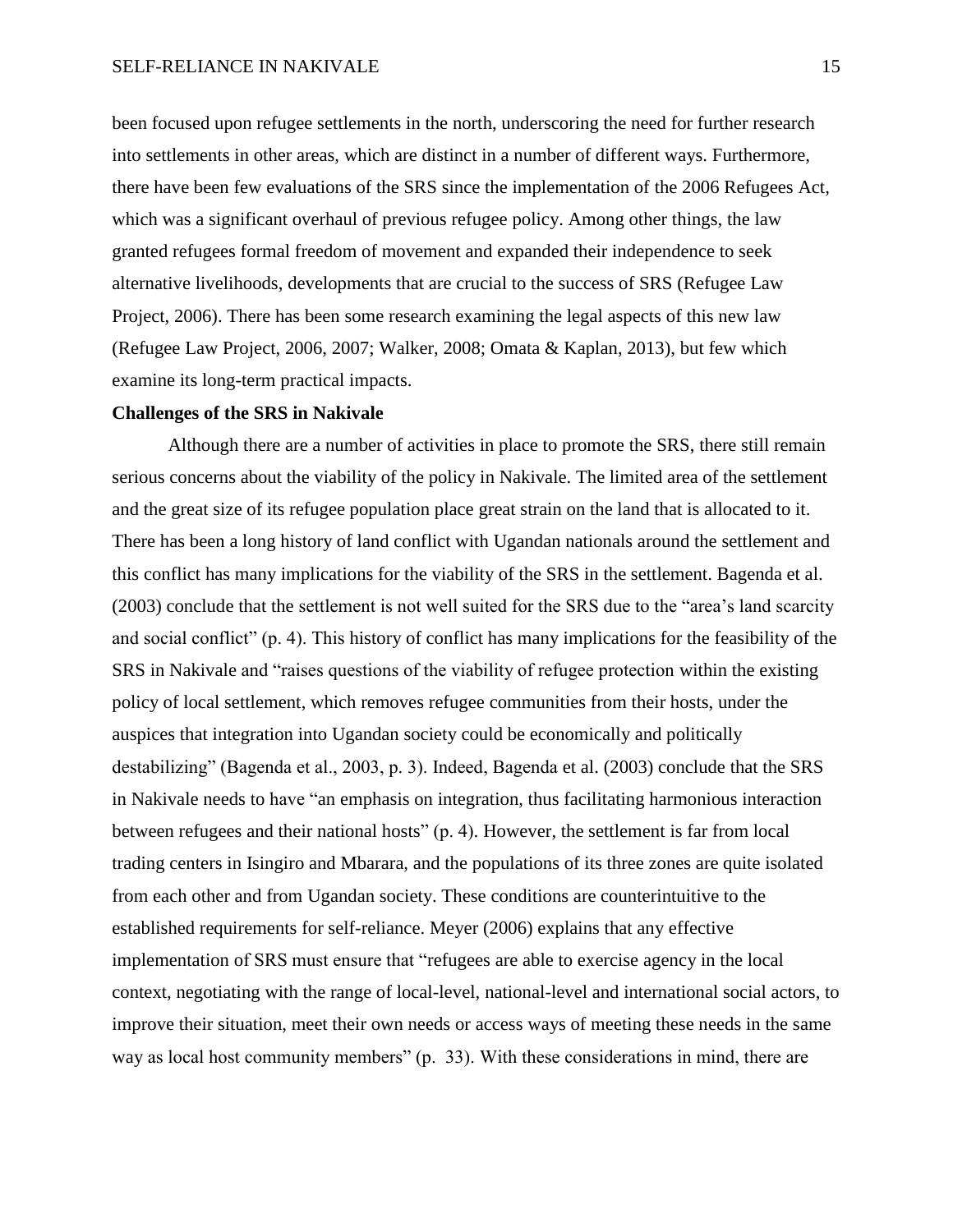multiple factors which cause great concern in assessing the viability and effectiveness of the SRS in Nakivale Refugee Settlement.

# **Justification**

This study aims to provide context for the complex and multilayered issues facing contemporary refugee policy in Uganda. Although great efforts have been made by actors on many levels to provide better support for refugees, the study will strive to identify ways that the policy and its implementation could be improved. By doing this, the study hopes to influence, in even a minor way, contemporary views regarding refugees and the efforts to assist them.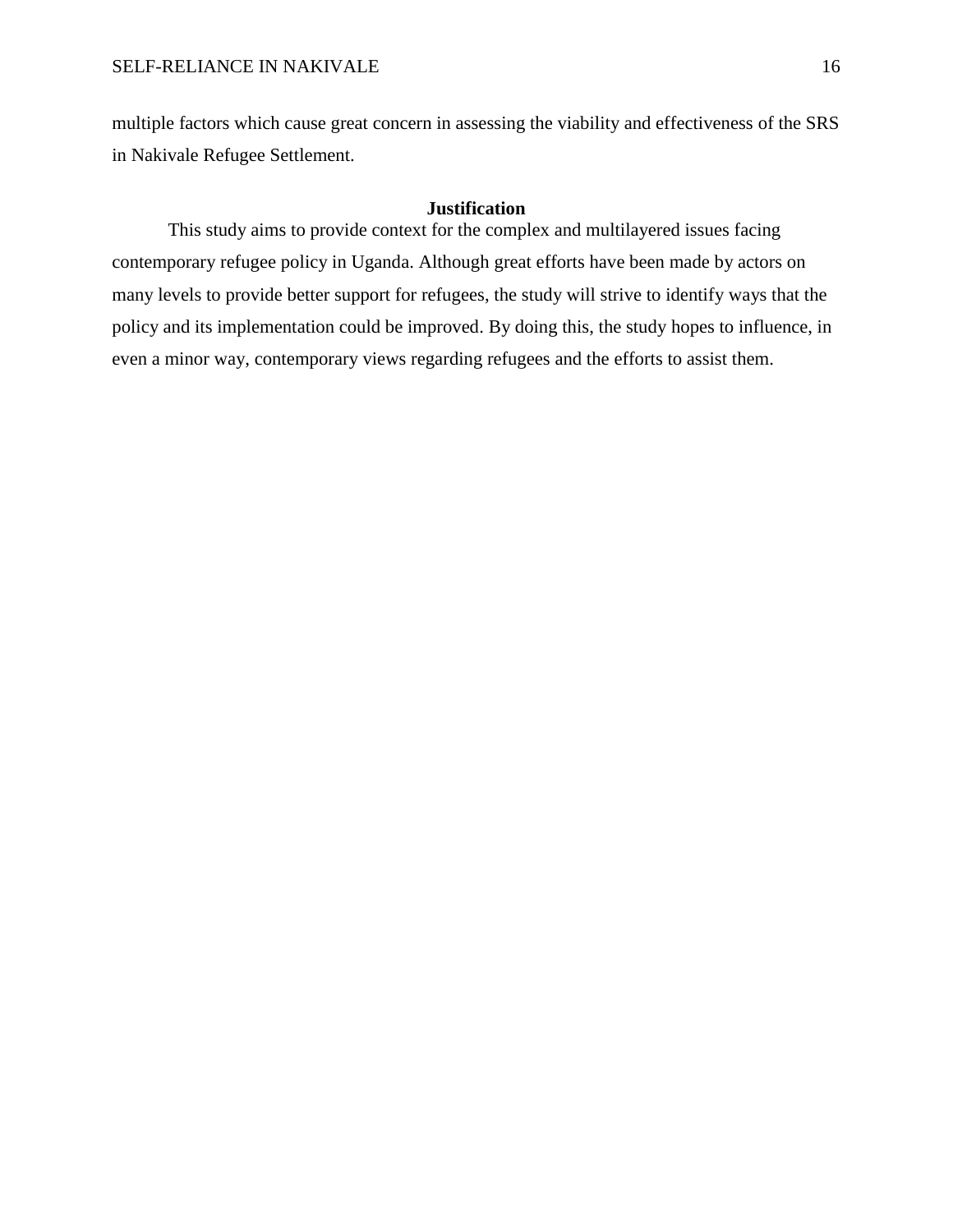#### **Research Objectives**

This research endeavors to:

- **•** Assess the effectiveness of Uganda's Self-Reliance Strategy for refugees in Nakivale Refugee Settlement;
- Investigate the limitations of the policy's implementation specifically in the context of a longterm refugee settlement;
- Identify areas in which refugee policy and implementation can be improved to better promote the well-being of refugees.

### **Methods**

#### **Study Location and Population**

This research is based primarily in Nakivale Refugee Settlement in Isingiro District, Western Uganda. This settlement was chosen because it is one of the oldest settlements in Uganda and subsequently has especially well-established organizations and refugee assistance infrastructure. Many of its refugees have been in the settlement for a number of years, providing a perfect environment for analyzing long-term refugee self-reliance. Additionally, pre-existing relationships that SIT has with settlement officials and refugees made research in the settlement easy to carry out, even with the limited duration of the research period. Data was also collected in Kampala, where academics and refugee policy analysts were consulted to give greater context for research conducted in the settlement. Official permission for the project was obtained from the Uganda National Council for Science and Technology. Locally, permission to serve an internship and to conduct research in the settlement was obtained from both OPM and later from UNHCR. This permission as well as formal introductions with organization leaders by the assistant camp commandant made getting involved with the organizations very easy. Everybody was very helpful and offered many opportunities to further the study.

The research primarily utilizes a case-study to analyze the effectiveness of the SRS in the context of a single settlement. The case-study approach was utilized because it would allow the research to not only gain an in-depth understanding of the issues in the settlement, but would also allow the research to offer lessons for broader refugee policy. Furthermore, during the course of the research period, an internship was carried out with OPM. During this internship, almost full access was granted to observe and work with all of the organizations within the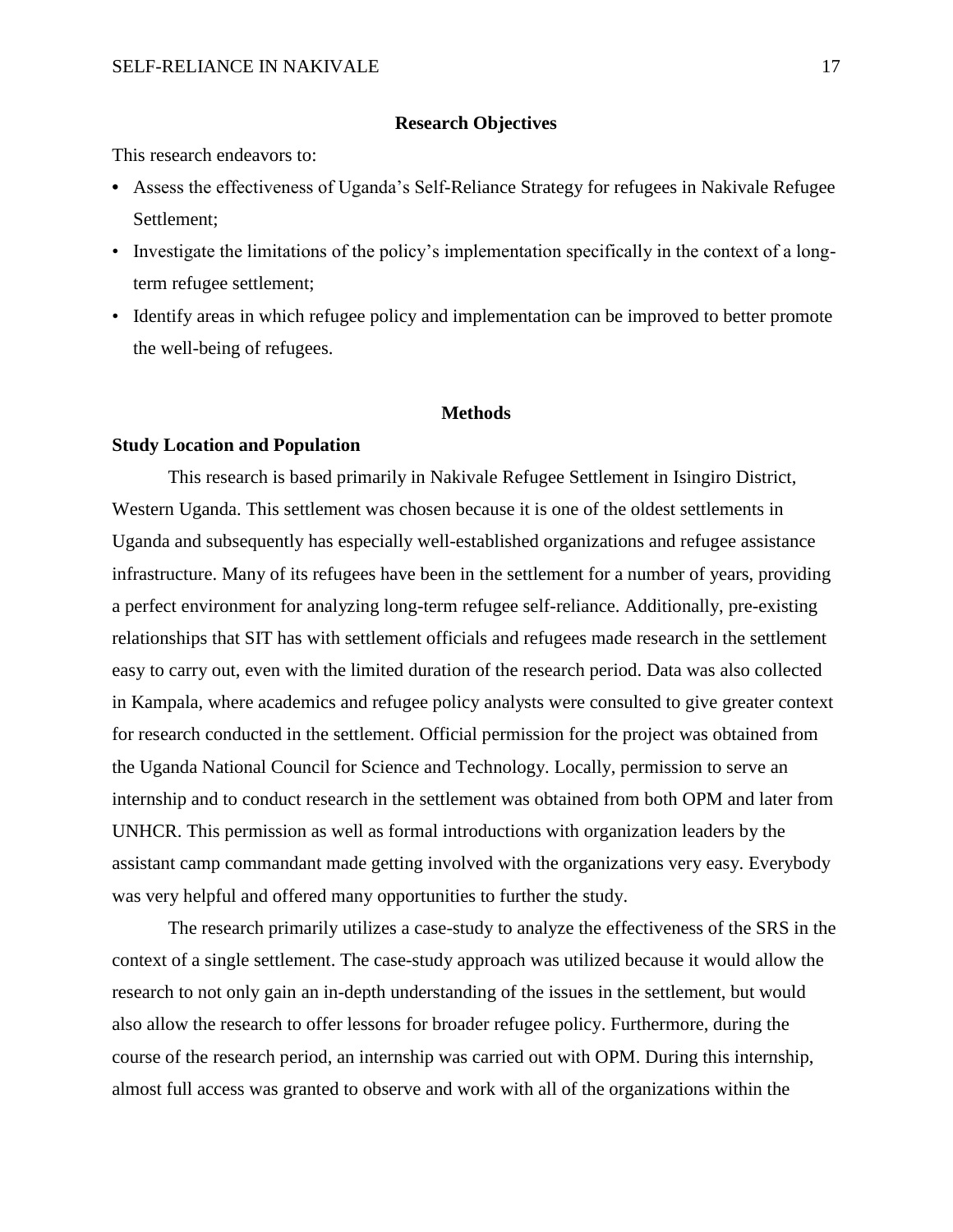#### SELF-RELIANCE IN NAKIVALE 18

settlement. Extensive work was done with the main livelihoods organizations within the settlement, Nsamizi and American Refugee Committee (ARC), as well as supplementary data collection with Finnish Refugee Council (FRC), Samaritan's Purse (the IP in the settlement that manages food distribution), and directly with UNHCR itself. The internship supplemented the data collected from refugees and camp officials with a firsthand view of the impacts and limitations of official efforts to promote refugee self-reliance.

During the research 49 interviews were conducted with 154 respondents. Of these, 138 were refugees, 11 were aid workers in the settlement, and four were academics in Kampala. I also spoke extensively with the Mark Mutaawe, the Assistant Camp Commandant of Nakivale.<sup>1</sup>

# **Data collection methods**

The main methods used to collect data in this study were interviews, participant observation, and non-participant observation. The methods will be discussed in that order.

#### *Interviews*

 $\overline{a}$ 

During this study, data was primarily collected via face-to-face interviews. This included one-on-one interviews (mainly conducted with camp officials and academics) group interviews (which were mainly with refugees), and informal interviews (which occurred during time spent in the internship with the various organizations). These interviews were often semi-structured, which allowed conversation to flow freely while also holding to an agenda of pertinent topics. With these methods the research was able to expand and adapt in response to the information gathered in the settlement.

The study focuses on refugees and how their needs are being met within Nakivale Refugee Settlement and it attempted to engage with all levels of the settlement in order to gain an in-depth understanding of self-reliance in the camp. Although this is supplemented by the testimony and expertise of outside experts, the bulk of the substantial data collected is from within the settlement. Academics consulted represented a very small sampling of the many policy analysts and politicians involved in refugee affairs in Uganda, and their testimony is meant to give context for what data was collected in Nakivale. Numerous camp and organization officials were consulted during the research and the diversity of their positions and expertise was helpful in drawing useful conclusions regarding official efforts to promote the SRS. Among refugees, extensive data was collected from a number of different sources. The researcher

<sup>&</sup>lt;sup>1</sup> Informed consent obtained from these informants is discussed in "Ethical Considerations," p. 21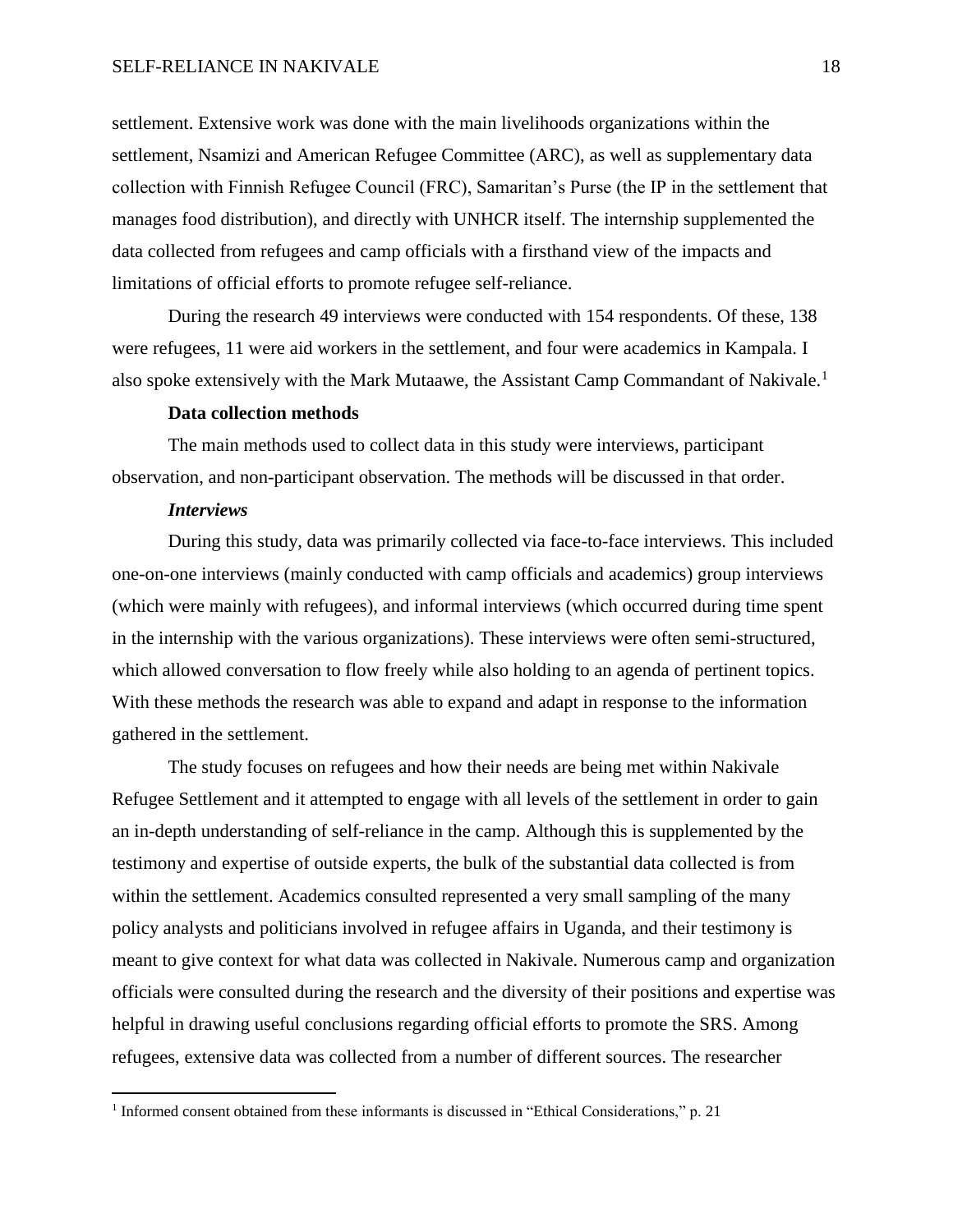#### SELF-RELIANCE IN NAKIVALE 19

endeavored to obtain data that would be representative of the refugees in the settlement. However, the scope and duration of the study made it impossible to adequately engage with all of the various nationalities and socioeconomic conditions of the refugees and as a result the research primarily focused on Somali, Ethiopian, and Eritrean refugees. These groups were chosen because of their proclivity not to become involved in agriculture, thus presenting a unique situation to examine under the SRS. Various other nationalities were consulted during the course of the research, but these informants were not selected based on their ethnicity, but rather on their engagement in livelihood activities and official efforts to promote the SRS. Overall, the refugees surveyed provided an adequately diverse sampling of the refugees in the settlement, but unavoidably many perspectives and experiences were not included in the research.

Interviews were often conducted in English with camp officials and academics. However, few of the refugee respondents spoke English and for their interviews a Somali translator was utilized. The translator also spoke fluent Swahili, so she was able to translate for respondents of other nationalities. Focus group interviews and group interviews were also conducted with community groups supported by ARC and with participants in educational classes supported by FRC. These groups were chosen due to their participation with these organizations and they gave a perspective in to the substance and impact of these programs.

# *Participant observation*

Primarily as a part of the researcher's internship, participant observation was also utilized throughout the study period. These activities ranged from aiding in food and non-food item distribution (plastic sheeting, housewares, soap, etc.) to observing meetings between organization representatives and community leaders. These observations and experiences helped to provide a firsthand and nuanced understanding of not only the official efforts to promote refugee self-reliance but also the relationship between refugees and the aid organizations in the settlement.

# *Observation*

To a lesser extent, non-participant observation was utilized in organization activities where the researcher lacked the skills or responsibilities to become involved with. This method allowed the researcher to learn about more complex and long-term refugee assistance projects.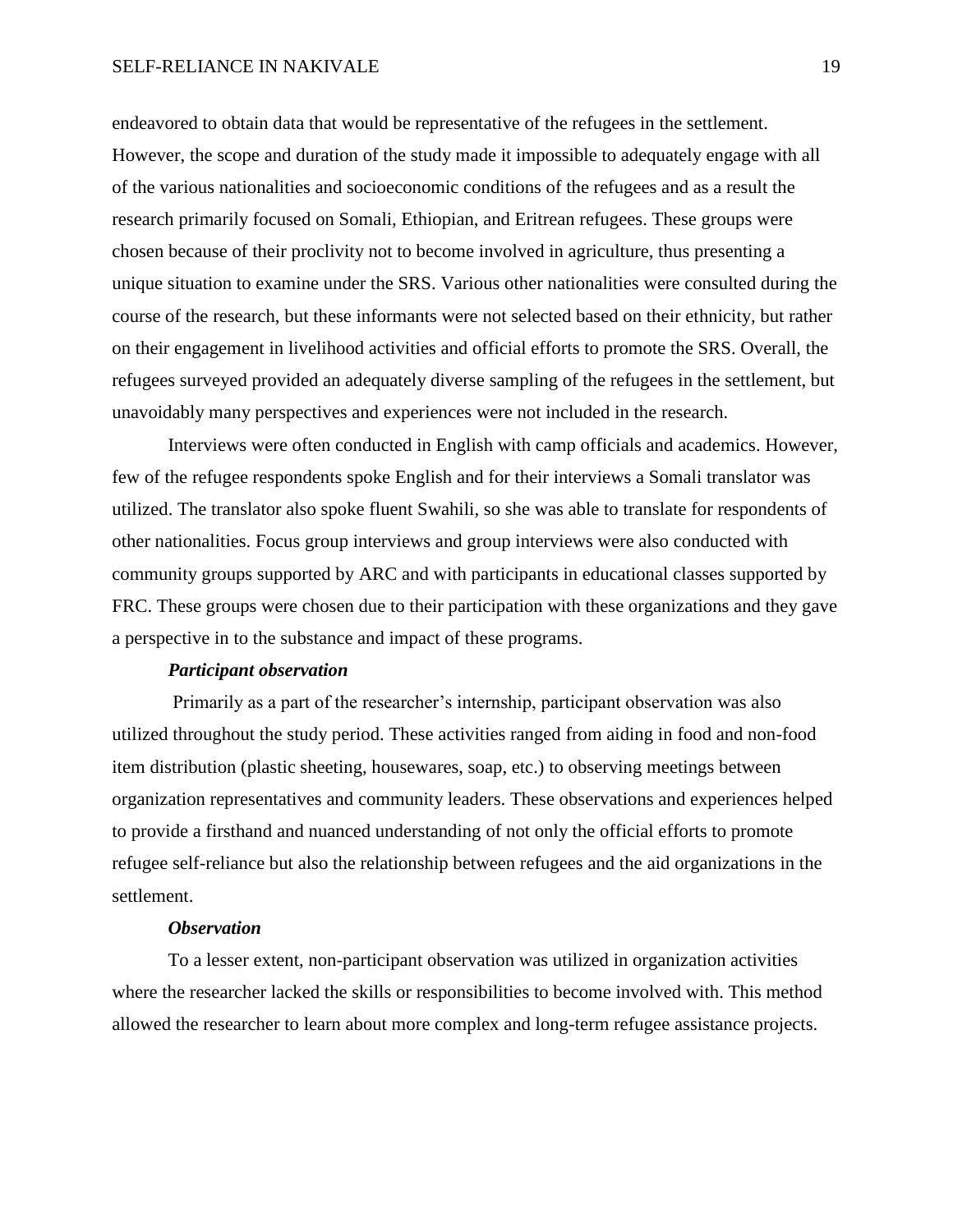#### **Effectiveness and Limitations**

The methods employed in the research were quite effective. All of those consulted were both very eager to participate and provided valuable information. The focused approach on Nakivale allowed the researcher to gain a comprehensive view of most of the livelihood activities within the settlement. Nevertheless, the limited length of the research period inherently limited the researcher's ability to fully understand and analyze the incredibly complex dynamics and issues at play within the settlement but the depth of the collected data helps to mitigate this concern.

Furthermore, refugee dependency, a topic commented upon by the research and which is an important part in understanding refugee self-reliance, was not fully explored because it lies outside of the scope of this research. This omission does not cause raise significant issues for the current research but it is important to recognize its role in refugee policy.

Another limitation of the research is a lack of meaningful engagement with upper-level refugee officials and policymakers. Although these potential respondents were contacted, scheduling issues prevented them from taking part in the research. The inclusion of their expertise would have been helpful in expanding and enriching the greater context of the SRS in Nakivale. Nevertheless, this limitation was mitigated because data gathered from local officials was adequate to provide a comprehensive look at the official aspects of the SRS and its implementation.

The data collected is able to form a moderately comprehensive portrait of self-reliance within the settlement, but nevertheless the great complexity of the issue and the limited scope and length of the research period unavoidably left many of the complicated nuances and hidden dynamics of the topic not fully explored in the research. Furthermore, although the research draws conclusions about the effectiveness of the SRS policy within the settlement, its application to other settlements within Uganda must take careful consideration of the different attributes of the refugee situation in Nakivale as well as the settlement to which it is being applied. No refugee settlements are the same, and especially in the case of Uganda, the complexities and subtleties of each settlement must be carefully considered when applying this research to other cases. Specific conditions relating to climate, refugee nationalities, funding, and organizational activities must be accounted for in applying this research to other settlements.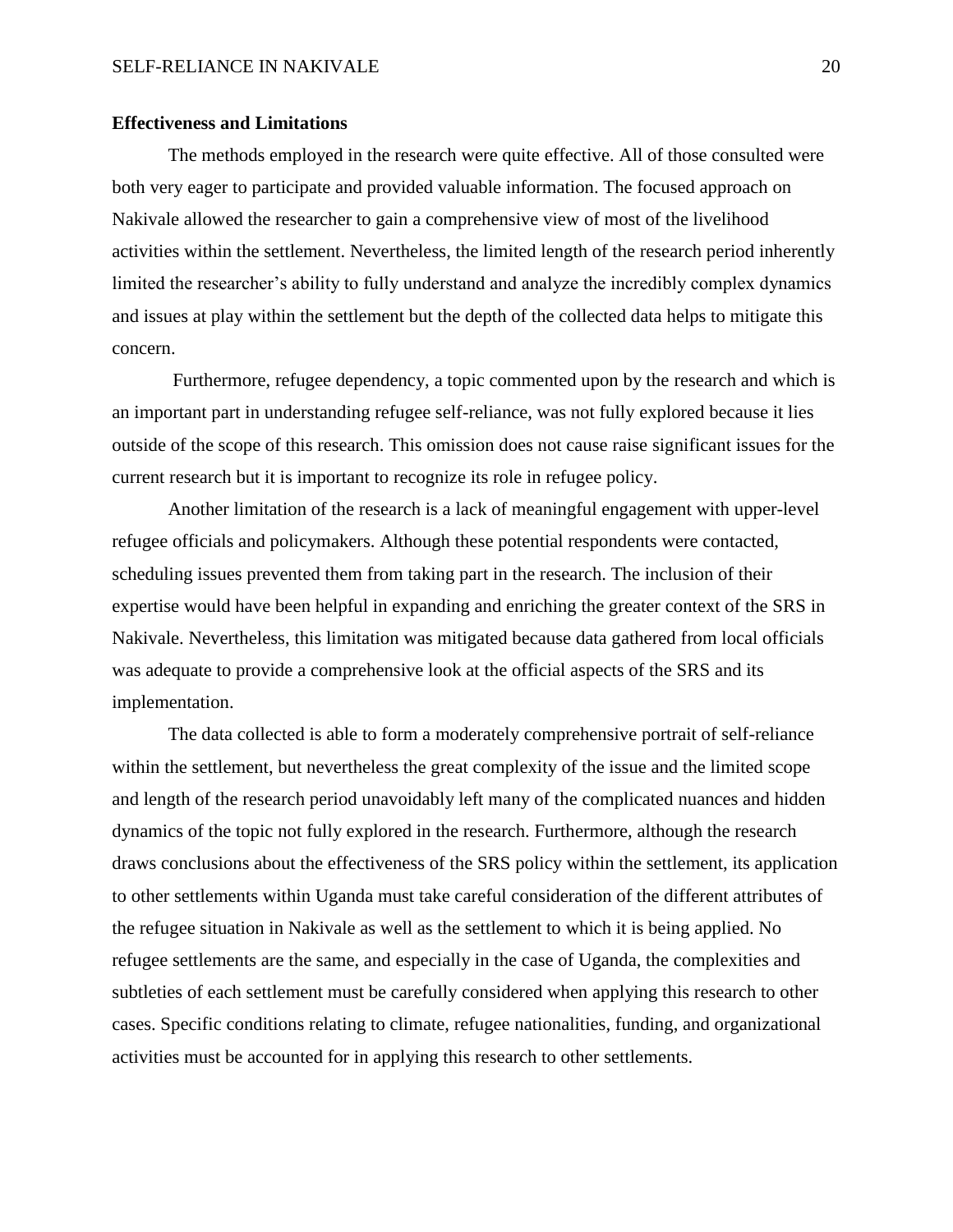#### **Ethical Considerations**

Ethical considerations were particularly important in this study, due to its extensive engagement with refugees, an inherently vulnerable population. Refugees who participated are protected by anonymization of their identities and all refugees provided inform consent for the research. Regardless, all informants were enthusiastic to participate.

One potential issue that had to be taken in to consideration during the research was the inherent responsibilities and role that the researcher had in the settlement, as both a researcher and as a foreigner. Refugees, being a heavily-researched population, have been subject to much engagement and research by foreigners, many of whom work with one of the organizations within the settlement. This research addressed this issue by making clear that refugee participation was completely voluntary and that there would not necessarily be any benefits from participating in the research. Furthermore, participants in the study were selected mainly based on their interest in taking part in the research, to make sure that refugees wary of outside researchers would not feel pressured to participate.

Another potential ethical issue was managing refugee expectations that the research would directly benefit them. To address this, the researcher took particular care to make clear to all participants that he was a student conducting research for a strictly academic project, and although serving an internship with OPM and the organizations, he was in not officially involved in the planning of the programs of these organizations. He also made it clear that the impact that the research would have on their situation in the camp was uncertain and most likely would not affect them in the future.

In regards to compensation of the participants, the translator that was used received a small payment for the services she provided, but other than that no compensation was given to any of the participants. This included private overtures to the researcher for assistance, which were politely denied and to which was explained that the researcher was merely a student and was not in any position to give support, monetary or otherwise.

For those whose full names and distinct distinguishing characteristics are used, written consent to participate in the research was obtained. The researcher clearly explained how their testimony could be used in the research report as well as how the research would eventually be presented.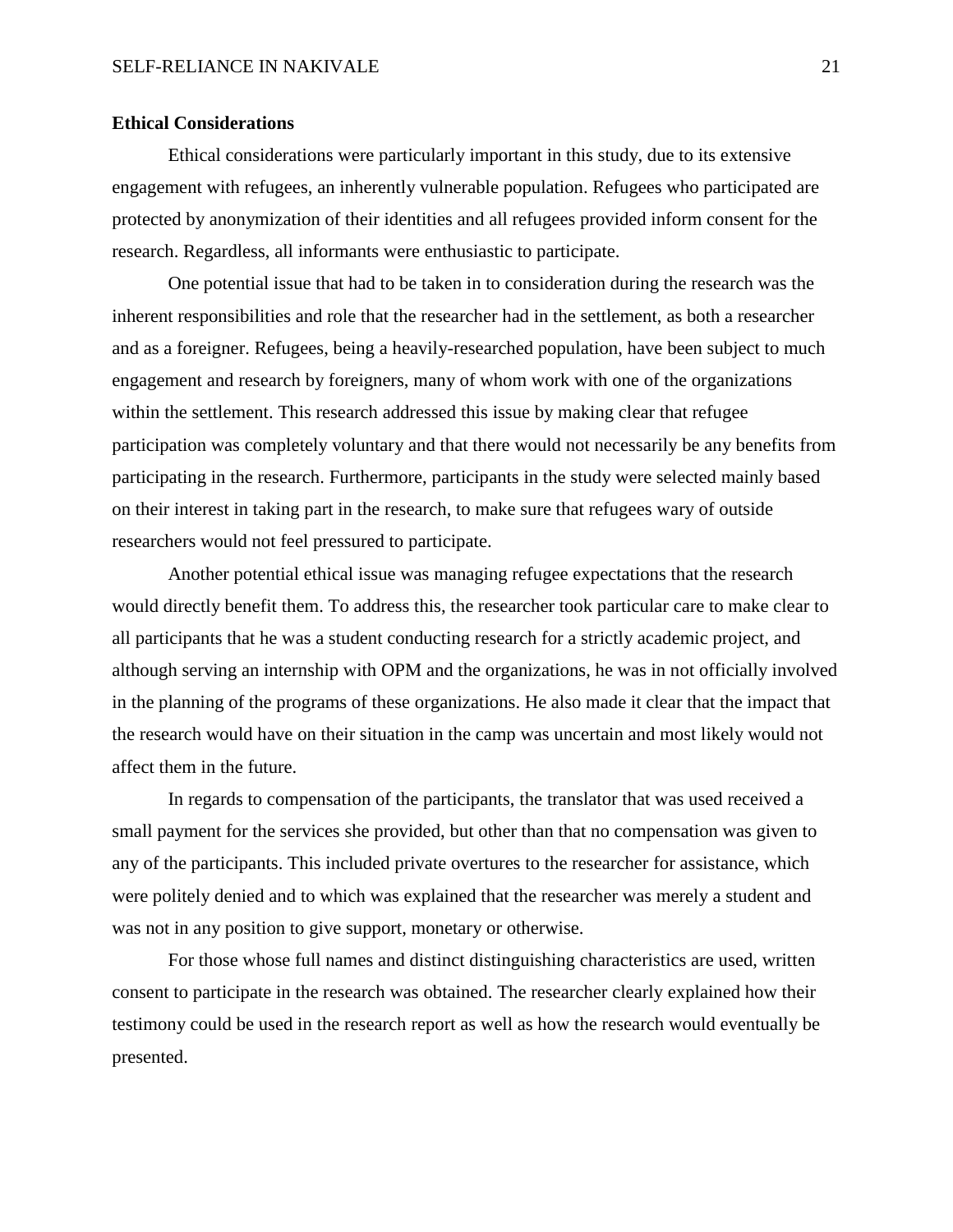Access to the settlement as both an intern and a researcher was carefully obtained from all the appropriate authorities, both national and local. From national authorities, official permission to conduct research was obtained from the Uganda National Council for Science and Technology. Subsequently, the researcher received written permission from OPM to conduct an internship and research in Nakivale. Later, formal permission was also granted by UNHCR to have access to their IPs and activities as well as gather data from their representatives. This data is anonymized in the final report. While in the settlement, the researcher operated directly under the authority of OPM, and all activities related to the internship were carried out with the permission and guidance of Mark Mutaawe, the Assistant Camp Commandant. Mr. Mutaawe gave the researcher permission to work with all organizations within the camp as well as with all refugees. The researcher was introduced to all refugee respondents who participated in the research by either organization staff or a Somali community worker.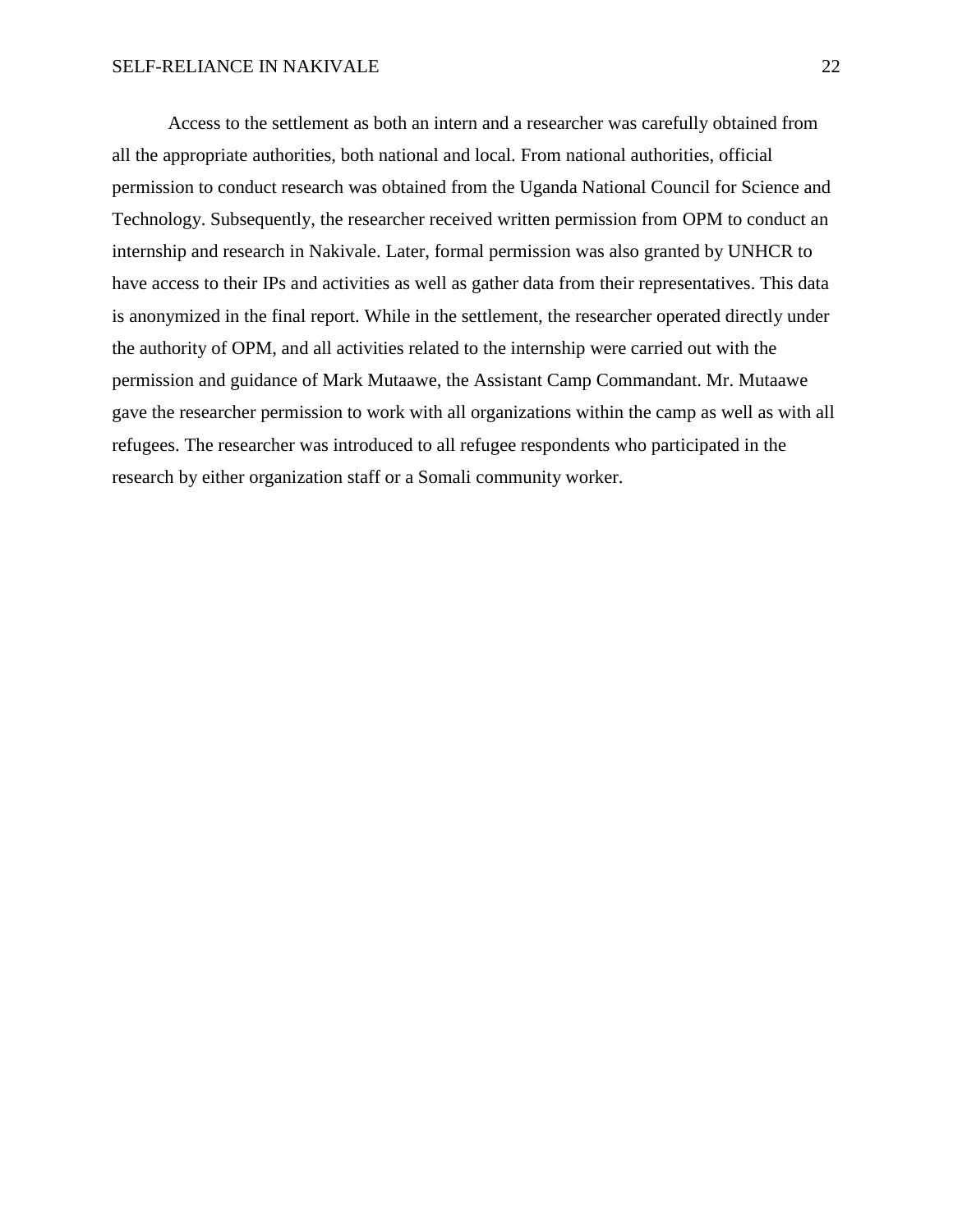#### **Research Findings and Analysis**

*The presentation of the findings of this research is organized based on the various levels of the SRS. The section begins with a description and analysis of the many actors in the official implementation of the SRS in Nakivale, the different programs that these organizations organize to promote the SRS, and the effectiveness of these efforts. The report then transitions to the challenges faced by refugees in pursuing their self-reliance through both agricultural and alternative means. The research findings conclude with recommendations for future policy making, settlement administration, and research.*

## **Organizational Structure of the SRS in Nakivale**

Nakivale Refugee Settlement is 71 square miles and rests in Isingiro District in Western Uganda. Split in to three zones (Juru, Rubondo, and Base Camp), the settlement is home to approximately 60,000 refugees of primarily Congolese and Rwandan origin. There are also smaller but significant populations of refugees from Somalia, South Sudan, Eritrea, Ethiopia, Burundi and Liberia. The camp is governed cooperatively by OPM and UNHCR. OPM is in charge of the physical security of the camp and has legal authority over all other organizations who work in the camp (M. Mutaawe, personal communication, April 9, 2014). UNHCR, working cooperatively with OPM, oversees the wellbeing of the refugees and supervises the operations of the various implementing partners (IPs), who directly carry out livelihoods projects and provide services in the settlement. With backing and guidance from UNHCR, IPs distribute food and non-food items, provide social and medical services, and most pertinent to this research, support refugee livelihoods activities (O. Raphael, personal communication, April 23, 2014). Refugee livelihoods, for the purposes of this paper are defined as "the means used to maintain and sustain life" (De Vriese, 2006, p. 1). Within the settlement, this generally entails all activities that refugees carry out to obtain food or income. This includes not only basic activities, such as subsistence agricultural, but also commercial activities, such as running small businesses. This focus on livelihoods in Nakivale directly supports the SRS, and by focusing on promoting refugee livelihood activities, "relief can better prepare displaced people for one of the durable solutions while avoiding the creation of a dependency-syndrome" (De Vriese, 2006, p. 2).

The SRS in Nakivale, in line with the national policy, is based primarily on agriculture. Each refugee household is entitled to a small plot of land (50 meters x 100 meters) which they are expected to cultivate for personal consumption (M. Mutaawe, personal communication, April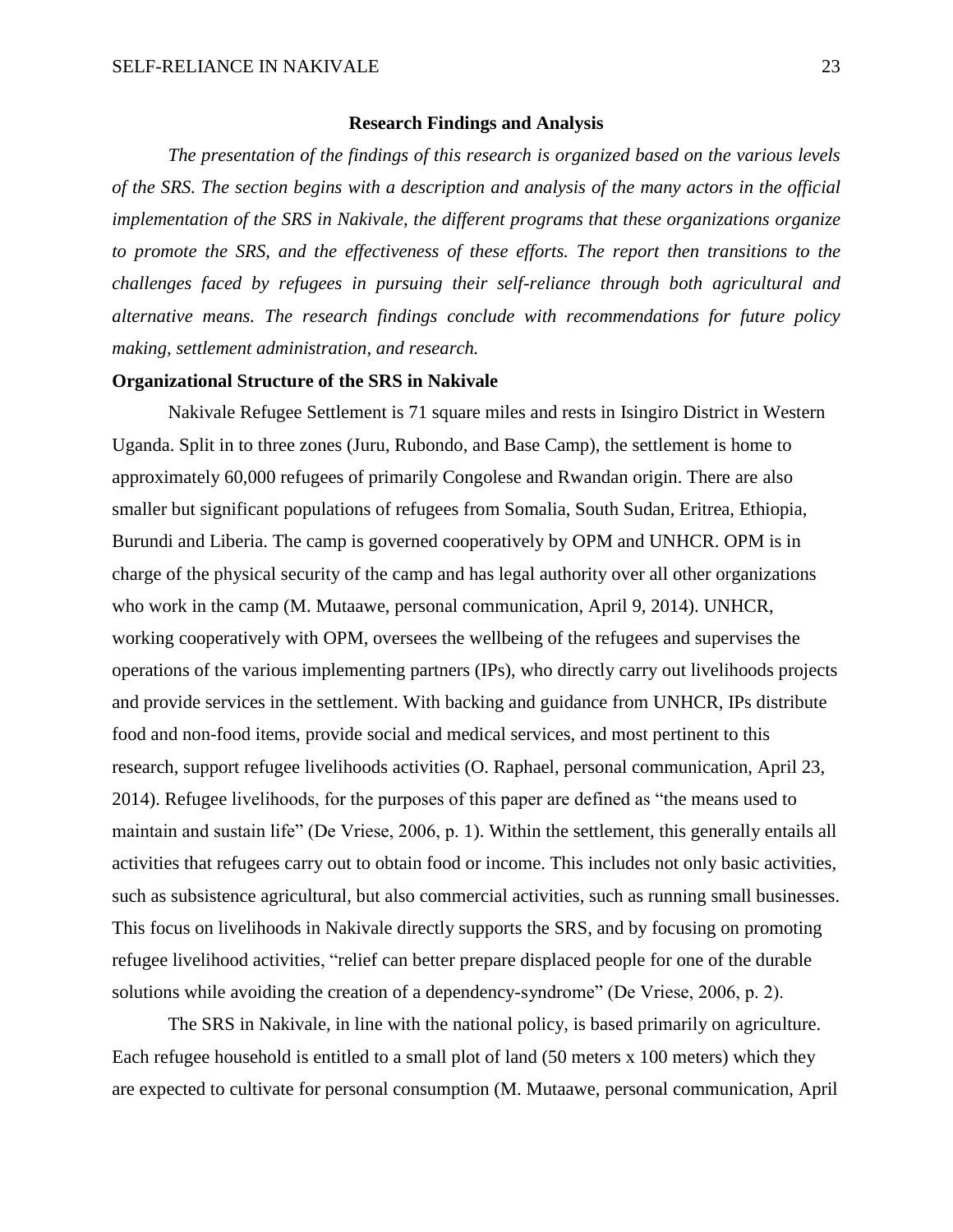9, 2014). In conjunction, food rations are also scaled down over time: Refugees who have been in the settlement between six and seven years have their ration scaled down to 60 percent and those who have stayed more than seven years only receive 50 percent (respondent #25, personal communication, April 29, 2014). However, these cutbacks do not apply to persons with specific needs (PSNs) who are identified by UNHCR, such as disabled or otherwise vulnerable refugees. Regardless of cuts, refugees are always entitled to food aid, and all refugees in Nakivale receive some form of food support (O. Raphael, personal communication, April 23, 2014). This detail is particularly telling of the limitations of the SRS in Nakivale. This food aid is still essential for the majority of the refugees but they are able to supplement it with other agriculture or income. Although not full *self-reliance*, this situation is an important indicator of both the viability of the policy and also the need for further refinements to reach its goals.

Nsamizi is the main livelihoods IP of UNHCR and almost exclusively supports refugee livelihood activities within the settlement (O. Raphael, personal communication, April 23, 2014; M. Mutaawe, personal communication, April 9, 2014). Obbo Raphael, the Livelihoods Field Assistant for Nsamizi in Nakivale, explained that, in line with the SRS, the organization promotes refugee agriculture as the primary way to achieve self-reliance within the settlement. These agricultural activities, which account for approximately 80 percent of the organization's livelihoods programming, range from the provision of seeds to would-be agriculturalists to providing courses and trainings in advanced agricultural practices such as crop rotation and sustainable animal-rearing (O. Raphael, personal communication, April 23, 2014). Furthermore, the organization supports group agricultural initiatives, through which refugees can form groups of 8 to 14 members and receive a large plot of land to grow crops for commercial sale. One representative of the Refugee Law Project explained that these group initiatives have often become quite successful, many being able to export their crops to neighboring Ugandan communities and markets for sale (respondent B, personal communication, April 7, 2014). These commercial operations generally act as a supplement to small-scale farming which refugees carry out for their personal consumption (O. Raphael, personal communication, April 23, 2014).

In addition to agriculture, the organization promotes multiple alternative livelihoods, even though these are not the main focus of the SRS. Nsamizi funds multiple vocational training programs that seek to promote practical "skills development," including for professions ranging from butchery and goat rearing to more technical disciplines such as tailoring, hair cutting,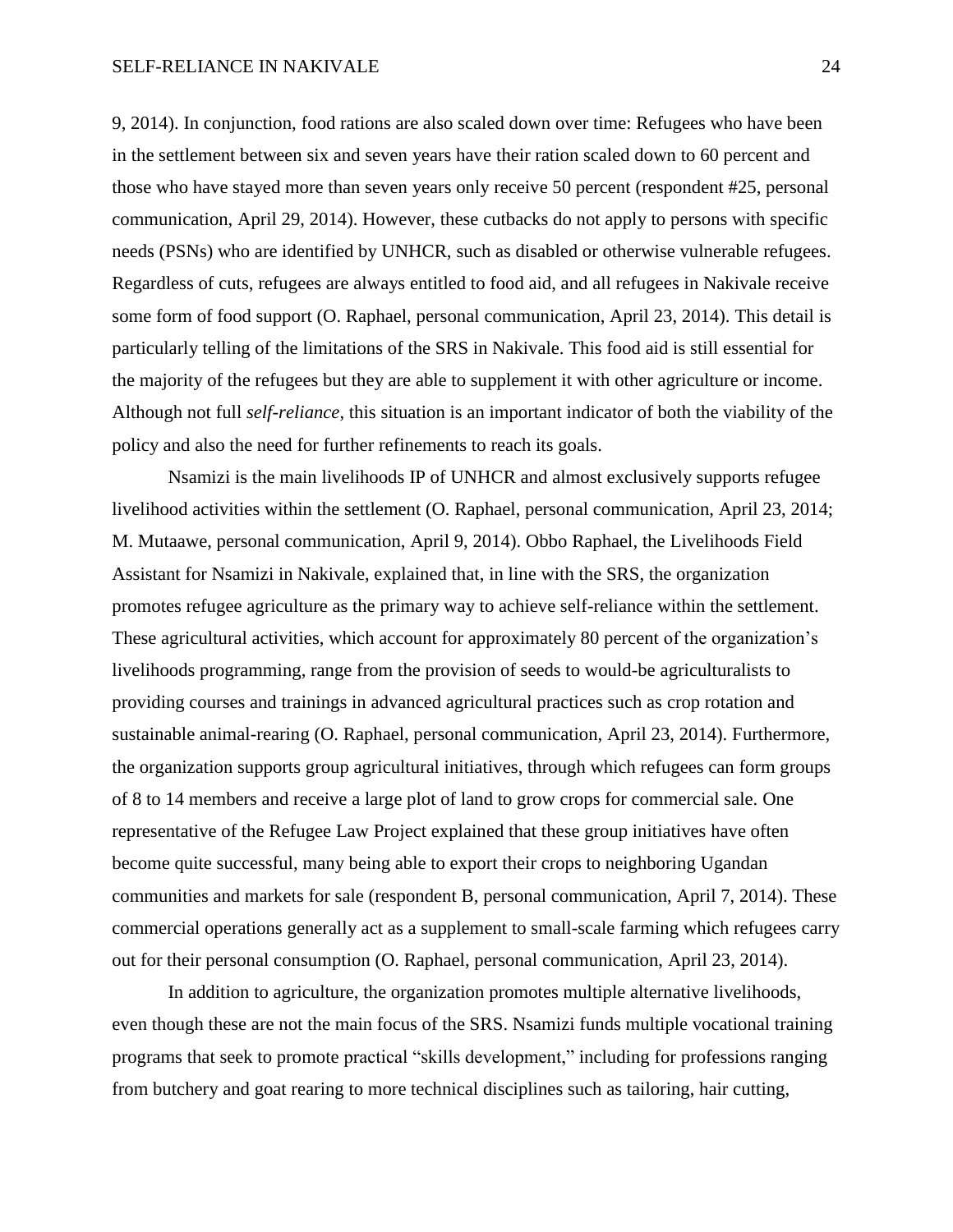mobile phone repair, and restaurant management (O. Raphael, personal communication, April 23, 2014). These courses are geared towards giving refugees skills that they can use to create small businesses within the settlement, initiatives that Nsamizi also offer funding for. Raphael explained that although supporting these professions is not as economically efficient as promoting agriculture (a sewing machine for a small tailoring business costs the same as providing seeds for ten personal farms), these programs are vital to providing a diversity of opportunities for refugees to work towards their self-reliance (O. Raphael, personal communication, April 23, 2014). Nsamizi's efforts have been quite successful, and by walking through the central thoroughfares of the settlement, one can see a bustling scene of small shops, groceries, pool halls, and restaurants. Nevertheless, the success of these efforts is limited in scope by the economic restrictions that are inherent to operating in a settlement.<sup>2</sup>

The biggest IP in the settlement is American Refugee Committee (ARC), a U.S.-based organization that also works to promote refugee livelihoods, but in a less direct capacity than Nsamizi (M. Mutaawe, personal communication, April 9, 2014). ARC primarily promotes refugee protection and maintains access to clean water, but its community services department is in charge of distributing non-food items to refugees. These non-food items are aimed at providing refugees with the things they need to establish a household such as soap, washing bins, baby shawls, etc. (A. Lan, personal communication, April 17, 2014).

Finnish Refugee Council (FRC) is another aid organization in the settlement which handles services for vulnerable persons and provides other livelihoods programs. As an Operating Partner (OP) it works independently of UNHCR, but still coordinates its efforts with the other IPs within the settlement. FRC provides vocational classes that focus on business skills, functional adult literacy, English, French, civic engagement, and youth empowerment. These courses, although not as hands-on as those of Nsamizi, lay the foundations for many refugees to become more active in pursuing their livelihoods. In addition to these trainings, FRC provides minor monetary support for group business or savings initiatives (P. Rwabwogo, personal communication, April 14, 2014). FRC's programming, although not as expansively involved as Nsamizi, helps to provide opportunities for refugees to pursue alternative livelihoods.

 $\overline{a}$ 

<sup>&</sup>lt;sup>2</sup> These limitations are discussed further "Difficulties in Pursuing Alternative Livelihoods", p. 37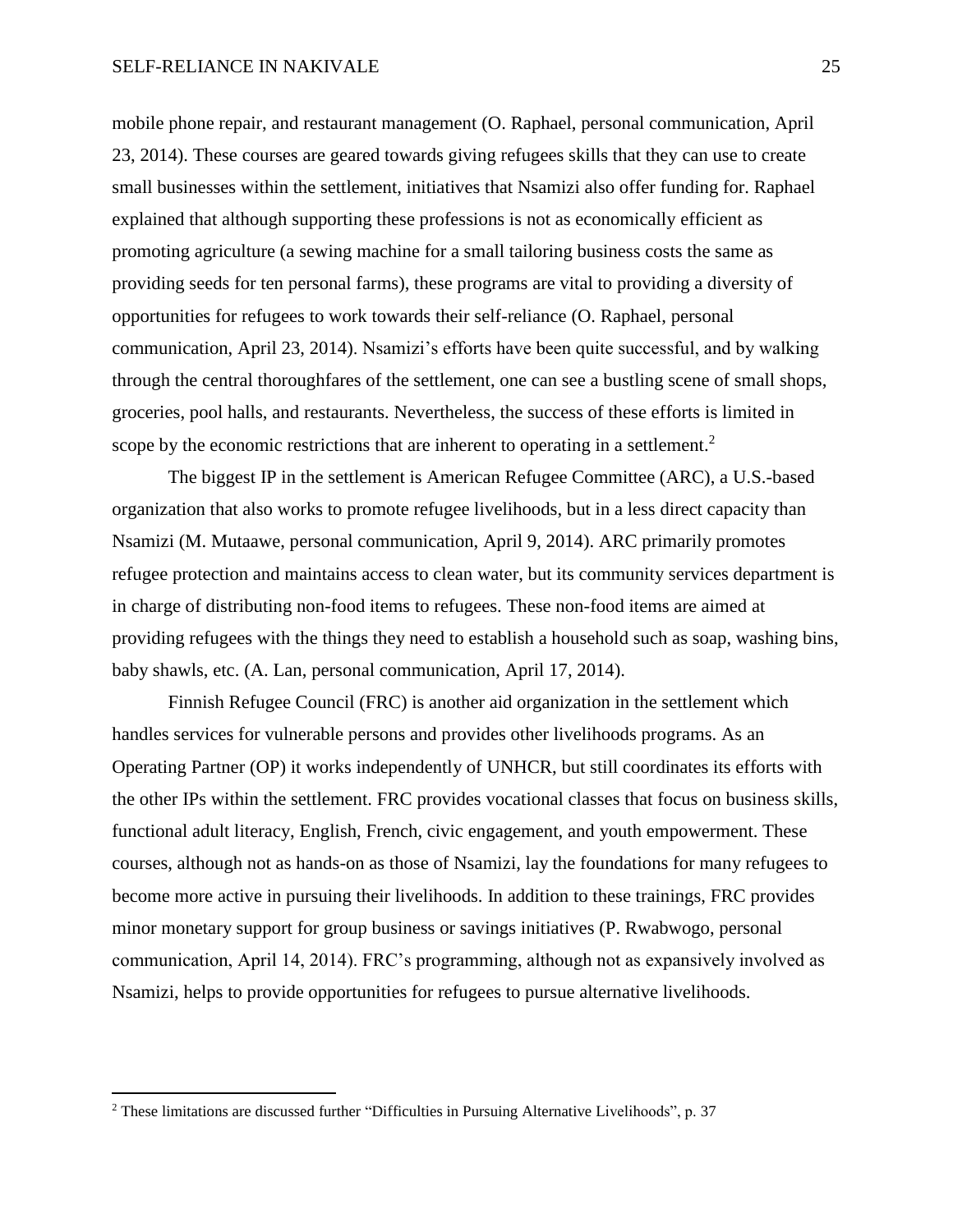## **Challenges in Implementation**

Regardless of the often-successful initiatives by OPM, UNHCR, FRC, and the various IPs to promote refugee livelihoods in Nakivale, these efforts continue to face great challenges. One of the most pressing issues to consider when evaluating refugee livelihoods and self-reliance is recognizing the role of refugee dependence on humanitarian aid. This trend, in which refugees' motivation to work and create livelihoods for themselves is stifled because all necessities are provided free-of-charge, is in essence the antithesis of self-reliance. This issue has been well researched in the past (Bagenda et al., 2003; De Vriese, 2006; UNHCR, 2004a, 2004b) and a representative of the RLP asserted that in Uganda, it is "fundamental" for humanitarian efforts to work to reduce "dependence on organizations" (respondent B, personal communication, April 7, 2014). Likewise, Obbo Raphael of Nsamizi explained that in order for refugees to begin to work towards their own self-reliance, a change in attitude and perspective is necessary to embrace their own potential and agency in their lives (personal communication, April 23, 2014).

Many settlement officials contended that refugee dependency detracts from the success of the SRS in Nakivale (O. Raphael, personal communication, April 23, 2014; respondent #15, personal communication, April 14-23, 2014). A representative of UNHCR viewed this problem with concern, stating that the mindset of dependency fostered by many refugees seriously undermines refugee motivation to become self-reliant (respondent D, personal communication, April 24, 2014). These negative attitudes often manifest themselves in nonproductive ways. Raphael reported that in the past refugees have even gone so far as to intentionally limit their agricultural production so that they would not be deprived of future food rations (O. Raphael, personal communication, April 23, 2014). Similarly, as a UNHCR representative explained, farmers in recent years have been resistant to UNHCR efforts to create food storage facilities due to a fear that if they utilize the facilities, the created surplus will lead to further food ration reductions (respondent D, personal communication, April 24, 2014). These attitudes, although understandable - and in some ways natural - are huge obstacles to refugee self-reliance.

These feelings of dependency can be attributed to a number of different social and economic factors. A UNHCR representative explained that many refugees come from conflictridden countries and these troubled backgrounds have created within them a mindset of vulnerability and victimization (respondent D, personal communication, April 24, 2014). This negative viewpoint of one's agency is of course highly detrimental to one's motivation and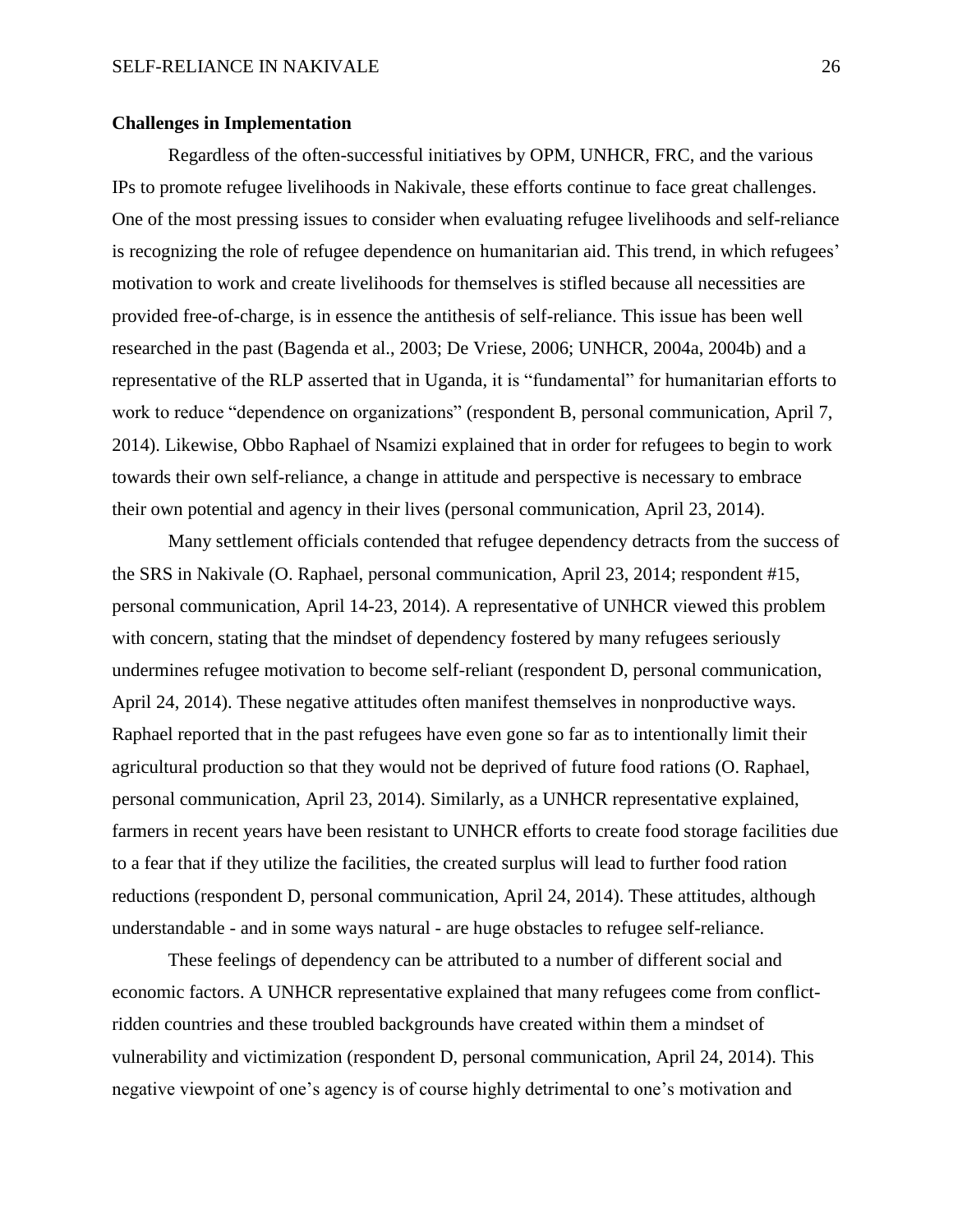#### SELF-RELIANCE IN NAKIVALE 27

confidence in becoming self-reliant. Another potential explanation for this perceived dependence is that refugees are often resistant to the SRS simply because many lack knowledge of the motivations behind and of the potential benefits of the policy. One representative of the Refugee Law Project explained that refugees often interpret the SRS as an effort by the Ugandan government to renege on its responsibilities to provide aid to the refugees (respondent B, personal communication, April 7, 2014). Without understanding that there are viable alternatives, it is unsurprising that refugees resist reductions in humanitarian aid such as those included in the SRS.

To lay the framework for the SRS, camp officials routinely attempt to raise refugee awareness of the policy and to alleviate concerns regarding the reduction of aid. While providing various services or distributing goods, UNHCR attempts to make it very clear that these sorts of handouts will not be routine and that their purpose is to help refugees start to work to provide for themselves (respondent #15, personal communication, April 14-23). Additionally, they try to structure their programs in order to naturally lead refugees toward self-reliance. UNHCR will often reward particularly enterprising farmers with additional seeds and land in order to create role models for others to follow as motivation to pursue self-reliance (respondent D, personal communication, April 24, 2014). Furthermore, Nsamizi is beginning to require that after a full agricultural season refugees must return previously distributed agricultural inputs, such as seeds or breeding animals. A UNHCR representative contextualized these measures within a larger framework of more rigorous UNHCR policies in Nakivale that have the dual purpose of accomplishing more with ever-decreasing funding and also making handouts conditional on refugee efforts towards self-reliance (respondent D, personal communication, April 24, 2014).

# **Lack of funding and government support**

Another often-mentioned limitation to efforts promoting refugee self-reliance is lack of support from the GoU and international donors. It should be recognized that the refugee responsibilities the GoU has taken on over the past decades are truly huge, especially considering the protracted nature of these situations (respondent A, personal communication, April 4, 2014). Being a developing country itself, Uganda has understandably struggled to adequately meet its international obligations as a host of refugees. In the context of a detrimentally underfinanced OPM, Paul Omach questioned the current material ability of Uganda to meet the international standards for refugee protection (P. Omach, personal communication, April 7, 2014).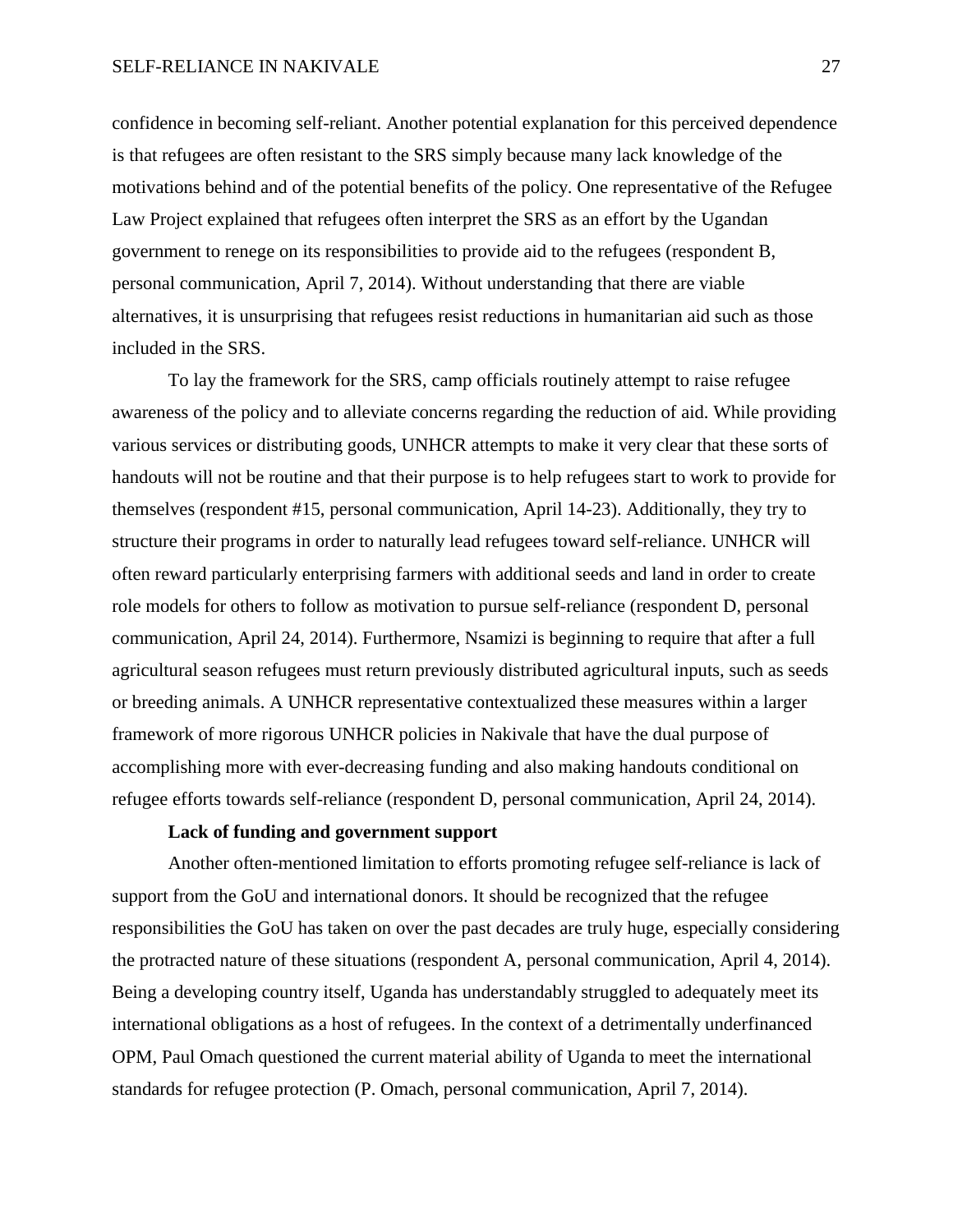Compounding the issue, some contend that it is extremely difficult to adequately provide for Uganda's thousands of refugees considering that many of its own citizens are in desperate need of funding and support as well (respondent C, personal communication, April 8, 2014). In this context it is not surprising that the GoU has struggled to meet its legal and financial obligations in hosting refugees.

However, this lack of government support is troubling for the potential success of the SRS. A representative of the Refugee Law Project explained that the GoU must provide "extensive support" for the implementation of the SRS, and without such guidance it would be "useless" for refugees (respondent B, personal communication, April 7, 2014). Within Nakivale, funding for projects carried out by UNHCR and its IPs is inadequate. Leading staff members of a number of different organizations, with responsibilities ranging from drilling boreholes for clean water to providing non-food items, cited budget as one of the main limitations to their initiatives within the settlement (A. Lan, personal communication, April 17, 2014; O. Raphael, personal communication, April 23, 2014; respondent #24, personal communication, April 23, 2014). This issue is particularly prevalent in programs targeting self-reliance. Anthony Lawot Lan, the head of the Community Services Department of ARC, explained that the funding provided is not enough to provide for the livelihoods of the refugees in Nakivale (A. Lan, personal communication, April 17, 2014).

As a possible explanation for this lack of government support, many have suggested that the policy is designed to primarily serve the interests of the GoU, not those of the refugees. The strategy's reduction of food aid and oversimplification of refugee capacities are seen by one academic as an "abdication of responsibility" on the part of the GoU (P. Omach, personal communication, April 7, 2014). By placing the responsibility of self-reliance on the refugees, often without giving them the freedoms and capacities to meet these expectations, the SRS serves to significantly decrease the financial obligation of the GoU, a benefit which was in fact one of the leading influences on the policy's design (respondent A, personal communication, April 4, 2014). One lawyer viewed the SRS as something which is specifically designed to shield the Uganda government from the financial implications of its refugee responsibilities and that without this buffer, the Ugandan government would be forced to refine and reform the SRS policy by giving the refugees more freedoms in their pursuit of self-reliance (respondent A, personal communication, April 4, 2014). There is clear evidence that the policy was created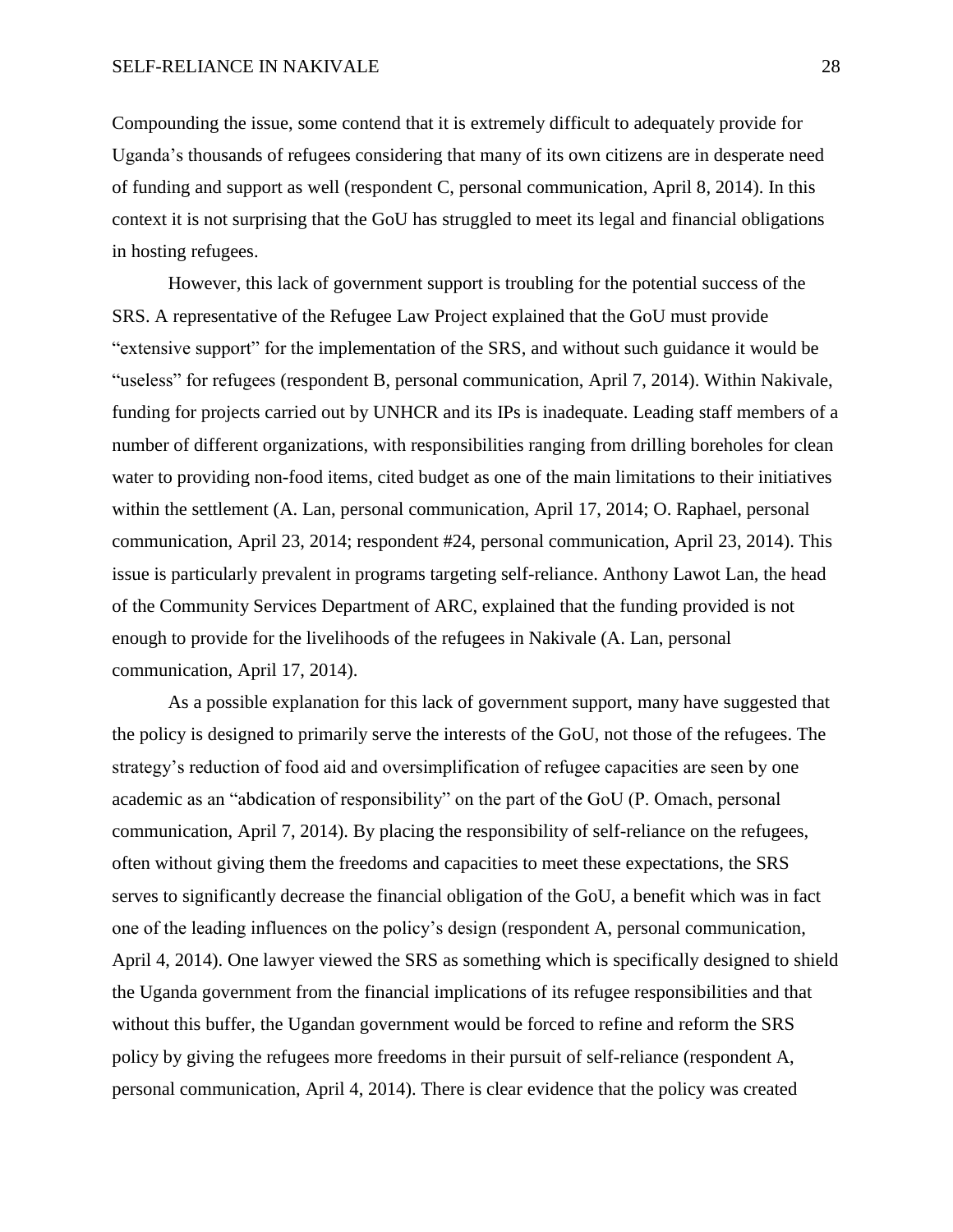partially to decrease the funding needs of the refugees, but it is unfair to blame the government for wanting to lessen the burden that refugees create for the country. The important thing is to ensure that these efforts to ease these obligations respect the rights and welfare of the refugees. It is questionable whether the GoU is making adequate efforts to carry this out.

#### **Challenges for Refugees in Becoming Self-Reliant**

# **Agricultural challenges**

#### *Inadequate land*

The SRS is based primarily on agriculture and as a result, the foundation of the policy, both symbolically and literally, is the land which refugees are expected to cultivate. However, the land provided to refugees in Nakivale is inadequate in multiple aspects. Many respondents, including academics, camp officials, and refugees, agreed that even if it is cultivated fully (which is often not possible due to weather or lack of inputs) the land given to refugees in Nakivale is often not sufficient to meet 100 percent of a refugee household's food needs (A. Lan, personal communication, April 17, 2014; O. Raphael, personal communication, April 30, 2014; respondent B, personal communication, April 7, 2014; respondent #22, personal communication, April 21, 2014; respondent #35, personal communication, May 3, 2014). Compounding this, the land allocation does not increase in relation to family size, so the many refugees who have large families are additionally disadvantaged.

There are many reasons that the land provided is not enough. As Anthony Lawot Lan explained, this inadequacy is due partially to the conservative approach that OPM takes towards land distribution (A. Lan, personal communication, April 17, 2014). With a history of land conflict with neighboring nationals as well as the 2008 influx of refugees that nearly doubled the settlement's population, OPM has been careful not to overextend the boundaries of the settlement and to save land for future influxes of refugees (Bagenda et al., 2003). Lan explained that although "there is enough land," the GoU's policy in land distribution is based on the expectation that there will be future influxes of refugees (A. Lan, personal communication, April 17, 2014). There are multiple consequences for this conservatism. A Refugee Law Project report explains that land shortages are inherent to trying to implement the SRS in a settlement and that, in Nakivale in particular, the SRS "is likely to fail to cope with the area's land scarcity and social conflict unless it is detached from the local settlement structure" (Bagenda et al., 2003).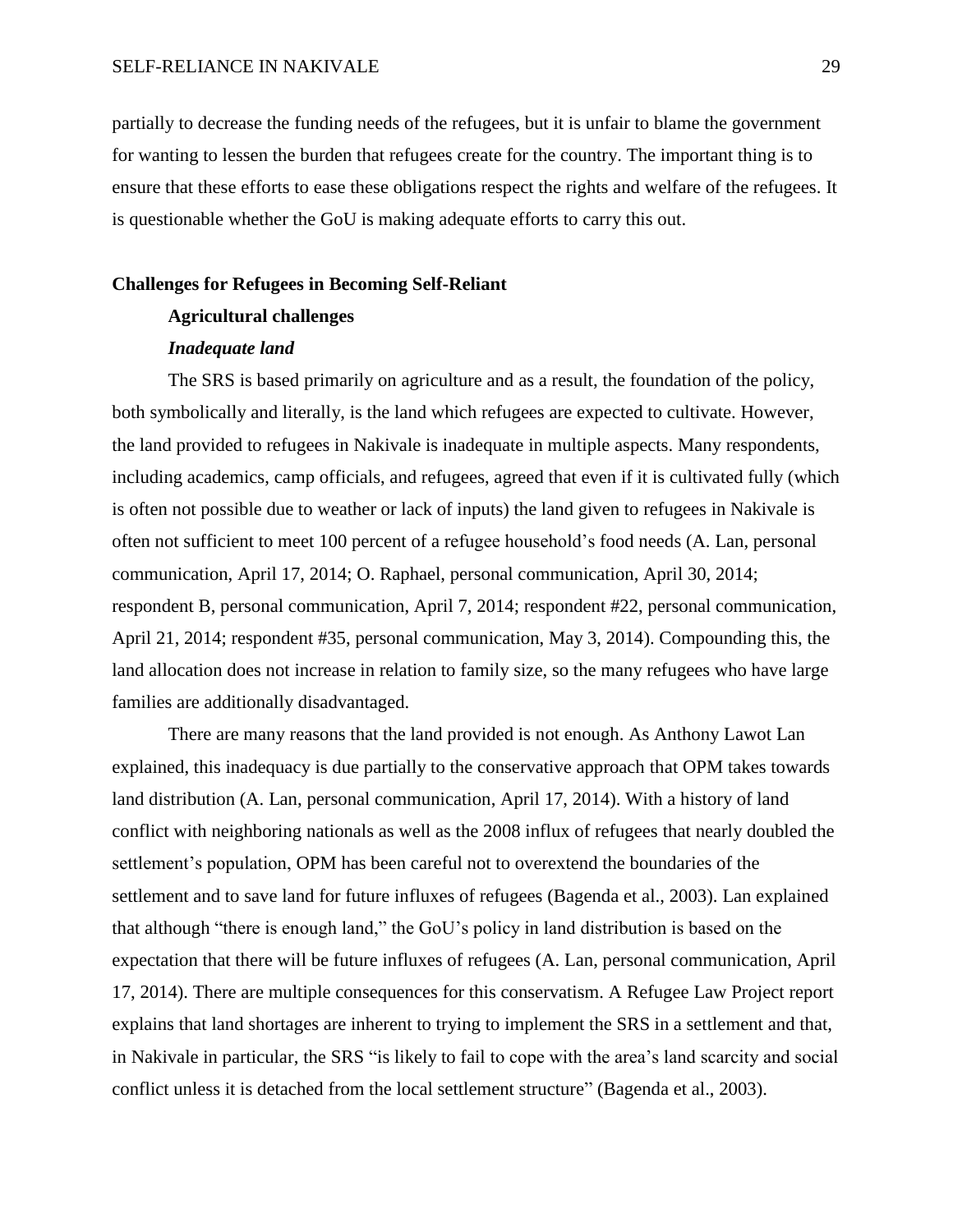#### SELF-RELIANCE IN NAKIVALE 30

Regardless of the amount of land available for allocation in the settlement, there is consensus that the land given to refugees is not enough for self-reliance. In addition to the already concerning status of land allocation in the settlement, a UNHCR representative anticipated that even the current apportionment will be further cut in the near future, a reduction which could lessen the land allocation by as much as half (respondent D, personal communication, April 24, 2014). This cut would make the land unquestionably inadequate to create refugee self-reliance as currently encouraged in the SRS.

Furthermore, Raphael explained how it is often difficult for refugees to maintain the integrity of the soil of their plots. The small plot of land that refugees are given is central to their food supply, and they normally cannot afford to implement crop rotation or to allow the soil to lay fallow and rest when its nutrients have been depleted (O. Raphael, personal communication, April 30, 2014). This inherent dilemma in agriculture-based self-reliance has also been documented in past research (UNHCR, 2004). Without more land and without the ability to practice crop rotation, refugee subsistence agriculture will not be sustainable.

The allocated land can be deficient in other ways as well. One respondent explained that the land he was given was too far for him to cultivate efficiently (respondent #23, personal communication, April 21, 2014). This distance and relative isolation can leave fields vulnerable to encroachment and damage by grazing cattle, an issue that has been alleviated in recent years, but is still a significant issue for refugees (respondent #1, personal communication, April 10, 2014; respondent #22, personal communication, April 21, 2014). The lack of accessible land fundamentally undermines the viability of the SRS in Nakivale. Although there are many obstacles in the way of ensuring that all refugees have access to adequate land for their selfreliance, it should be viewed as the top priority in efforts to promote the SRS.

Refugees have found a number of different ways to cope with land scarcity. Lan explained that wealthier refugees will often rent the land of others in order to expand their farming capacities (A. Lan, personal communication, April 17, 2014). This practice remains outside of formal channels, however. Formally, refugees can obtain more land by forming groups and creating commercial agricultural enterprises, but it is difficult to form these initiatives for a number of reasons.<sup>3</sup> Similarly, refugees often supplement their allocation with bequeathed land from friends or family who have been resettled to a third country (respondent #13, personal

 $\overline{a}$ 

<sup>&</sup>lt;sup>3</sup> These difficulties are discussed further "Challenges in starting small businesses", p. 38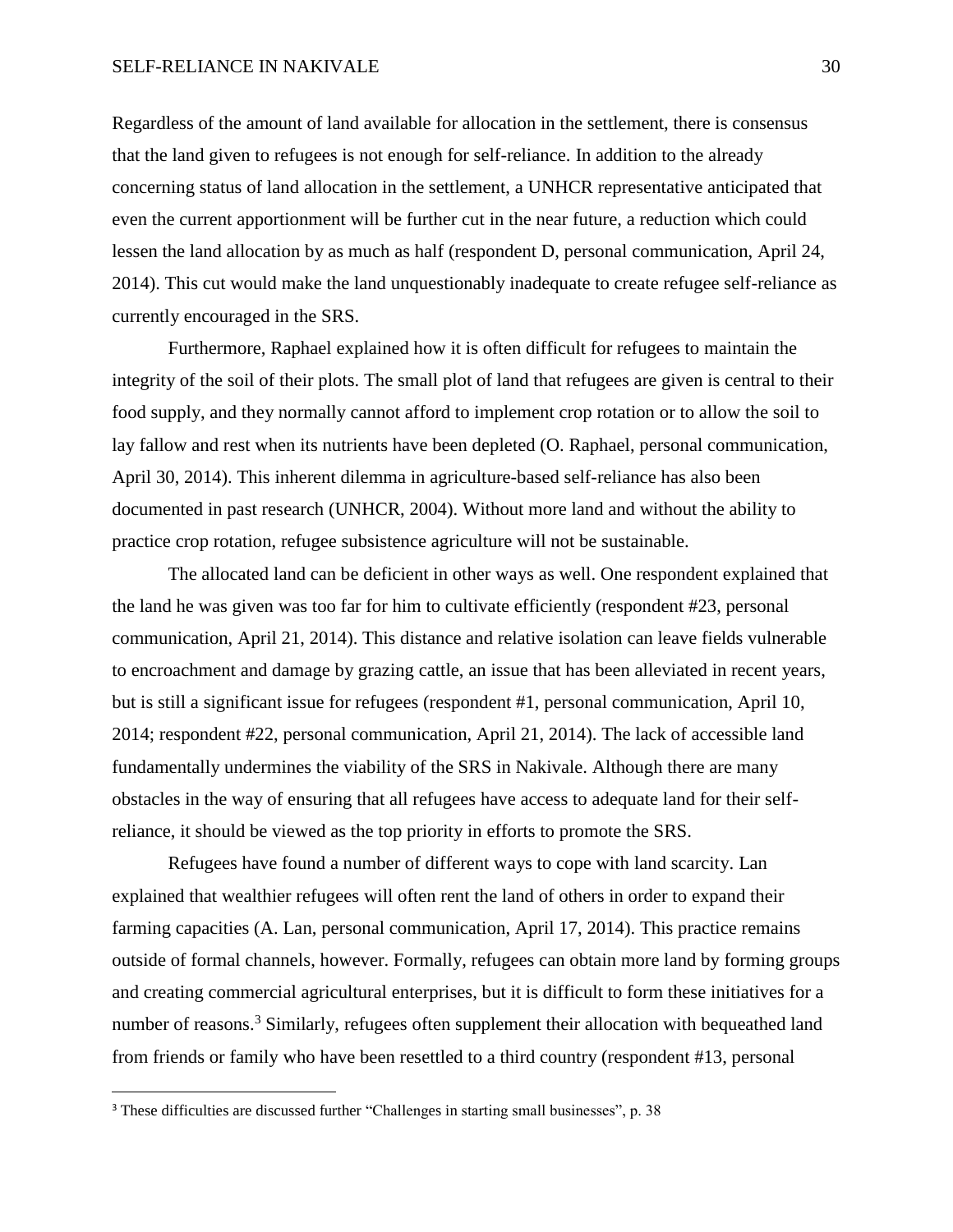communication, April 17, 2014). Many refugees utilize this land to expand their agriculture or to open up shops or other businesses, a trend which is especially prominent amongst Somali refugees (respondent #12, personal communication, April 13, 2014; respondent #8, personal communication, April 12, 2014). With this additional land, the SRS is much more practicable and has led to many refugees to have great success in becoming self-reliant. Additional personal acquisitions have allowed multiple farmers to reach even commercial levels of production, exporting their surplus crops for sale outside of the settlement (O. Raphael, personal communication, April 30, 2014).

## *Food instability and lack of supplemental income*

The agricultural focus of the SRS is naturally dependent on the weather. In Nakivale however, conditions often seriously hinder refugee efforts to create agricultural livelihoods. A representative of UNHCR explained that the fickle and undependable weather of Nakivale can seriously impede the creation of sustainable and dependable food sources from refugee agricultural plots (respondent D, personal communication, April 24, 2014). The representative further described the settlement as almost semi-arid and explained that its outlying zones frequently receive very little rain (respondent D, personal communication, April 24, 2014). For example, in 2013 there was so little rain that among the households who utilized crop seeds from Nsamizi, almost half of these farms failed (O. Raphael, personal communication, April 30, 2014). When refugees depend on the food that these small plots of land provide, a spell of bad weather can virtually destroy their hopes of being self-reliant. Lan explained that one of the greatest obstacles to refugee self-reliance is the weather and that its volatility in turn creates refugee dependence on food aid (A. Lan, personal communication, April 17, 2014).

Poor weather and other external shocks seriously undermine food security for refugees and in Nakivale, food insecurity is one of the most serious problems facing refugee wellbeing (respondent #1, personal communication, April 10, 2014; respondent #8, personal communication, April 12, 2014). Obbo Raphael of Nsamizi explained that one of the chief objectives of the SRS is to give refugees a cushion against future reductions in food rations (personal communication, April 23, 2014). These reductions are a central part of the SRS, and in Nakivale they are routine (O. Raphael, personal communication, April 30, 2014). Almost all refugees who were a part of the study bemoaned the lack of food that they are given. Even Obbo Raphael of Nsamizi admitted that, in reality, the food ration given is about a quarter of the food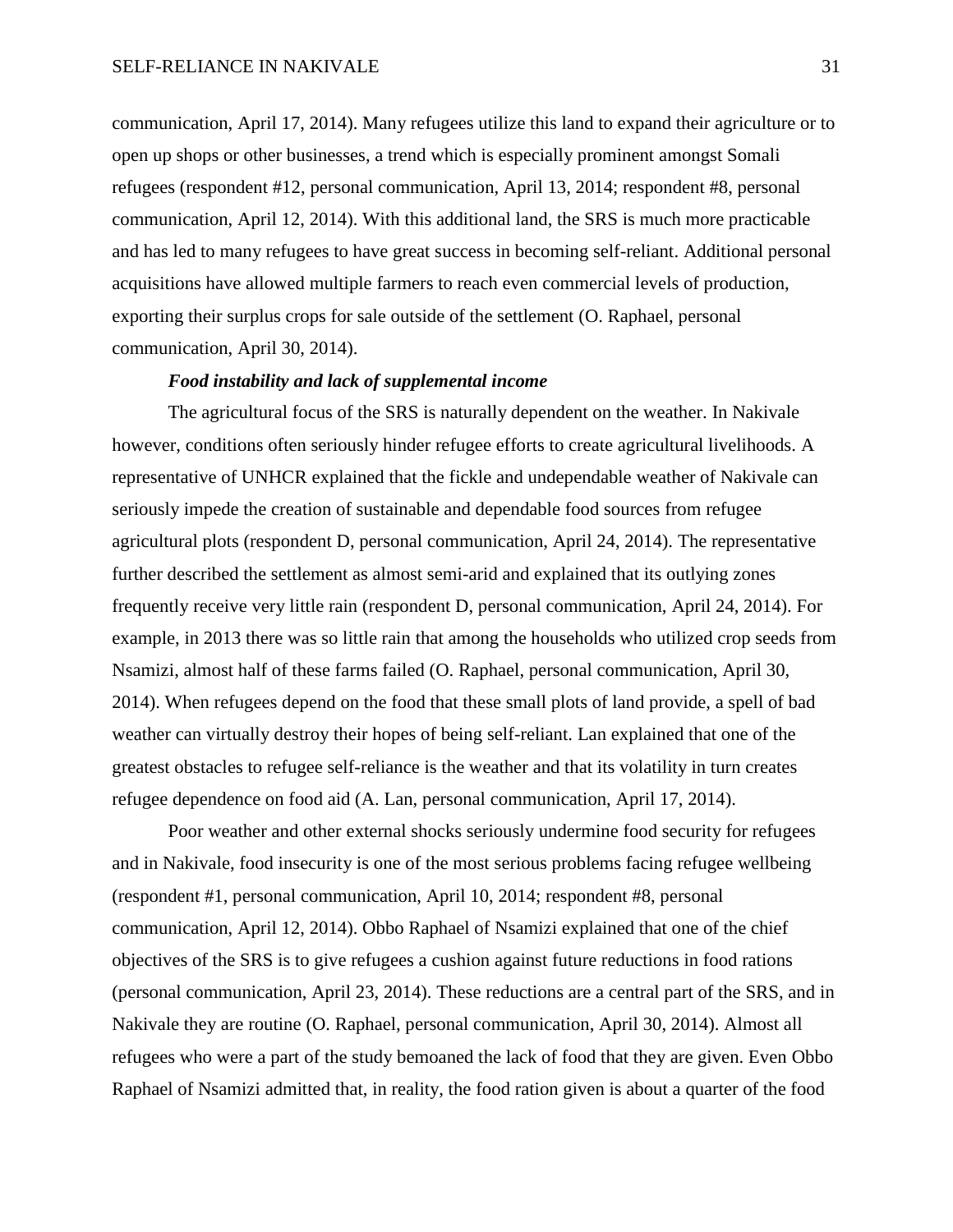that a family needs (personal communication, April 23, 2014). Furthermore, the food given lacks variety, detracting from its nutritional substance and making it impossible for refugees to survive on it alone (respondent #24, personal communication, April 29, 2014; respondent #25, personal communication, April 29, 2014). Refugees supported these concerns: One explained that even with successful agriculture, they are still dependent on food rations (respondent #8, personal communication, April 12, 2014). To deal with this dependency, the many refugees who lack sufficient agriculture are reliant on on support from others in and outside of the settlement (respondent #25, personal communication, April 29, 2014). One refugee explained that this support network is central to refugees being able to support themselves and that those who have been resettled to third countries provide invaluable assistance to refugees still in the settlement (respondent #35, personal communication, May 3, 2014).

Even those who owned small businesses often explained that all the money they made from these commercial ventures would have to be used entirely for food (respondent #8, personal communication, April 12, 2014). This trend highlights one of the fundamental problems that the SRS faces in Nakivale: Refugees who lack food security are unable to save and reinvest their income, one of the pillars of creating sustainable self-reliance. One refugee explained that a group he had formed even refused a microloan from an NGO to form a business because they knew that the money would out of necessity be used for food for their families (respondent #1, personal communication, April 10, 2014). Additionally, those who find themselves able to set aside some money for savings often times are compelled to use the money to help others in need. One Somali refugee explained that Somali refugees are often unable to save money because they too quickly give it away to others who are in need of food or medical attention, a tendency that is viewed positively and as a central part to Somali culture (respondent #1, personal communication, April 10, 2014; respondent #13, personal communication, April 13, 2014). In addition to sharing their saved income, a few business owners reported that they would sometimes even be cheated out of their earned money by those who would ask for a loan and never repay or who would eat in their restaurant and then leave without paying the bill (respondent #5, personal communication, April 12, 2014; respondent #10, personal communication, April 13, 2014). Food insecurity not only threatens refugee survival, but it and these other challenges hamstring the ability of refugees to save and reinvest their income, a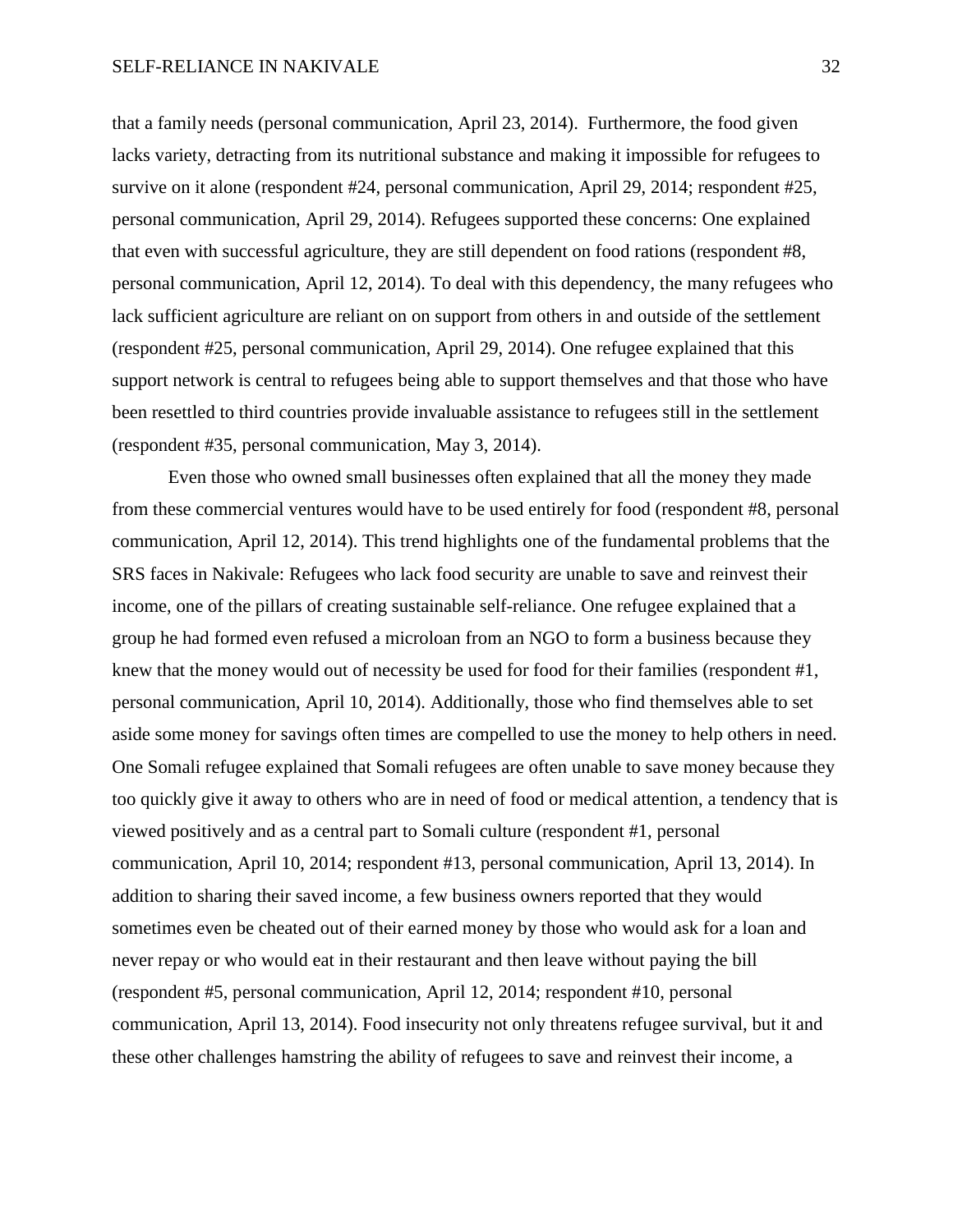practice which should be central in any refugee efforts to create sustainable livelihoods and selfreliance.

#### *Struggles in adapting to the agricultural requirements of the SRS*

The great diversity of refugees in Nakivale creates a number of problems for effective implementation of the SRS. Although the strategy focuses on promoting self-reliance through agriculture, the reality is that many refugees are not agriculturalists. The majority of Somalis, Ethiopians, and Eritreans have little background in agriculture and have found it difficult to adapt to the expectations placed upon them by SRS (respondent #13, personal communication, April 17, 2014). Anthony Lawot Lan explained that this inability to adapt has placed these ethnicities and other non-agriculturalists at a distinct disadvantage when pursuing self-reliance (A. Lan, personal communication, April 17, 2014). However, other NGO workers view this less as an inability and more of an unwillingness. Patrick Rwabwogo, the Field Coordinator and Business Trainer for FRC suggests that in order for refugees to be able to become self-reliant in the settlement they must be able to adapt to agriculture, something which some refugees have been unable to do (P. Rwabwogo, personal communication, April 14, 2014). Regardless of these different perceptions of refugees, the fact remains that they remain disadvantaged within the framework of the SRS.

In response to these difficulties, Assistant Camp Commandant Mark Mutaawe explained that these refugees are helped to become self-reliant primarily via support for business and community livelihoods groups (M. Mutaawe, personal communication, April 9, 2014). Obbo Raphael explained that the activities of Nsamizi are based on the reality that not all refugees can farm and that they need "alternatives" to agriculture (personal communication, April 23, 2014).

A representative of UNHCR explained that it has been very challenging for Somali refugees to adapt to the agricultural expectations of the SRS (respondent D, personal communication, April 24, 2014). Although a very small minority, three Somali households have been able to begin practicing agriculture (respondent #14, personal communication, April 9-21, 2014). The experiences of these new Somali agriculturalists are mixed. Those consulted stated that they began to farm out of necessity, but they claim not to have received any assistance in starting their agriculture (respondent #8, personal communication, April 12, 2014; respondent #22, personal communication, April 21, 2014). These farmers faced great difficulties in starting their agriculture and one explained that although it helps them to survive and is "very important,"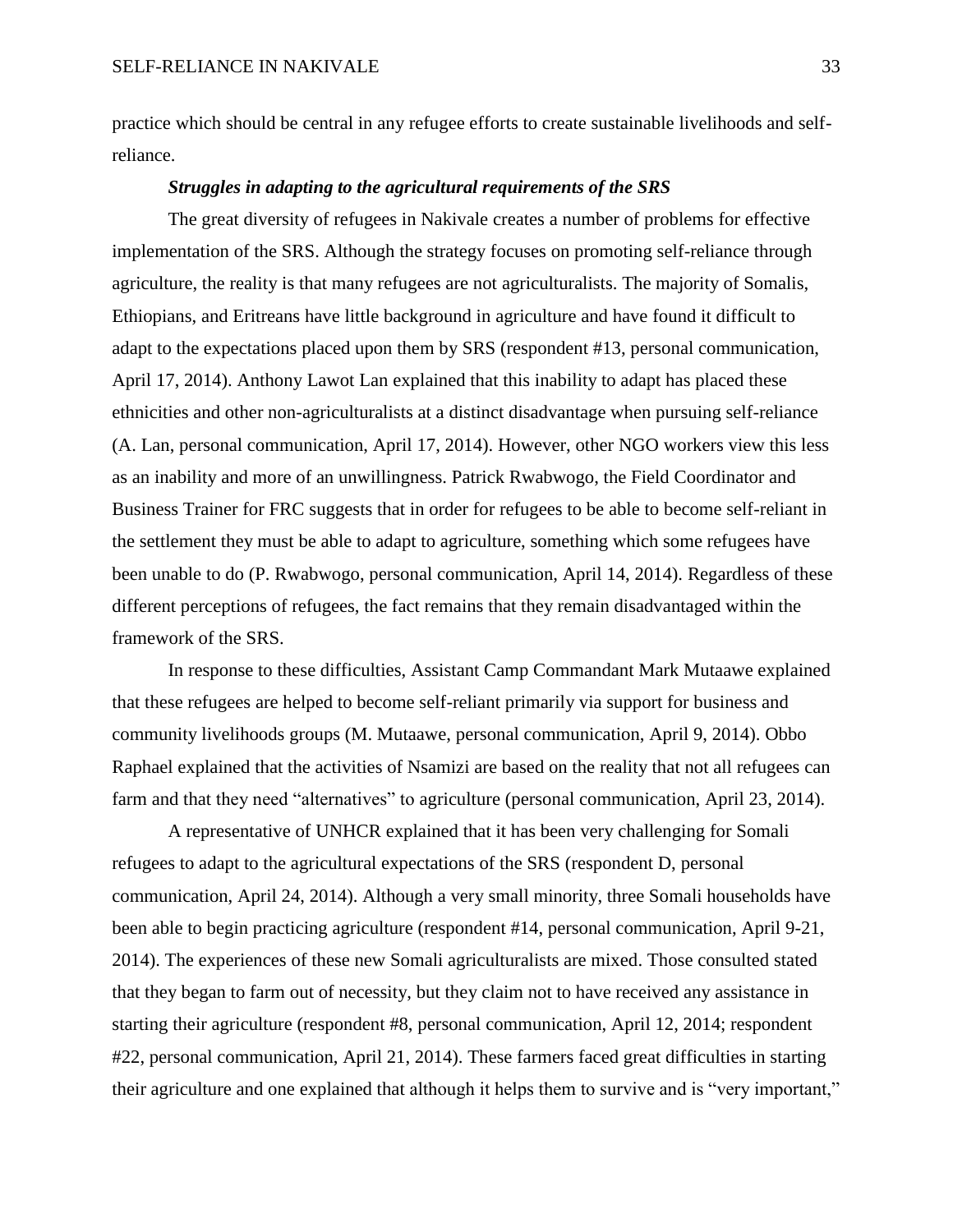#### SELF-RELIANCE IN NAKIVALE 34

she holds that practicing agriculture is "not the way [she] want[s]" to live (respondent #22, personal communication, April 21, 2014). Similarly, another Somali agriculturalist reports that her agricultural initiatives have been met with hostility from other ethnicities and have been damaged by petty theft (respondent #8, personal communication, April 12, 2014). All of these farmers are still dependent on food rations (respondent #8, personal communication, April 12, 2014; respondent #22, personal communication, April 21, 2014). Although it is possible for refugees to adapt to agriculture, forcing them to do so, as the current focus of the SRS largely does, is not only disrespectful put also harms their natural capacity to be self-reliant.

#### **Difficulty accessing services**

Within the settlement, UNHCR, OPM, and IPs have a number of livelihoods services and programs, but refugees are frequently unaware of these services or find them difficult to access. Indicative of this lack of knowledge, multiple informants asserted that there were no programs that could benefit their livelihoods (respondent #1, personal communication, April 10, 2014; respondent #7, personal communication, April 12, 2014; respondent #8, personal communication, April 12, 2014). One female farmer reported that when she first started her farm, she was unaware that she was even entitled to a plot of land from OPM (respondent #22, personal communication, April 21, 2014). Many other refugees stated that they were aware of certain livelihoods programs, but were unaware of how to access them (respondent #6, personal communication, April 12, 2014; respondent #22, personal communication, April 21, 2014). Furthermore, many reported that there was a language barrier in being able to access services. Multiple participants in English courses provided by FRC stated that one of the main benefits they would receive from knowing English is enhanced access to services and opportunities at the offices of UNHCR, OPM, and the IPs (respondent #17, personal communication, April 16, 2014; respondent #18, personal communication, April 16, 2014; respondent #19, personal communication, April 17, 2014). This belief ignores refugee access to translation services.

In addition to lacking knowledge of certain programs, many refugees explained that some very important facilities are simply too far to access. One often cited example is the vocational school, which is a product of a collaboration between Windle Trust Uganda and UNHCR and provides training for refugees in various skills, most notably tailoring, carpentry, and advanced agriculture. The facility is well-furnished and it holds great promise in providing refugees with the skills necessary to pursue alternative livelihoods. However, many refugees bemoaned the fact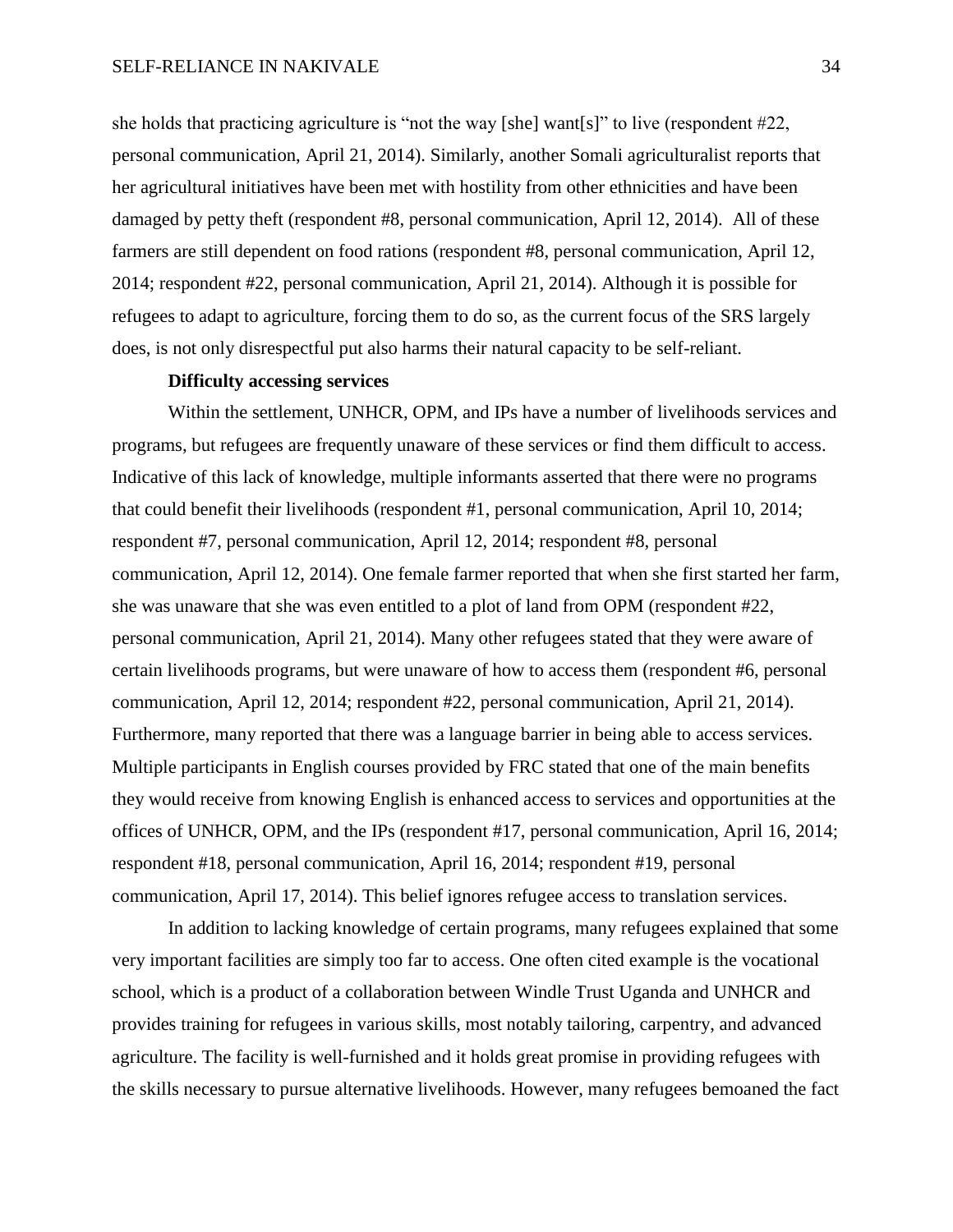that the school was too far from base camp, and that transportation to and from the vocational school was both expensive and dangerous (respondent #1, personal communication, April 10, 2014; respondent #6, personal communication, April 12, 2014). A similar issue exists with the settlement's secondary school. These sorts of oversights in settlement planning are highly detrimental to the livelihood of refugees and should be addressed at once.

# **Focus on resettlement**

One of the biggest obstacles to refugee self-reliance in Nakivale is a mindset which is focused primarily on resettlement to a third-country. Of those refugees interviewed, almost all expressed a desire to be resettled to a third country, most often the United States. The collected data (respondent #21, personal communication, April 21, 2014; P. Omach, personal communication, May 7, 2014) and past scholarship (De Vriese, 2006) clearly demonstrate this this trend is particularly pertinent to Somali refugees. One Somali refugee contends that not only does everybody want resettlement, but that resettlement is the "only solution" to the current situation of the refugees (respondent #23, personal communication, April 21, 2014). A 2006 UNHCR report describes the causes behind this trend, specifically in the Somali context:

One of the reasons why many Somali refugees dream about resettlement or to migrate beyond the refugee camps is related to the poor conditions of their life in the camps as well as the slim chances that they will be able to return to their country of origin in the foreseeable future. (De Vriese, p. 11)

This phenomenon has prevented many refugees from confronting and working to overcome the difficult realities of life in the camps, instead focusing on the hope of a new life in a thirdcountry. In one community meeting, members of the Nyakagondo village expressed that besides ongoing issues of food and water security, feelings that they were being overlooked for resettlement was their most pressing grievance (respondent #32, personal communication, April 30, 2014).

This viewpoint causes a number of problems for the ability and willingness of refugees to become self-reliant. Anthony Lawot Lan described this viewpoint as fundamentally "unsustainable" and that it is counterproductive to refugee self-reliance (A. Lan, personal communication, April 17, 2014). From the data collected, there are numerous examples to support his claims. One refugee, who had built a successful pharmacy, said that he did not want to expand his business because he is currently waiting on resettlement to the U.S. (respondent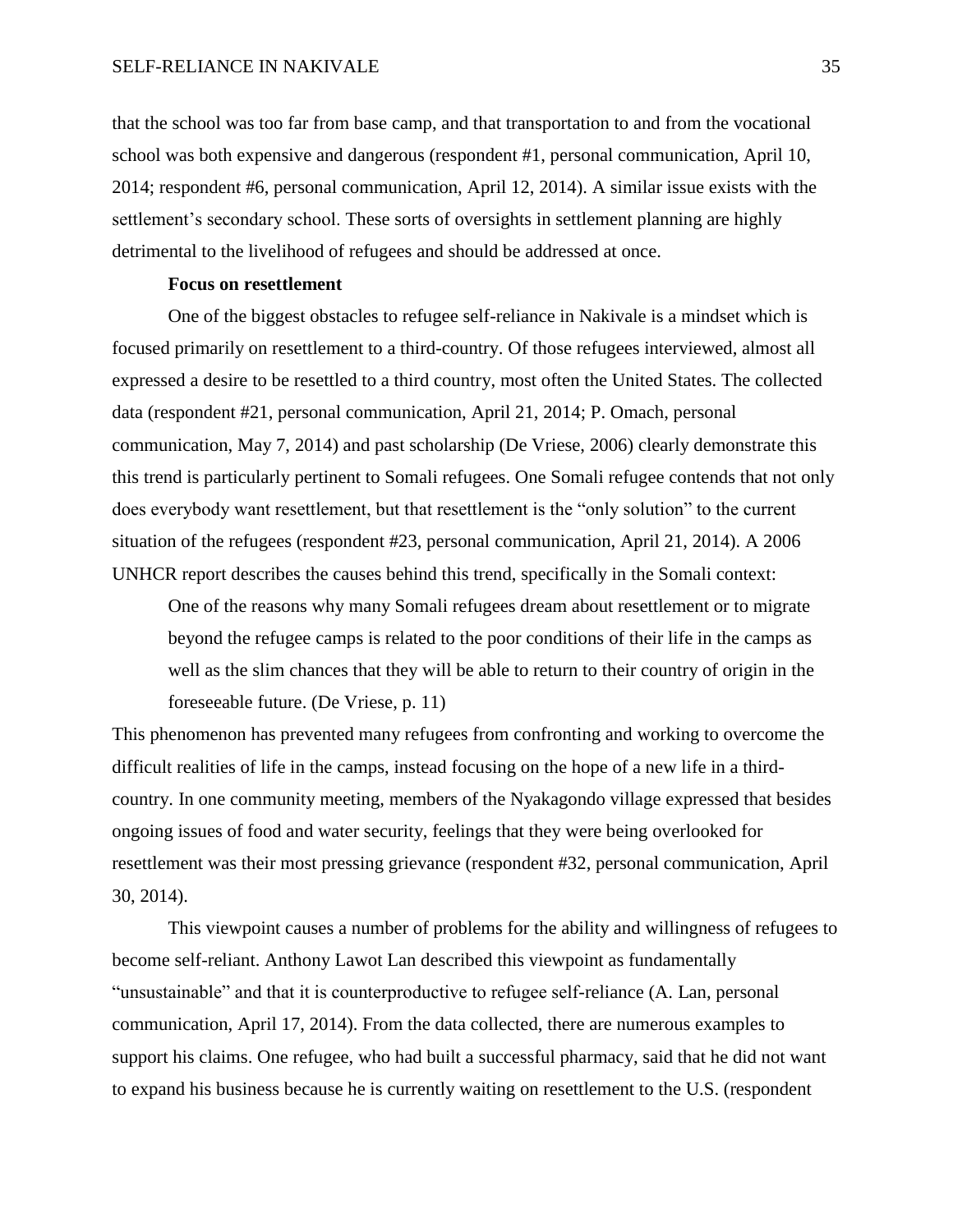#11, personal communication, April 13, 2014). Similarly, a currently unemployed man reported that he had stopped looking for a job in Kampala and returned to the settlement because he was waiting for resettlement and did not want to miss his chance (respondent #6, personal communication, April 12, 2014). Furthermore, refugees often view livelihood opportunities in the camp as a way to hasten or ease resettlement. Among the participants in FRC English courses, the principal motivation cited for taking the course was that the refugees wanted to better equip themselves for when they were inevitably (in their view) granted resettlement to a Western country (respondent #17, personal communication, April 16, 2014; respondent #18, personal communication, April 16, 2014; respondent #19, personal communication, April 17, 2014). Few refugees question this assumption, even when they were unaware of the status of their resettlement application.

One of the root causes of these widespread preoccupations, which are particularly pronounced among Somalis, has been the policies of the United States in regards to resettlement (respondent #14, personal communication, April 9-21, 2014; respondent #15, personal communication, April 14 - 23, 2014). Beginning in 2010, the United States recently launched an ambitious plan to resettle around 6,000 Somali refugees from Nakivale to the United States (Tumushabe, 2010). Currently, around 75 percent of those selected have been resettled but the rest are still amidst the process, which is long, bureaucratic, and vague (respondent #14, personal communication, April 9-21, 2014). During this four year wait, refugees have been given very little information as to their status, leaving many in a contradictory state of certainty of their departure but uncertainty of when or where, further paralyzing their efforts to become self-reliant (respondent #14, personal communication, April 9-21, 2014).

A representative of UNHCR explained that in addition to its detrimental effects on individual initiative, the focus that refugees place on resettlement hurts their ability to participate in group-based livelihood activities. Indeed, many groups lose members or completely fall apart because of resettlement of one or multiple of its members (respondent D, personal communication, April 24, 2014). Adding to this trend, a Somali leader explained that the expectation of resettlement causes refugees to be less likely to invest time and money in group business ventures (respondent #1, personal communication, April 10, 2014). One refugee asserts that stability is essential to creating self-reliance both individually but also in group settings, and resettlement has, with the frequent arrivals and departures of refugees, made group collaboration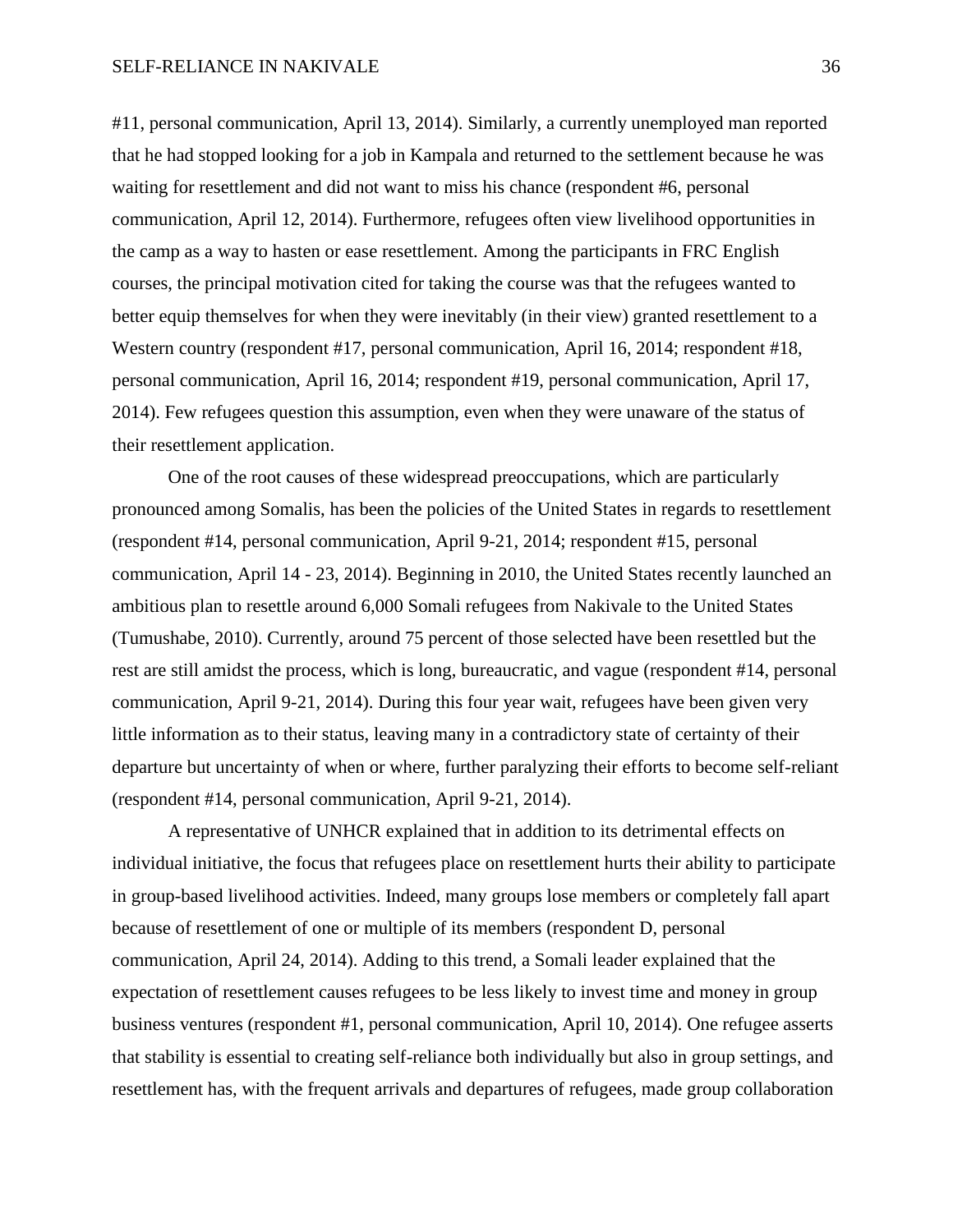extremely difficult (respondent #8, personal communication, April 12, 2014). Tellingly, this same refugee asserted that the only place to find livelihood stability is in the United States (respondent #8, personal communication, April 12, 2014).

UNHCR and the various IPs in the settlement have made efforts to clarify the requirements and processes of resettlement programs. These efforts, which take the form of various trainings, announcements, and other sensitization programs, have attempted to give refugees clear information and reasonable expectations regarding their likelihood and schedule of resettlement. However, staff members of ARC admitted that these efforts have often proven to be ineffective, citing the tendency of refugees to ignore this information and hold on to their oftentimes unrealistic hopes of resettlement (respondent 15, personal communication, April 14- 23, 2014). Although it is natural for refugees to hope for a better life elsewhere, this focus is distracting from the realities of their situation and discourages productive efforts towards selfreliance.

# **Difficulties in Pursuing Alternative Livelihood Strategies** *Efforts to promote entrepreneurship in the settlement*

Among the refugees of Nakivale, many have chosen, either out of preference or necessity, to start small businesses as an alternative to or as a supplement to subsistence agriculture. In the case of Somalis especially, who for the most part do not farm, many derive their livelihoods via small businesses and outside connections (respondent #14, personal communication, April 9-21, 2014). These activities are viewed by some Somali refugees as being the only option for their survival (respondent #6, personal communication, April 12, 2014). In order to promote entrepreneurship in the settlement, FRC has a number of courses which seek to promote refugee skills in creating and running small businesses. These classes focus on practical skills which can be utilized within the settlement (P. Rwabwogo, personal communication, April 14, 2014). The students of the class described the main objective of the class as securing selfreliance and that starting businesses is the best way to pursue this goal (respondent #16, personal communication, April 15, 2014). The group surveyed had plans to create a business together, for which they would receive material support from FRC (P. Rwabwogo, personal communication, April 14, 2014; respondent #16, personal communication, April 15, 2014). This course is a great program on the part of FRC, but is only able to serve a tiny fraction of the refugee population.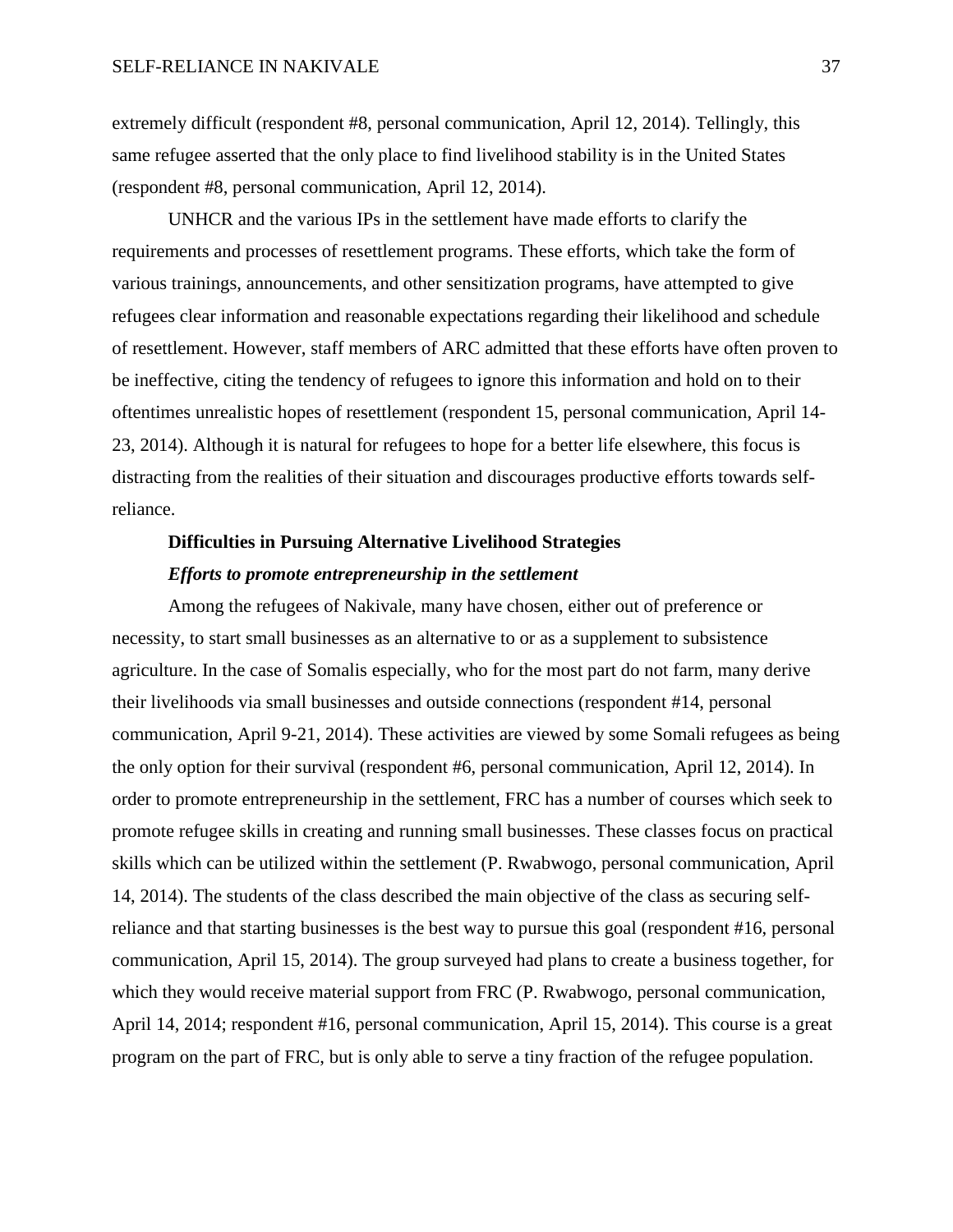On a larger scale, a UNHCR representative explained that one of the ongoing initiatives of UNHCR is to help refugees expand and commercialize their agricultural operations (respondent D, personal communication, April 24, 2014). The representative also explained that refugees are frequently taken advantage of by outside businessmen who buy refugee crops at cutrate prices when weather conditions are unfavorable. In response to this, UNHCR has provided refugees with personal food stores to promote food stability and as a result self-reliance. UNHCR has plans to open large-scale food stores for farmers' groups to use to store their crops and provide stability in supply and price (respondent D, personal communication, April 24, 2014). These efforts hold promise to promote more widespread agricultural self-reliance.

# *Challenges in starting small businesses*

Despite official efforts to promote small businesses and entrepreneurship, there are still significant obstacles to both. Almost all of the business owners who took part in the research bemoaned the lack of customers for their businesses, which many described as the biggest obstacle to their self-reliance (respondent #1, personal communication, April 10, 2014; respondent #5, personal communication, April 12, 2014; respondent #8, personal communication, April 12, 2014; respondent #9, personal communication, April 13, 2014; respondent #10, personal communication, April 13, 2014). A representative of the Refugee Law Project explained how this issue is inherent to the settlement system and that the lack of economic activity in settlements means that the income from small business is not enough to support the refugees who own them (respondent B, personal communication, April 7, 2014). Further compounding these issues, one informant described how markets even on the borders of the settlement are too far and that the journey there is too dangerous to make regularly (respondent #9, personal communication, April 13, 2014). This isolation from outside economic activity is a natural consequence of living in a settlement. Conversely, other refugees who live outside of the central areas of the settlement have difficulty attracting customers and accessing markets (respondent #26, personal communication, April 30, 2014). Additionally, weather and other external shocks can negatively affect the supply and demand for crops, creating opportunities for outside businessmen to come in to the settlement and take advantage of the situation and pay unfair prices to the refugees in buying their crops (respondent D, personal communication, April 24, 2014).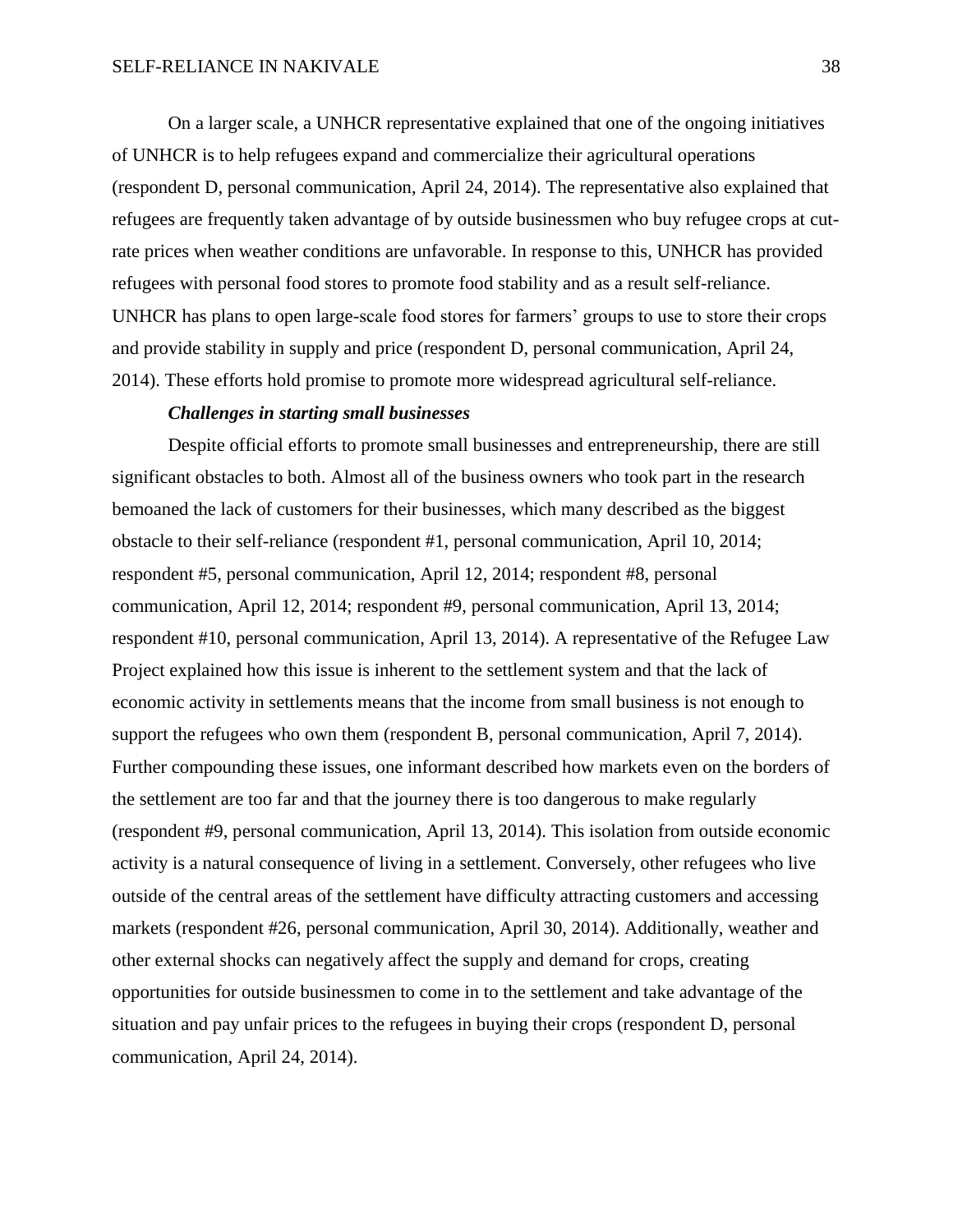#### SELF-RELIANCE IN NAKIVALE 39

In addition to a lack of customers, refugees cited multiple difficulties in creating investment or business groups. Although refugees largely agree that these are positive and can lead to success in self-reliance, they feel that there is not enough support for these initiatives (respondent #1, personal communication, April 10, 2014; respondent #7, personal communication, April 12, 2014; respondent #11, personal communication, April 13, 2014; respondent #12, personal communication, April 13, 2014). One refugee assumed that refugees do not receive loans because they are untrustworthy and their situation is too unstable (respondent #3, personal communication, April 10, 2014). Particularly among the Somali refugee community, the uncertainty in regards to their resettlement has made it difficult for that particular community to create lasting groups and associations.

One other often cited obstacle to having a business in the settlement is a lack of trust of other refugees and of continued stability. One refugee explained that Somalis, although a closely knit group, do not trust each other enough to form lasting business partnerships (respondent #1, personal communication, April 10, 2014). Some Somali business owners attributed their personal attitudes of distrust to past incidents of theft or delinquency on loans (respondent #5, personal communication, April 12, 2014; respondent #10, personal communication, April 13, 2014). One Somali was able to create a successful investment group, but he attributes this success to his trust in the other members of the group, who were his relatives and closest friends (respondent #11, personal communication, April 13, 2014). The uncertainty of Somali resettlement compounds this issue (respondent #1, personal communication, April 10, 2014). Spreading accurate knowledge about resettlement would help to create more stability in the Somali community and would motivate them to invest in more stable livelihoods.

Many other refugees also cited a lack of opportunities in the settlement to use skills that they had acquired from NGO programs. Members of a tailoring class sponsored by Nsamizi made it clear that they valued and were thankful for the new skills they were learning, but that after completing the class, there would be few opportunities to create a business due to the prohibitively high cost of sewing machines and the lack of microcredit available to them (respondent #26, personal communication, April 30, 2014). Upon completing vocational or business courses offered by the various IPs in the settlement, refugees often are confronted with the fact that there are not customers for their new business or that they cannot access the equipment or funding necessary to put to use their new skills. One Eritrean refugee explained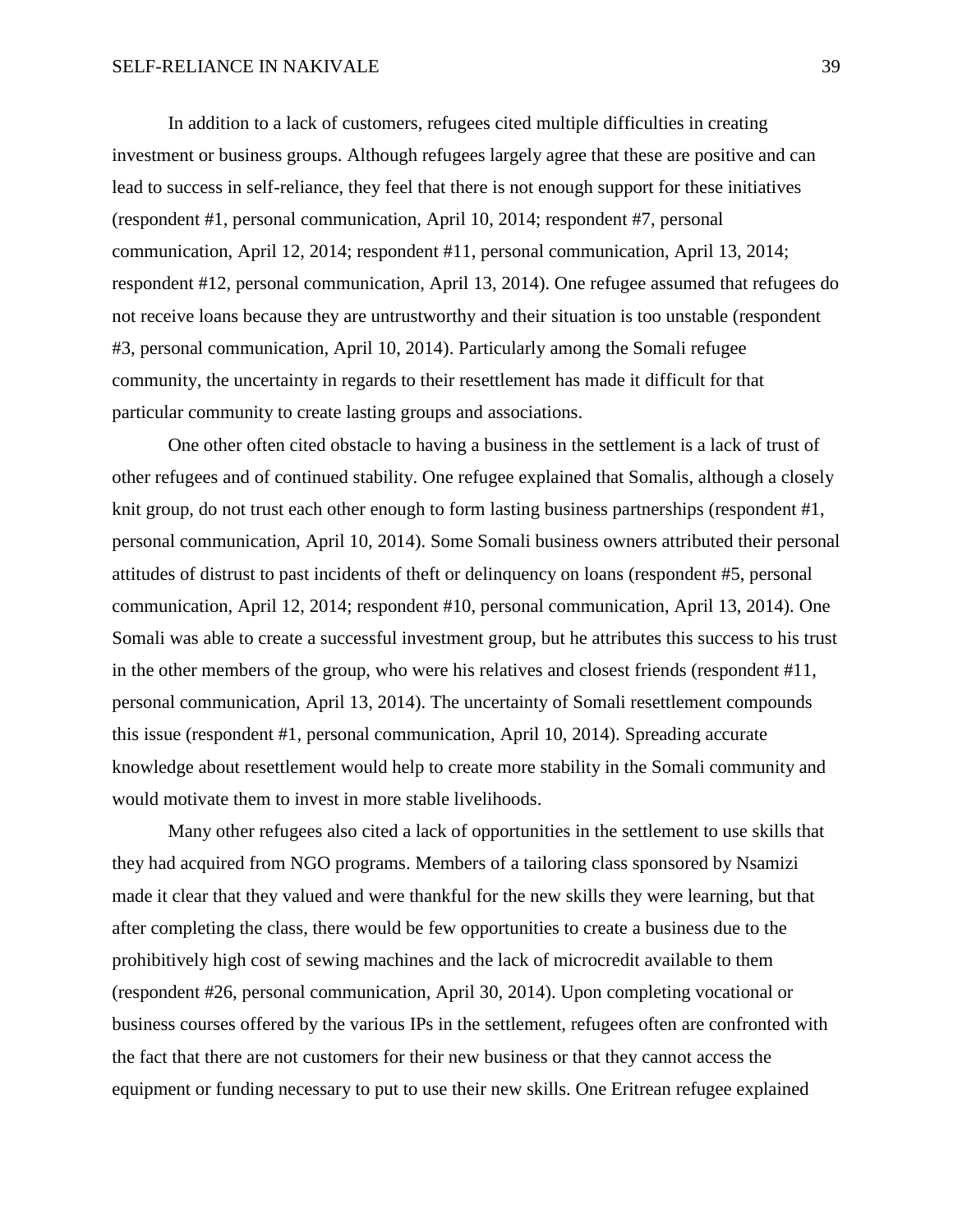#### SELF-RELIANCE IN NAKIVALE 40

that he was about to complete a class offered at the computer center which would teach him videography and editing skills. However, he worried that he would not find many opportunities to utilize these skills within the settlement and if he did, the equipment is hard to access and expensive to rent (respondent #4, personal communication, April 10, 2014). These challenges are often unavoidable for those living in a settlement, and highlight the prohibitive circumstances created by trying to become self-reliance within a settlement.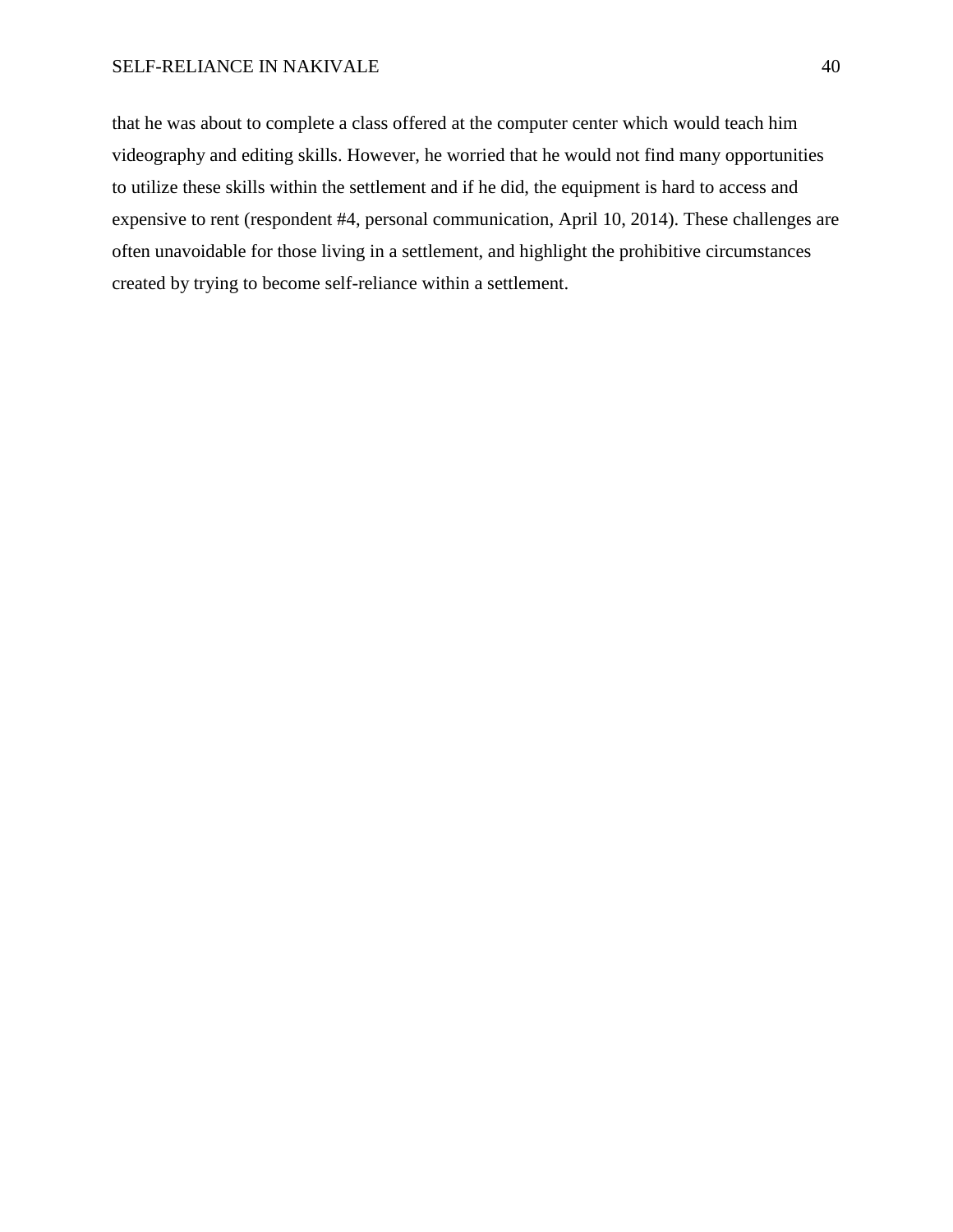#### **Recommendations**

#### **International Donors and UNHCR**

**Create food ration backup plans for bad weather -** Allow for some flexibility with ration cutbacks in the case of bad weather or failed harvests. Many refugees only survive during these times due to assistance from others within and outside of the settlement and if this support structure were to diminish many refugees would be in serious danger of not having enough food.

#### **Government of Uganda**

**Extend refugee benefits to those living outside of the settlement** - Although the settlement system is conducive to aid distribution and subsistence agriculture, there will unavoidably be refugees who choose to opt-out of the system due to greater livelihood opportunities in urban centers. The rights of these refugees must be recognized and they should not have to forsake their benefits in order to find a better life outside of the settlement system.

**Reconsider integration as a more permanent solution for long-term refugees** - Reassess the assumption that refugees are security threats and analyze the research supporting local integration as a beneficial solution for the host country. The settlement system inherently limits the ability for refugees to maximize their potential for self-reliance in both agriculture and nonagricultural disciplines.

**Allocate more land to refugees –** It is clear that land allocated to refugees is inadequate in many ways. If the SRS is to remain based on agriculture, then refugees must have access to more land.

#### **Camp Officials**

**Improve and expand awareness of the requirements and likelihood of resettlement -** Expand efforts to sensitize refugees about resettlement and attempt to make the process more transparent. Help refugees to understand that to improve their current situations they should invest in sustainable livelihoods within the settlement.

**Provide transportation to and from markets and schools –** Provide transportation for refugees between populated areas and distant schools and markets. Without this, refugees are unable to access these services and only those with the means to use private transportation are able utilize these invaluable resources.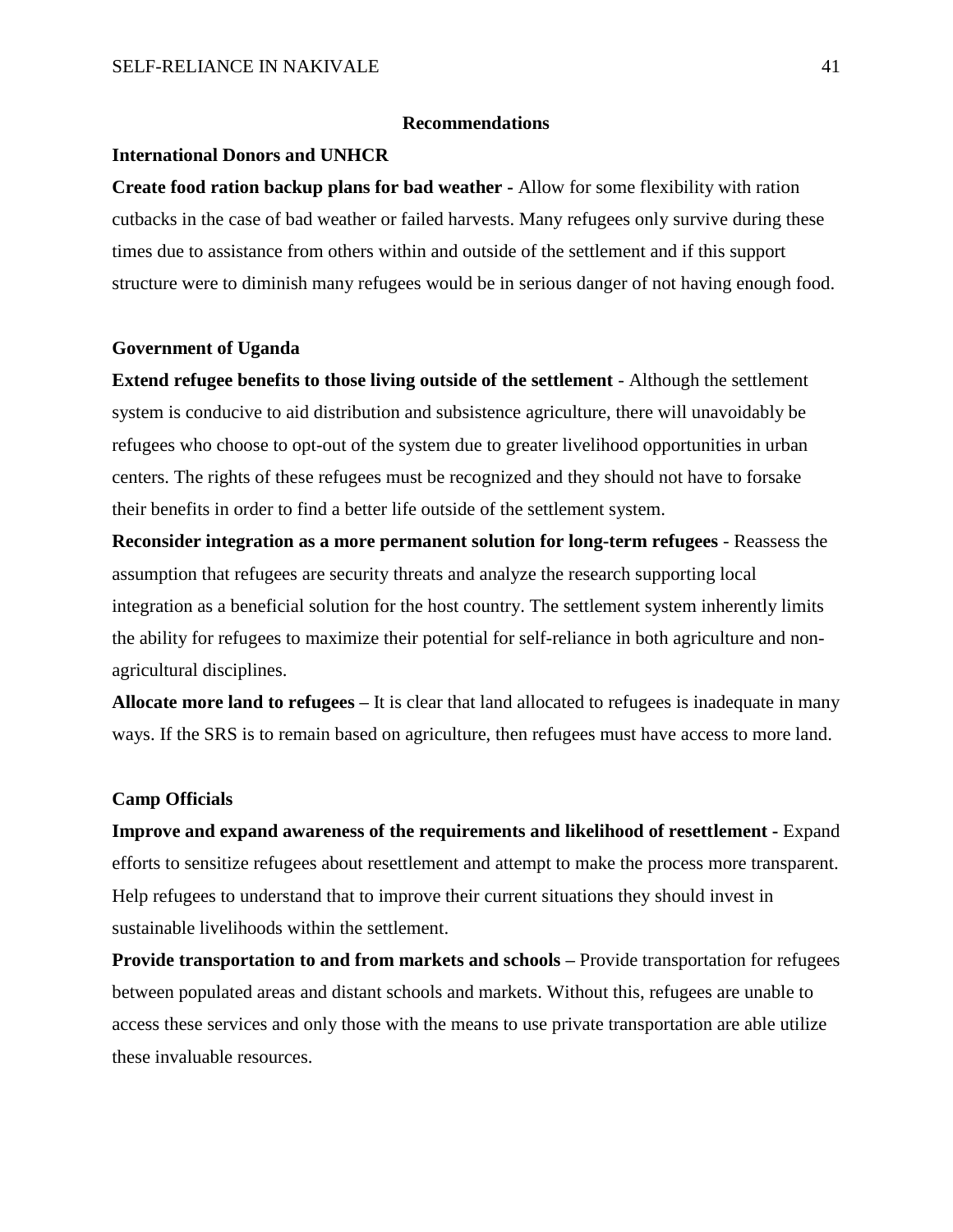**Offer agricultural training for refugees -** Although not ideal, it is important to give refugees who have not practiced agriculture in the past the opportunities to learn in order to adapt better to the requirements of the SRS.

**Carry out a comprehensive assessment of current refugee population and land usage in Nakivale -** The uncertainty surrounding the actual populations of refugees within the settlement as well as how much land is currently being used prevents any effective long-term planning for refugee agriculture and land allocation.

#### **Future Researchers**

**Investigate role of dependency in refugee self-reliance -** Dependency is a complicated topic which is outside the scope of this research, however it is essential in understanding the complex relationship between refugees and humanitarian aid agencies. Understanding this topic can help to improve the efficiency and sustainability of refugee support.

**Examine more closely the role that inter-ethnicity relations have in livelihoods and selfreliance -** Tensions and conflicts between different ethnicities within the settlement are prominent and threaten to disrupt the security and economic stability of many refugees in the settlement. The causes, effects, and possible solutions to this issue need to be investigated further and implications considered in the implementation of the SRS.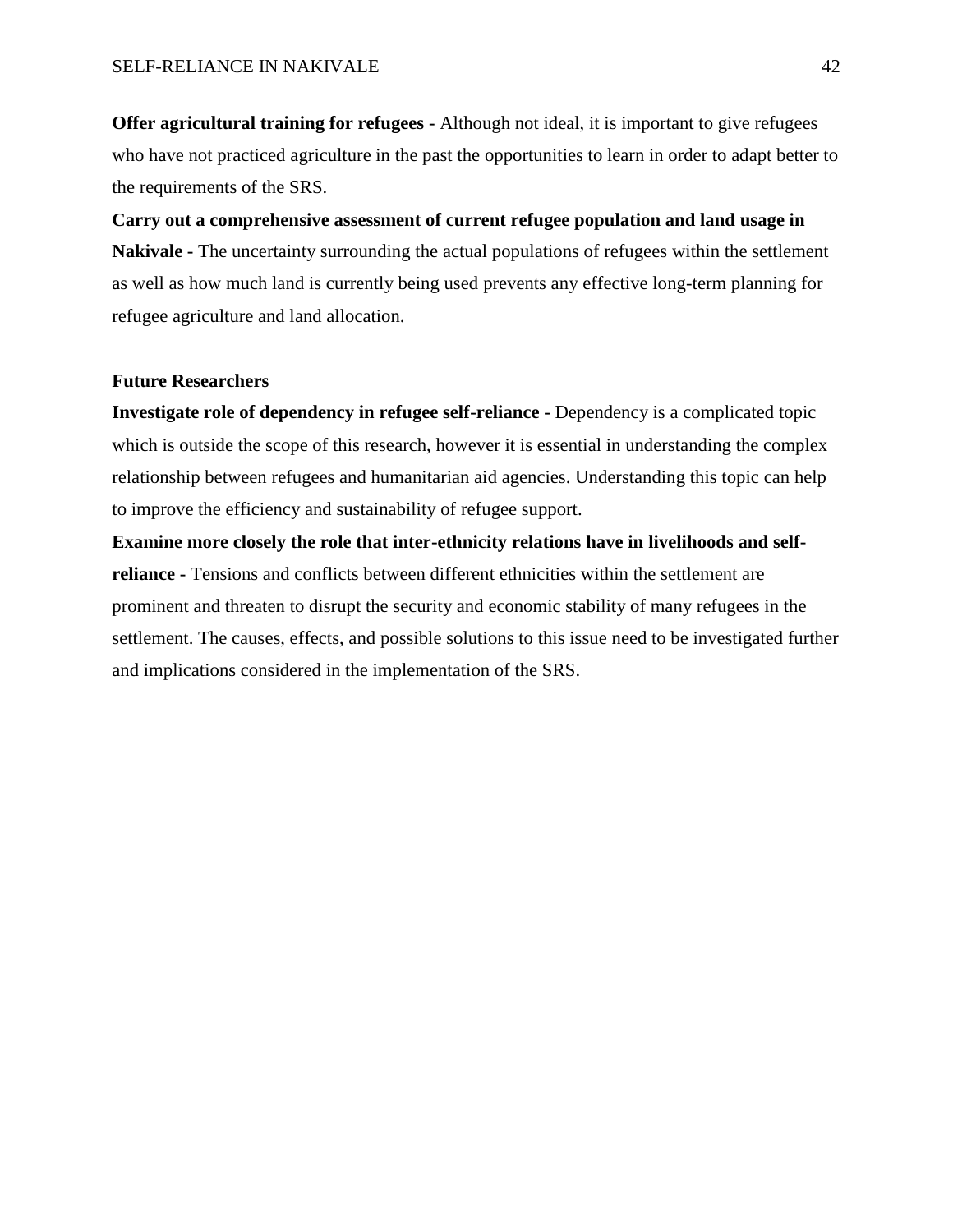#### **Conclusion**

This research demonstrates that although the implementation of SRS in Nakivale has enjoyed moderate success in promoting refugee self-reliance agriculturally, there still remain serious deficiencies in efforts to provide refugees alternative opportunities to support themselves. The agricultural focus of the SRS in Nakivale works well for some refugees but even this system is vulnerable to the poor weather of the settlement area and also hamstrung by inadequate land. More institutional mechanisms need to be put in place to help struggling farmers ensure their food security. Additionally, the policy must provide more opportunities to pursue alternative livelihoods for refugees who cannot or will not farm. Overall, the SRS needs to be expanded and refined to accommodate the great diversity of refugees and their situations within Uganda.

The policy itself is progressive in its goals for refugee well-being but continues to limit itself to the settlement system, which perpetuates inherent obstacles to self-reliance, primarily the lack of economic activity. This system also harshly neglects the many refugees who live outside of the settlements. This research has demonstrated that the settlement system seriously limits the viability of the SRS. The study has multiple implications for Ugandan refugee policy and sheds light on the many complex struggles of refugees in becoming self-reliant. The SRS is a progressive innovation in refugee affairs but still requires improvement in order to bring about the great innovations that it promises.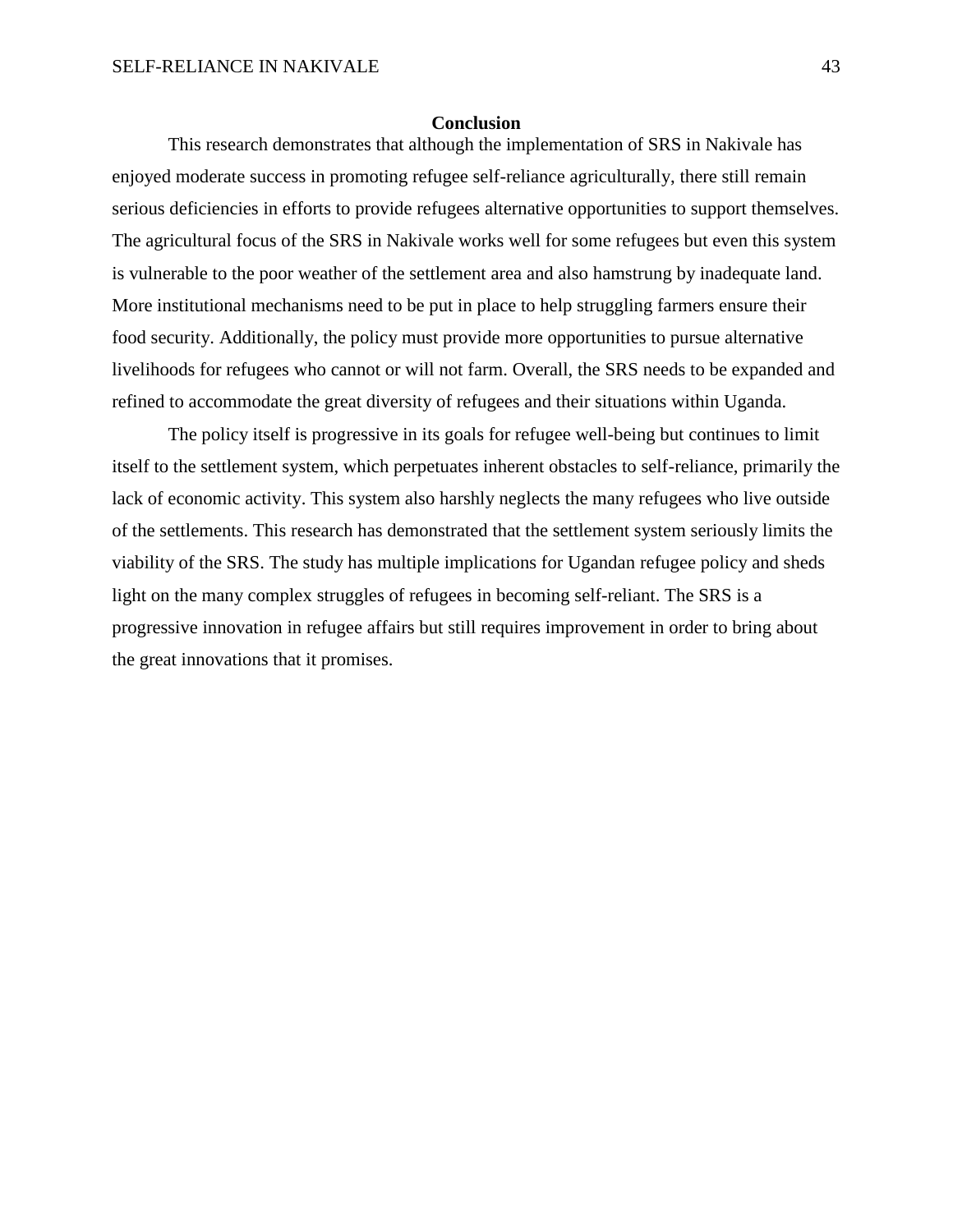#### **References**

- Bagenda E., Naggaga A., & Smith, E. (2003). *Land problems in Nakivale settlement and the implications for refugee protection in Uganda* (Refugee Law Project Working Paper No. 8). Retrieved from: http://www.refugeelawproject.org/files/working\_papers/RLP.WP08.pdf.
- Crisp, J. (2003). No solutions in sight: the problem of protracted refuge situations in Africa (Working Paper No. 75). *UNHCR Evaluation and Policy Analysis Unit*. Retrieved from: http://www.unhcr.org/3e2d66c34.html.
- De Vriese, Machtelt. (2006). Refugee livelihoods: a review of the evidence. *UNHCR Evaluation and Policy Analysis Unit* (EPAU/2006/04). Retrieved from: http://www.unhcr.org/4423fe5d2.html.
- Dryden-Peterson, S. & Hovil, L. (2004). A remaining hope for durable solutions: Local integration of refugees and their hosts in the case of Uganda. *Refuge, 22*(1), 26-38.
- Harrell-Bond, B. (2000). Are refugee camps good for children? (UNHCR Working Paper No. 29). *UNHCR Evaluation and Policy Analysis Unit*. Retrieved from: http://www.unhcr.org/3ae6a0c64.html.
- Hovil, L. (2007). Self-settled refugees in Uganda: An alternative approach to displacement? *Journal of Refugee Studies, 20*(4), 599-620.
- Jacobsen, K. (2001). The forgotten solution: Local integration for refugees in developing countries (Working Paper No. 45). *UNHCR Evaluation and Policy Analysis Unit*. Retrieved from: http://www.unhcr.org/3b7d24059.html.
- Kaiser, T. (2005). Participating in development? Refugee protection, politics and development approaches to refugee management in Uganda. *Third World Quarterly, 26*(2), 351-367.
- Kaiser, T. (2006). Between a camp and a hard place: Rights, livelihood and experiences of the local settlement system for long-term refugees in Uganda. *The Journal of Modern African Studies, 44*(4), 597-621.
- Kaiser, T. (2007). 'Moving up and down looking for money': Making a living in a Ugandan refugee camp. In J. Staples (Ed.), *Livelihoods at the margins: Surviving the city* (pp. 215- 236). Walnut Creek, CA: Left Coast Press.
- Kneebone, S. (2008). The legal and ethical implications of extraterritorial processing of asylumseekers: The 'safe third country' concept. In J. McAdam (Ed.), *Forced Migration, Human Rights and Security* (pp. 129-154). Portland, Oregon: Hart Publishing.
- Meyer, S. (2006). The 'refugee aid and development' approach in Uganda: empowerment and self-reliance of refugees in practice (UNHCR Research Paper No. 131). *UNHCR*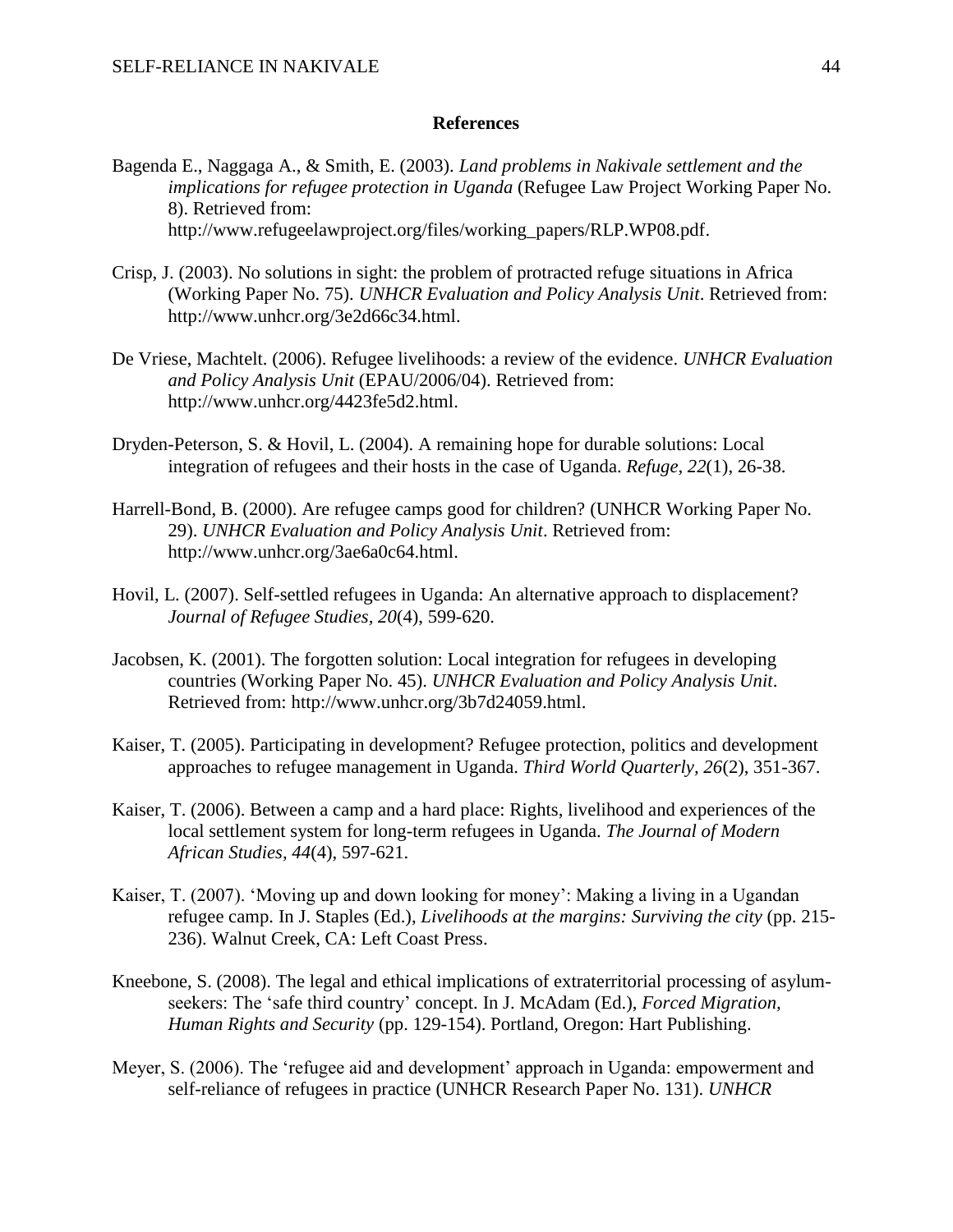*Evaluation and Policy Analysis Unit*. Retrieved from: http://www.unhcr.org/4538eb172.html.

- Omata, N. & Kaplan J. (2013). Refugee livelihoods in Kampala, Nakivale and Kyangwali refugee settlements: Patterns of engagement with the private sector, *Refugee Studies Centre Working Paper Series* No. 95, Oxford, University of Oxford.
- Refugee Law Project. (2002). *Refugees in the city: Status determination, resettlement, and the changing nature of forced migration in Uganda* (Working Paper No. 6). Retrieved from: http://www.refugeelawproject.org/files/working\_papers/RLP.WP06.pdf.
- Refugee Law Project. (2005). *"We are all stranded here together": The local settlement system, freedom of movement, and livelihood opportunities in Arua and Moyo districts* (Working Paper No. 14). Retrieved from: http://www.refugeelawproject.org/files/working\_papers/RLP.WP14.pdf.
- Refugee Law Project. (2006). *Refugee Law Project critique of The Refugees Act (2006)*. Retrieved from: http://citizenshiprightsinafrica.org/docs/Uganda\_RefugeesActRLPCritique.pdf.
- Refugee Law Project. (2007). *"Giving out their daughters for their survival": Refugee selfreliance, 'vulnerability', and the paradox of early marriage* (Working Paper No. 20). Retrieved from: http://www.refugeelawproject.org/files/working\_papers/RLP.WP20.pdf.
- Tumushabe, A. (2010, January 27). 6,000 Somali refugees in Nakivale to resettle in USA. *The Monitor*. Retrieved from: http://www.monitor.co.ug/News/National/.
- UNHCR. (2003). *Development Assistance for Refugees (DAR) for Uganda Self Reliance Strategy: Way forward* (Report on Mission to Uganda RLSS/DOS Mission Report 03/11). Retrieved from UNHCR website: http://www.unhcr.org/41c6a19b4.pdf.
- UNHCR. (2004a). Protracted refugee situations. *Executive Committee of the High Commissioner's Programme, Standing Committee, 30th meeting, June 10 2004*. Retrieved from: http://www.unhcr.org/40ed5b384.html.
- UNHCR. (2004b). *Self-Reliance Strategy (1999-2003) for refugee hosting areas in Moyo, Arua and Adjumani districts, Uganda*. (Report of the mid-term review April 2004). Retrieved from: http://www.unhcr.org/home/PROTECTION/41c6a4fc4.pdf.
- UNHCR. (2005). *Handbook for self-reliance*. Retrieved from: http://www.unhcr.org/44bf40cc2.html.
- UNHCR. (2014a). *Global Strategy for Livelihoods: A UNHCR strategy 2014-2018.* Retrieved from: http://www.unhcr.org/530f107b6.html.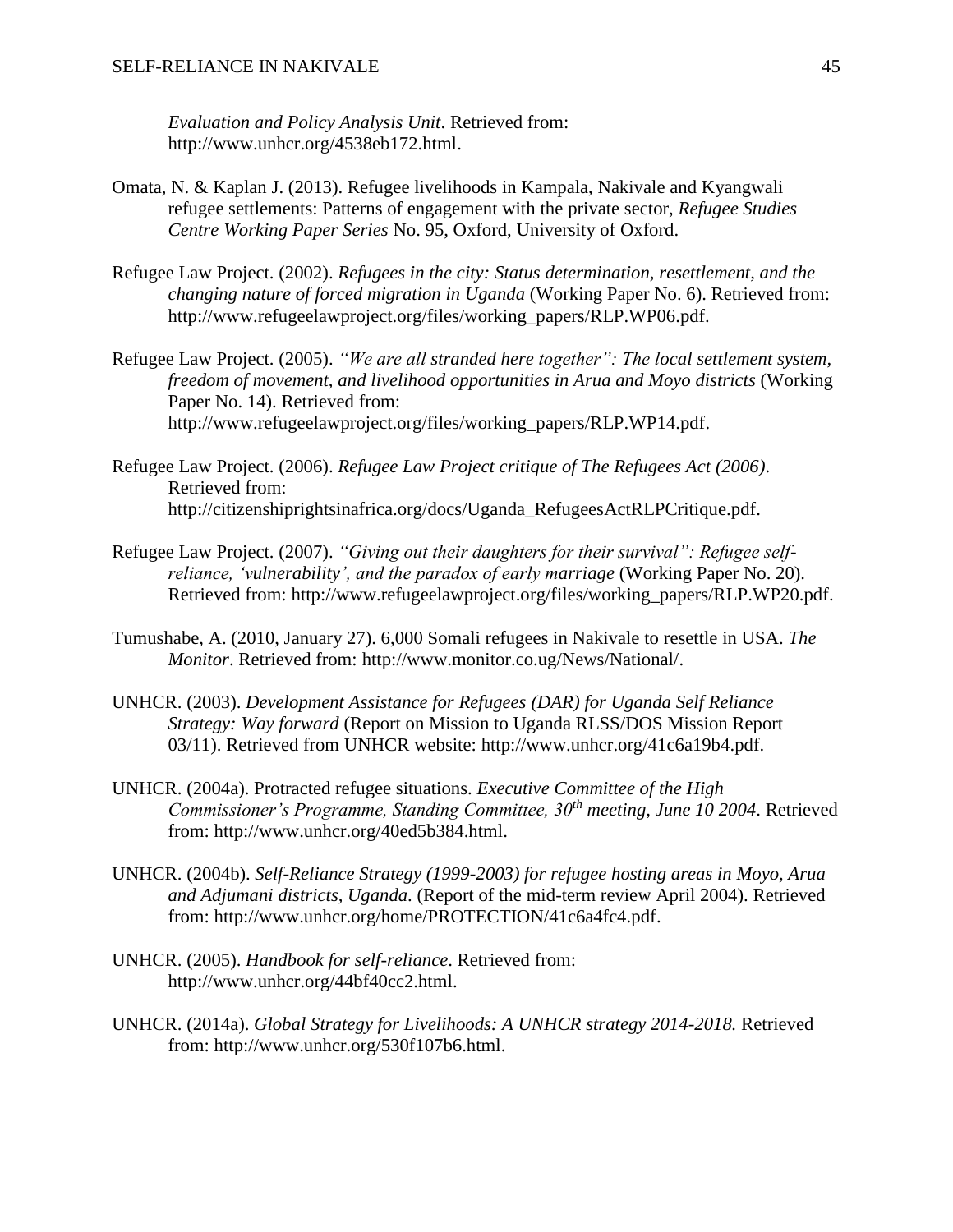- UNHCR. (2014b). *UNHCR country operations profile – Uganda*. Retrieved from: http://www.unhcr.org/pages/49e483c06.html.
- UNHCR. (2014c). *UNHCR Global Appeal 2014-2015: Uganda*. Retrieved from: http://www.unhcr.org/528a0a268.html.
- Walker, S. (2008). *Can refugees become citizens of Uganda?* (Refugee Law Project Briefing Paper July 2008). Retrieved from: http://www.refugeelawproject.org/files/briefing\_papers/RLP.BP0803.pdf.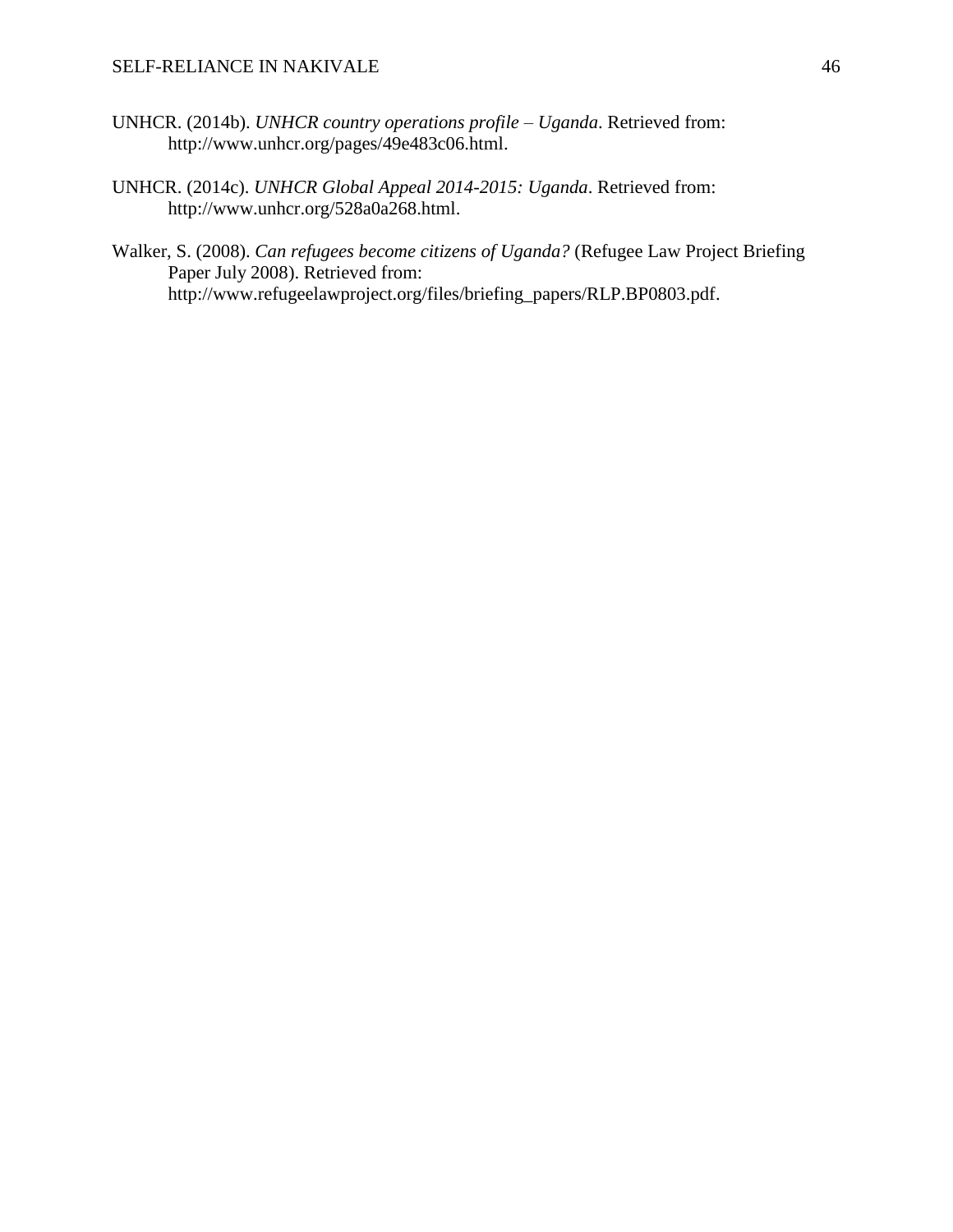# **Appendices**

# **Appendix I: Research Photos**



**Photo 1**: Brickmaking workshop at the Nakivale vocational school. Although the vocational school is well funded and equipped, many refugees are unable to access it due to its remoteness in relation to the population centers of the settlement. *(Photo by Erik Svedberg)*



**Photo 2:** Nsamizi-sponsored goat-rearing enterprise in Kashojwa village. Nsamizi helps to sponsor many refugees with successful group business and agricultural initiatives throughout the settlement. *(Photo by Erik Svedberg)*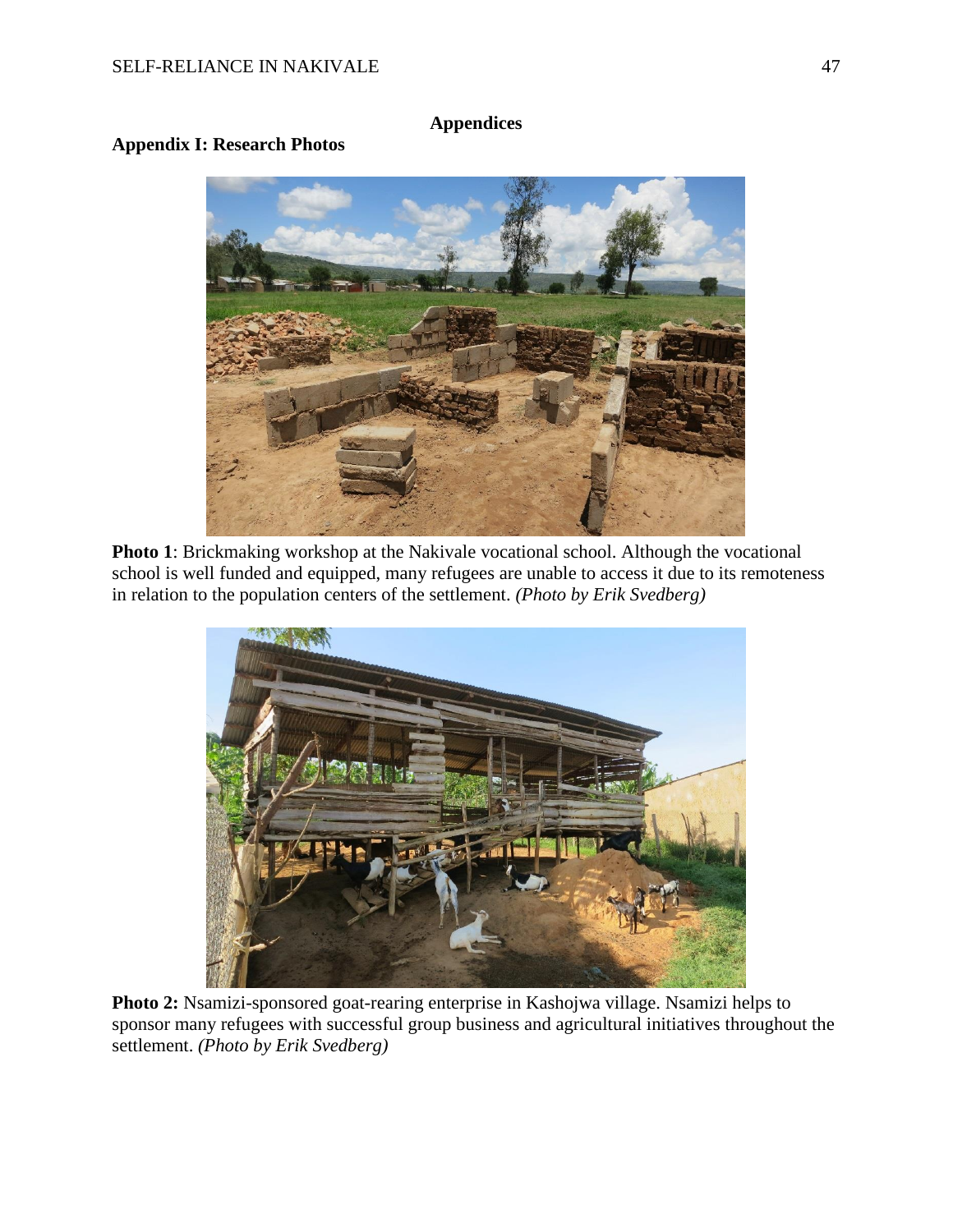# SELF-RELIANCE IN NAKIVALE 2008 2009 12:00 12:00 12:00 13:00 148

## **Appendix II: Consent Form**

Thank you very much for agreeing to participate in my study! I am an American undergraduate student currently studying towards my bachelor degree with the School for International Training, based in Gulu. I am currently conducting a 4-week long independent study project in Nakivale Refugee Settlement. My research focuses on the ways that refugees are able to support themselves and how the Government of Uganda's policies and programs affect them.

Please understand that your participation in my research is completely voluntary. If you do not want to participate or don't feel comfortable answering any of my questions, please let me know and I can ask another question or we can stop the interview. Your name will only be used if you allow me to, but other identifying characteristics (age, gender, nationality, profession) may be used.

This research, including what you tell me, will be used in a research report which will be accessible at the SIT office in Gulu (Plot 54, Lower Churchill drive, Gulu, Uganda).

Thank again for your help and participation! Consent:

| Signature: |  |
|------------|--|
|            |  |

| I give permission to use my name in the report:     | <b>Yes</b> | No. |
|-----------------------------------------------------|------------|-----|
| I give permission to be recorded by the researcher: | Yes.       | Nο  |

Erik Svedberg 0794158018 svedberg@gwu.edu

SIT: Post Conflict Transformation Plot 54, Lower Churchill drive, Gulu, Uganda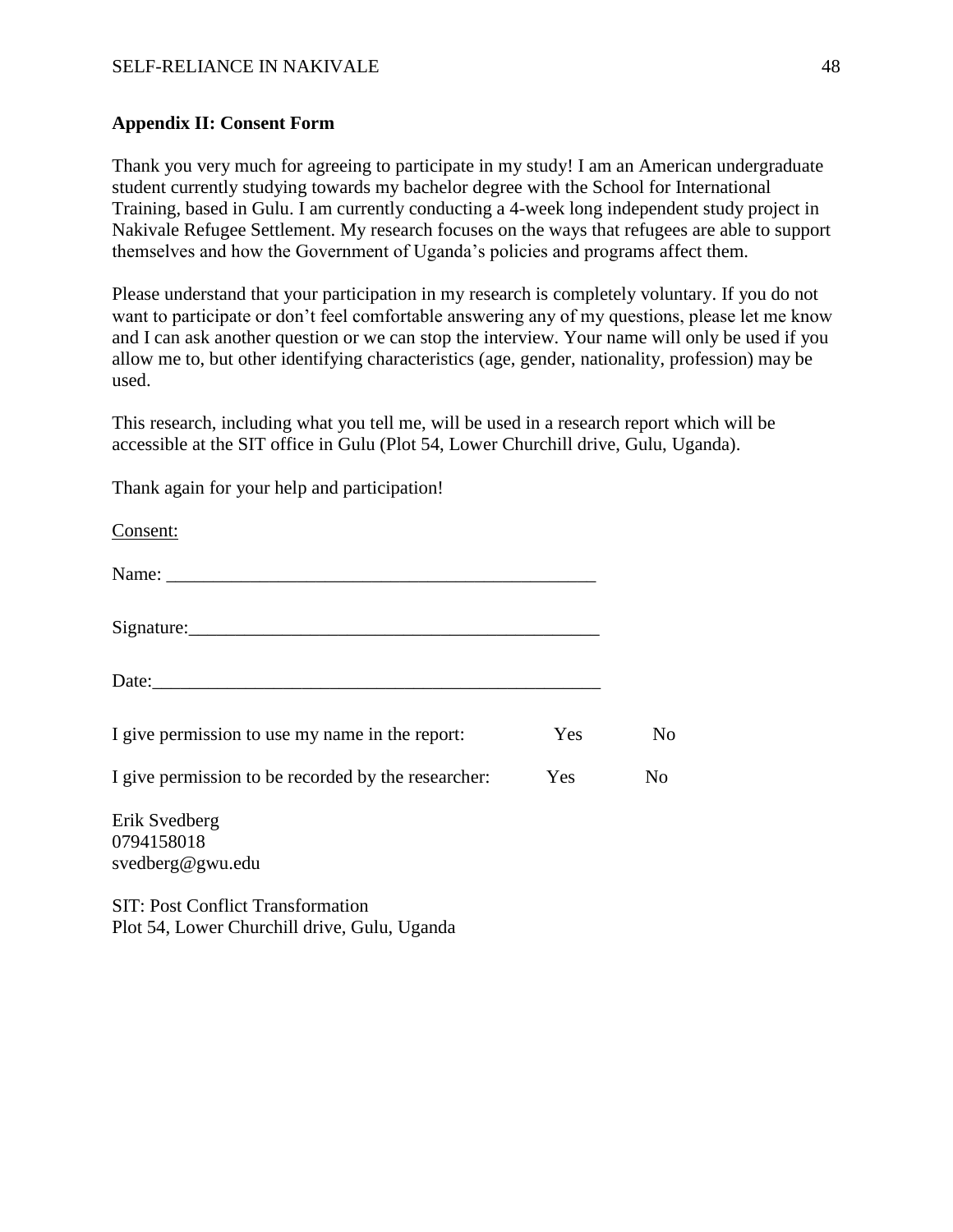# **Appendix III: List of Respondents**

| $\#$             | <b>Respondents</b>                                                                  | Location | <b>Date</b>    |  |
|------------------|-------------------------------------------------------------------------------------|----------|----------------|--|
|                  | <b>Key Informants</b>                                                               |          |                |  |
|                  | Dr. Paul Omach, Professor, Makerere University                                      | Kampala  | April 7, 2014  |  |
|                  | Dr. Paul Omach, Professor, Makerere University                                      | Kampala  | April 25, 2014 |  |
|                  | Dr. Paul Omach, Professor, Makerere University                                      | Kampala  | May 7, 2014    |  |
|                  | Dr. Paul Omach, Professor, Makerere University                                      | Kampala  | May 9, 2014    |  |
|                  | Mark Mutaawe, Assistant Camp Commandant for Base<br>Camp Zone                       | Nakivale | April 9, 2014  |  |
|                  | Patrick Rwabwogo, FRC Field Coordinator and Business<br>Trainer                     | Nakivale | April 14, 2014 |  |
|                  | Anthony Lawot Lan, ARC Community Development<br>Officer, Head of Community Services | Nakivale | April 17, 2014 |  |
|                  | Obbo Raphael, Nsamizi Livelihoods Field Assistant                                   | Nakivale | April 23, 2014 |  |
|                  | Obbo Raphael, Nsamizi Livelihoods Field Assistant                                   | Nakivale | April 30, 2014 |  |
|                  | <b>Academics and Camp Officials</b>                                                 |          |                |  |
| $\mathbf{A}$     | Interview - Ugandan Lawyer                                                          | Kampala  | April 4, 2014  |  |
| B                | Interview - Livelihoods Representative of Refugee Law<br>Project                    | Kampala  | April 7, 2014  |  |
| $\mathcal{C}$    | Interview - Representative of International Refugee Rights<br>Initiative            | Kampala  | April 8, 2014  |  |
| D                | Interviews - Representative of UNHCR                                                | Nakivale | April 24, 2014 |  |
|                  |                                                                                     |          | May 5, 2014    |  |
|                  | <b>Nakivale Interviews</b>                                                          |          |                |  |
| $\mathbf{1}$     | Interview - Somali refugee, community cultural leader                               | Nakivale | April 10, 2014 |  |
| $\overline{c}$   | Interview - Eritrean refugee, female                                                | Nakivale | April 10, 2014 |  |
| $\overline{3}$   | Interview - Eritrean refugee, male guest house and<br>restaurant owner              | Nakivale | April 10, 2014 |  |
| $\overline{4}$   | Interview – Ethiopian refugee, male youth                                           | Nakivale | April 10, 2014 |  |
| 5                | Interview - Somali refugee, female business owner                                   | Nakivale | April 12, 2014 |  |
| 6                | Group Interview $-3$ Somali refugees, male community<br>leaders                     | Nakivale | April 12, 2014 |  |
| $\boldsymbol{7}$ | Group Interview $-6$ Somali refugees, male youth and<br>community leaders           | Nakivale | April 12, 2014 |  |
| $8\,$            | Group Interview $-4$ Somali refugees, female shop owners<br>and 1 farmer            | Nakivale | April 12, 2014 |  |
| 9                | Interview - Somali refugee, female businesswoman                                    | Nakivale | April 13, 2014 |  |
| 10               | Interview – Somali refugee, female shop owner                                       | Nakivale | April 13, 2014 |  |
| 11               | Interview – Somali refugee, male pharmacy owner and                                 | Nakivale | April 13, 2014 |  |
|                  | leader of community investment group                                                |          |                |  |
| 12               | Interview – Somali refugee, female tea shop and restaurant<br>owner                 | Nakivale | April 13, 2014 |  |
| 13               | Interview – Somali refugee, female community leader                                 | Nakivale | April 13, 2014 |  |